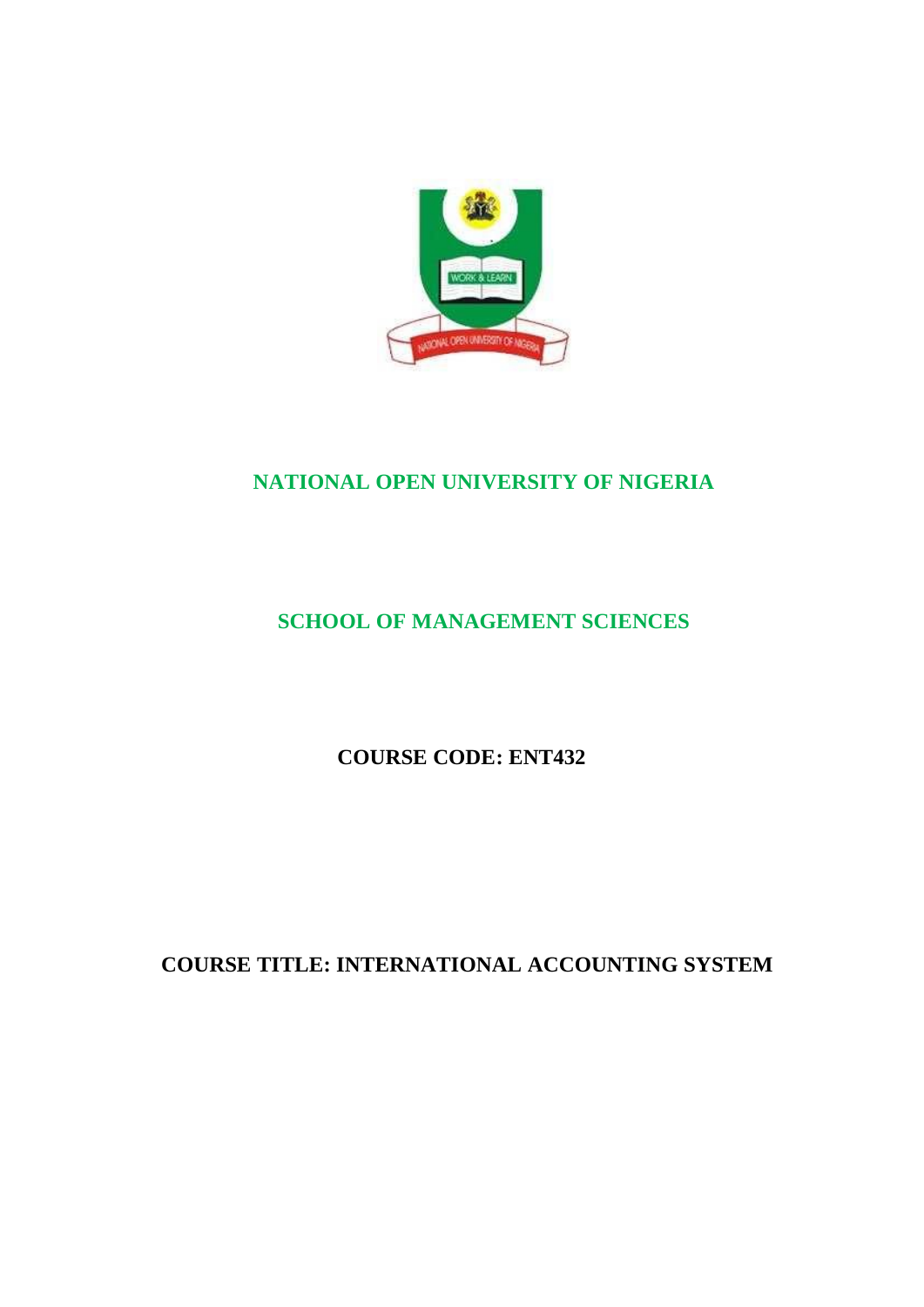# **INTERNATIONAL ACCOUNTING SYSTEM ENT432**

## **Course Guide**

| <b>Course Developer/Writer:</b> | Anthony Idialu Ehiagwina             |
|---------------------------------|--------------------------------------|
|                                 | <b>School of Management Sciences</b> |
|                                 | National Open University of Nigeria  |
|                                 |                                      |
| <b>Course Editor:</b>           | Dr. I. D. Idrisu                     |
|                                 | <b>School of Management Sciences</b> |
|                                 | National Open University of Nigeria  |
|                                 |                                      |
| <b>Programme Leader:</b>        | Dr. I. D. Idrisu                     |
|                                 | <b>School of Management Sciences</b> |
|                                 | National Open University of Nigeria  |
|                                 |                                      |
| <b>Course Coordinator:</b>      | Mrs C. Aturu-Aghedo                  |
|                                 | <b>School of Management Sciences</b> |
|                                 | National Open University of Nigeria  |
|                                 |                                      |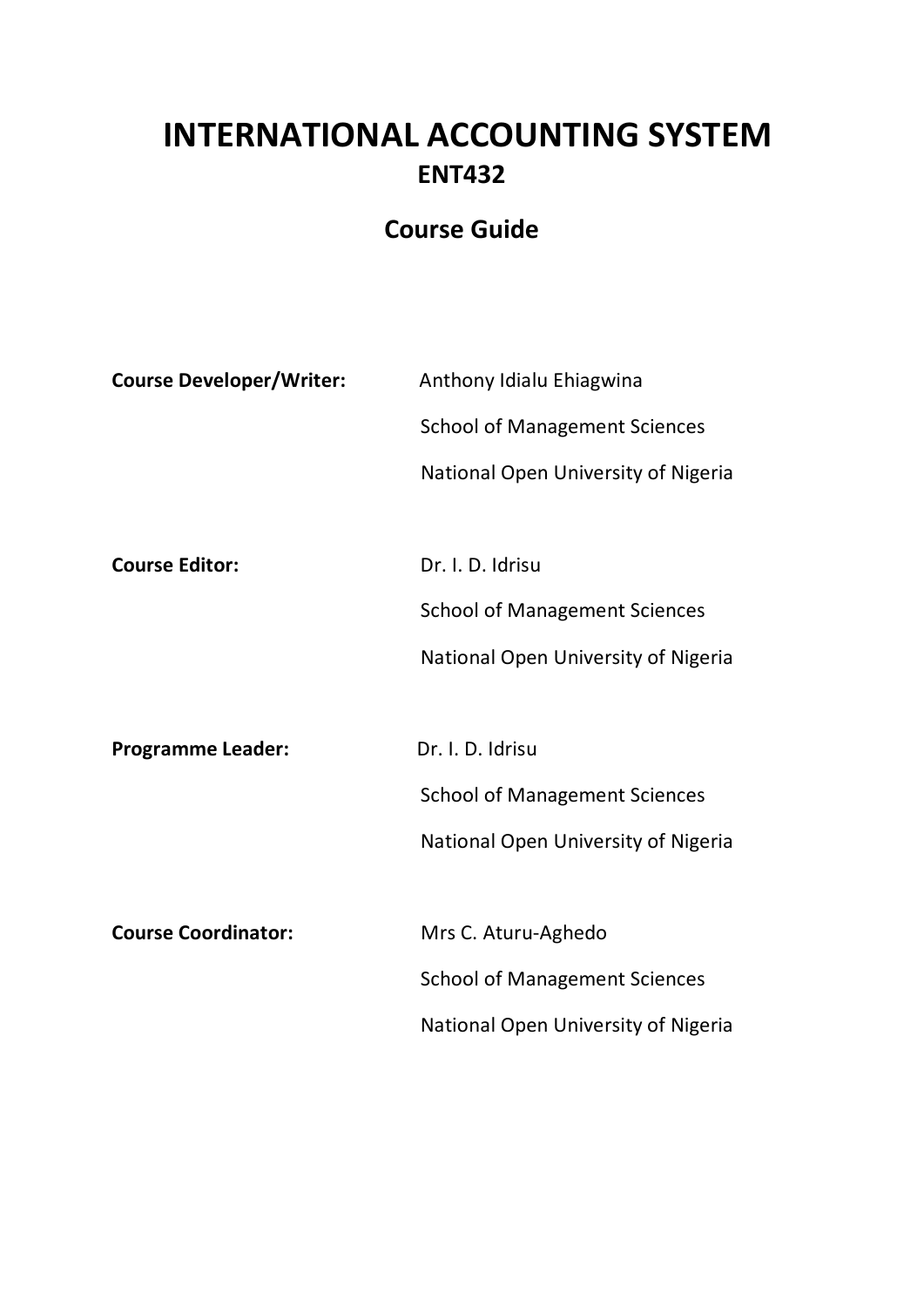#### **CONTENT**

Introduction

Course Aim

Course Objectives

Study Units

Assignments

Tutor Marked Assignment

Final Examination and Grading

Summary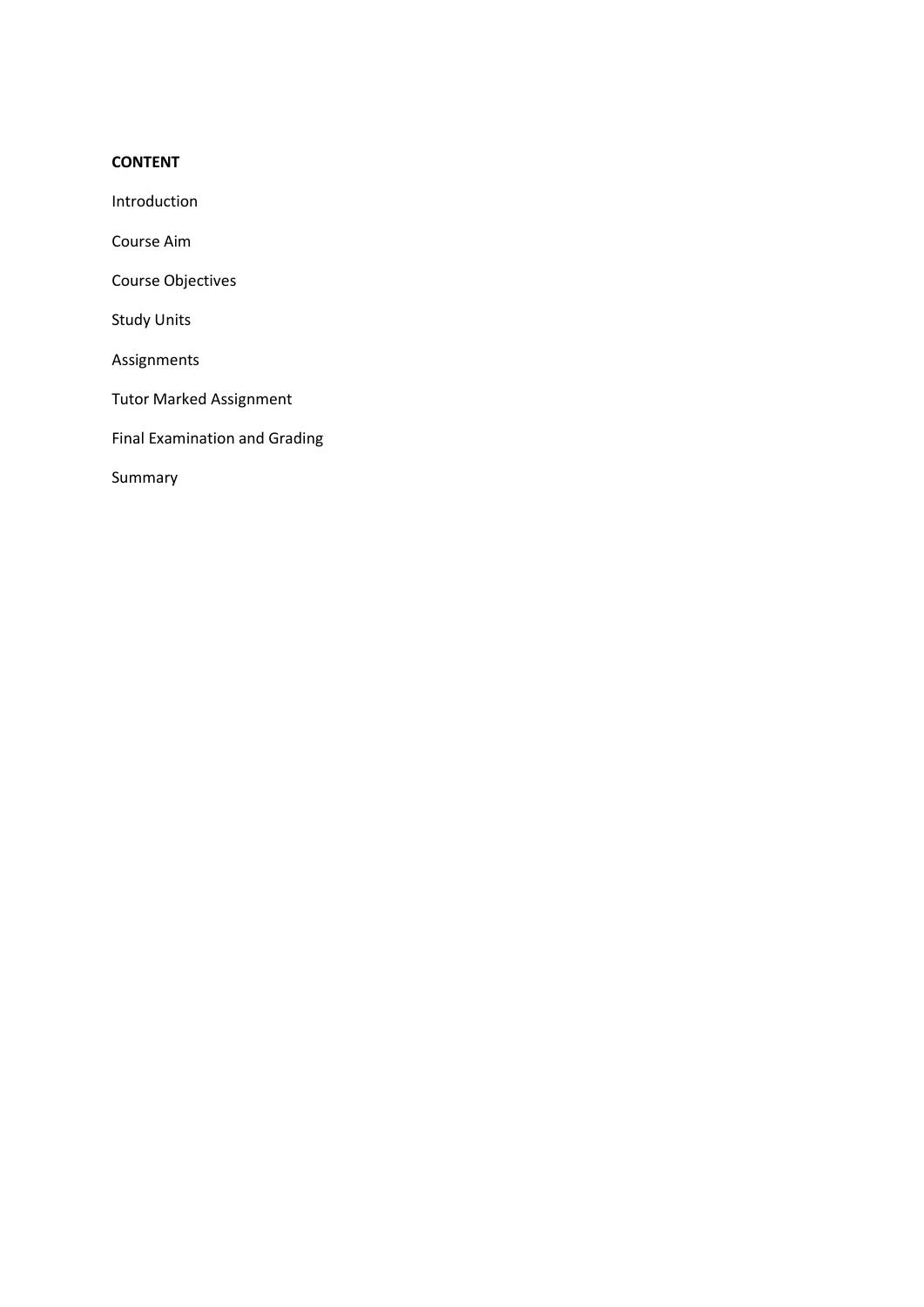#### **INTRODUCTION**

You are holding in your hand the course guide for ENT432 (International Accounting System). The purpose of the course guide is to relate to you the basic structure of the course material you are expected to study as an Accounting Student in National Open University of Nigeria. Like the name 'course guide' implies, it is to guide you on what to expect from the course material and at the end of studying the course material.

#### **COURSE CONTENT**

The course content basically focuses on International Accounting System. The course material tends to portray accounting with global dimension of its implication in modern realities. As the world becomes a global village, the need to harmonize accounting standards becomes more intense, so as to facilitate mutual understanding and cooperation among nations.

Multinational corporations have become the vehicles of global drives. The course material has successfully dealt with issues relating to multinational corporations. In the light of that, the course material has richly dealt with issues such as performance evaluation, foreign currency issues, international taxation and transfer pricing.

#### **COURSE AIM**

The aim of the course is to bring to your cognizance the practice of accounting with its international dimension in recent times.

#### **COURSE OBJECTIVES**

At the end of studying the course material, among other objectives, you should be able to:

- 1. Discuss how accounting is shaped by its environment.
- 2. Explain the international market in relation to accounting services.
- **3.** State the various possible forms of organization that international aspects have been integrated into financial management.
- 4. Discuss external finance as a factor influencing accounting development.
- 5. Discuss legal system as a factor influencing accounting development.
- 6. Discuss political and economic ties with other countries as a factor influencing accounting development.
- 7. Discuss the levels of inflation as a factor influencing accounting development.
- **8.** Discuss size and complexity of business enterprises, sophistication of management and financial community and general levels of education as factors that influence accounting development.
- 9. List and describe the three accounting models.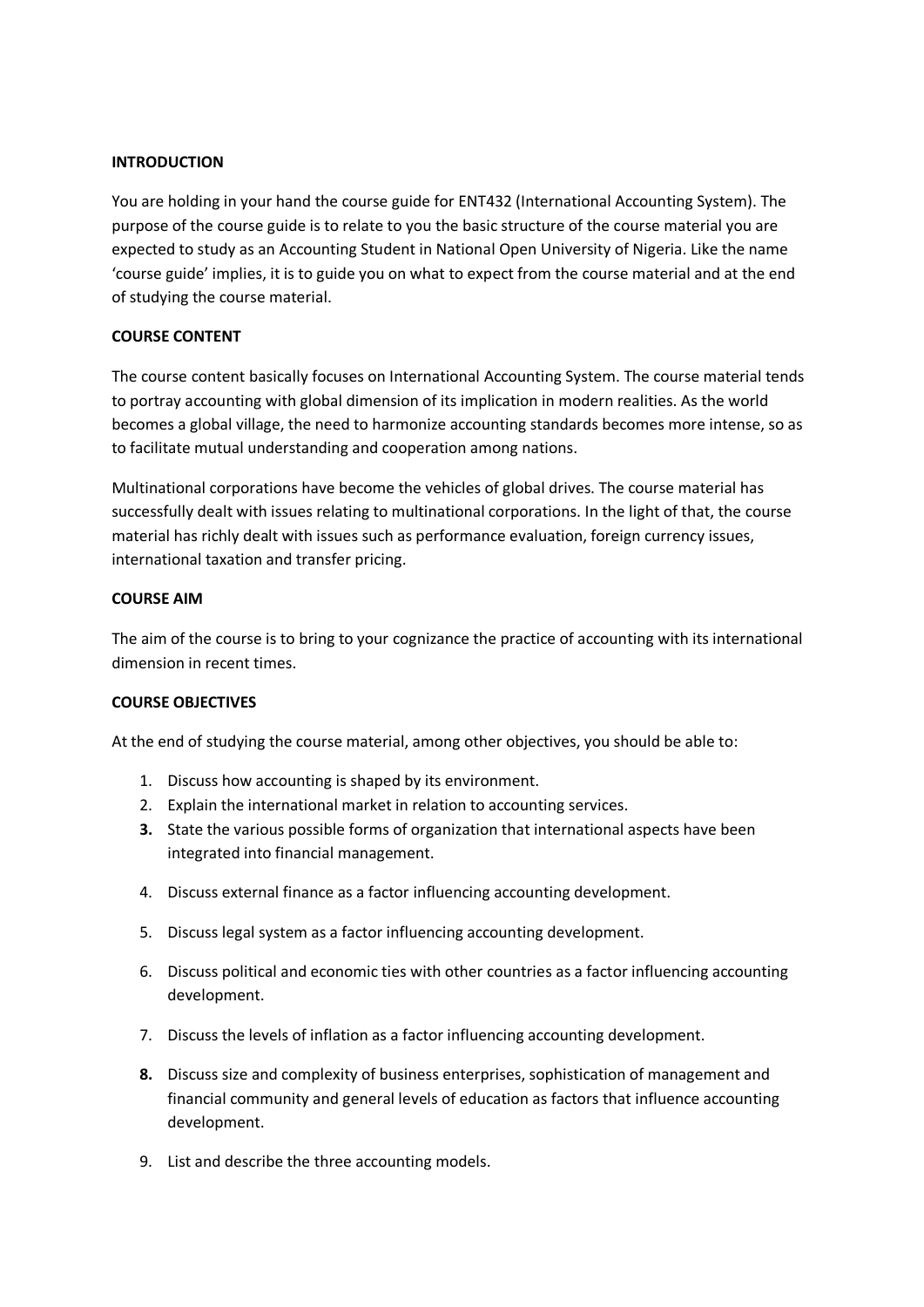- 10. Discuss some existing financial accounting practice differences using goodwill, income smoothing and asset valuation.
- 11. Explain the opinion of corporate management, investors, stock markets and regulators and accounting professionals and standard setters regarding international accounting diversity.
- 12. Distinguish between financial and nonfinancial disclosure.
- 13. Explain the bases used for ensuring disclosure.
- 14. Discuss the following:
	- a. Segment disclosure
	- b. Financial forecast disclosures
	- c. Information about shares and shareholders disclosure
- 15. Explain the purposes of accounting and auditing standards and how they are related.
- 16. List and explain the benefits of accounting harmonization.
- 17. List and explain the barriers to accounting harmonization
- 18. State the objectives of IASC.
- 19. State the obligations member countries of IASC are expected to do to support the objectives of IASC.
- 20. List and discuss the operating structure of IASC.
- **21.** Describe the operating procedures of IASC for setting up accounting standards.
- 22. Describe how the approval for the IASC restructuring was obtained.
- 23. Explain what the key responsibilities of IASB are.
- 24. State the specific objectives of IASB
- 25. Explain the IASB due process.
- 26. Discuss the qualification of IASB members.
- 27. Discuss the Standard Advisory Council.
- 28. Discuss the International Financial Reporting Interpretations Committee
- 29. State the benefits of global accounting standards.
- 30. State the justification for having international standard setters.
- **31.** State the recent trends in International Financial Reporting Standards
- 32. Define transnational financial reporting and explain what has caused the phenomenon.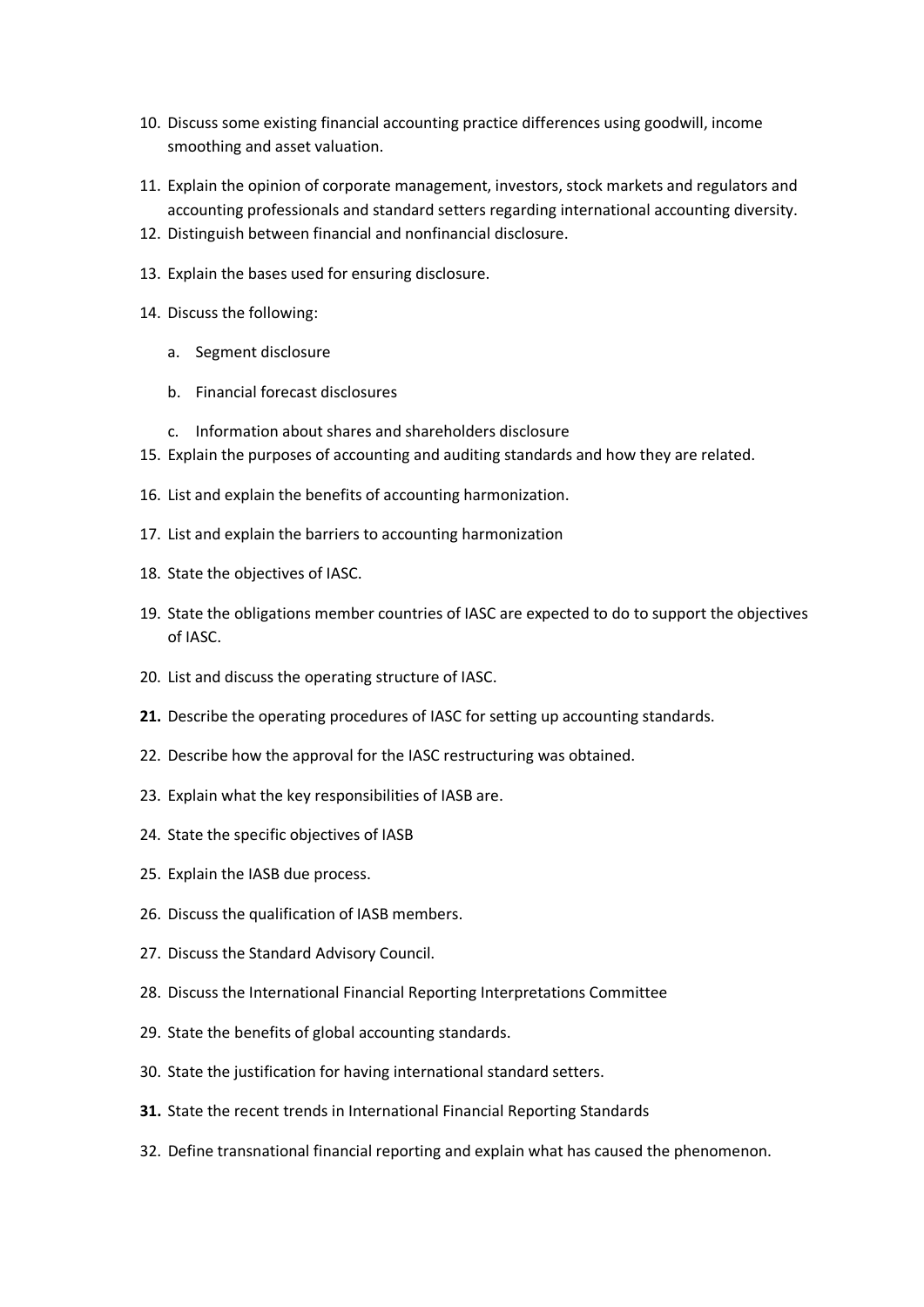- 33. Discuss problems confronting users of foreign financial statements.
- **34.** State and explain what multinational corporations do to accommodate foreign readers of their financial reports.
- 35. Discuss what it means to translate a financial statement item at the historical exchange rate.
- **36.** Discuss what it means to translate items in the financial statement at the current exchange rate.

#### **COURSE MATERIAL**

The course material package is composed of:

The Course Guide

The study units

Self-Assessment Exercises

Tutor Marked Assignment

References/Further Reading

#### **THE STUDY UNITS**

The study units are as listed below:

#### **MODULE 1: INTERNATIONAL ACCOUNTING**

Unit 1: Financial Accounting with International Perspective

Unit 2: Factors Influencing Accounting Development

Unit 3: Diversity in Financial Accounting Practices

#### **MODULE 2**: **ACCOUNTING HARMONIZATION**

Unit 1: Promotion of International Accounting Harmonization

Unit 2: International Accounting Standards Committee

Unit 3: Financial Reporting in the International Environment

Unit 4: Global Assessment of Disclosure Practices

#### **MODULE 3**: **ISSUES WITH MULTINATIONAL CORPORATIONS**

Unit 1: The Multinational Corporations

Unit 2: International Financial Statement Analysis

Unit 3: Information Systems for Multinational Planning and Control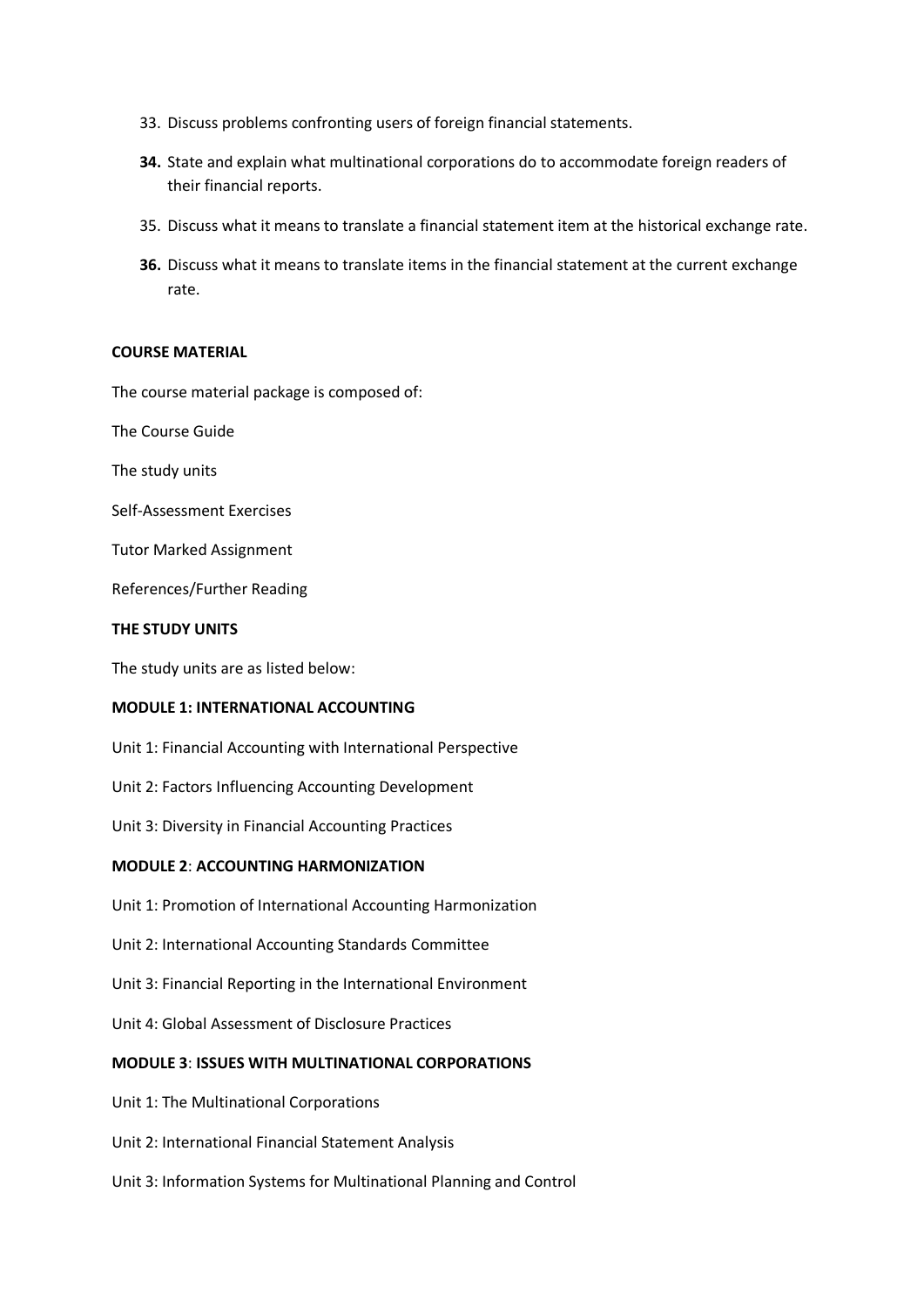#### Unit 4: Multinational Budgeting

#### **MODULE 4**: **EVALUATION AND TRANSLATION**

Unit 1: Performance Evaluation in MNCs

Unit 2: Issues to Consider when Developing MNC Evaluation Systems

Unit 3: Foreign Currency Translation

Unit 4: Translation Methods

#### **ASSIGNMENTS**

Each unit of the course has a self assessment exercise. You will be expected to attempt them as this will enable you understand the content of the unit.

#### **TUTOR MARKED ASSIGNMENT**

The Tutor Marked Assignments (TMAs) at the end of each unit are designed to test your understanding and application of the concepts learned. Besides the preparatory TMAs in the course material to test what has been learnt, it is important that you know that at the end of the course, you must have done your examinable TMAs as they fall due, which are marked electronically. They make up 30 percent of the total score for the course.

#### **SUMMARY**

International accounting system as a course in accounting is a giant stride towards actualizing the global demand of understanding and cooperating on financial matters in recent times. The world is no doubt a global village with the technological advancement we celebrate today. Financial transactions have equally played a crucial role in these global realities. Therefore, it is very important that you commit adequate effort to the study of the course material for maximum benefit.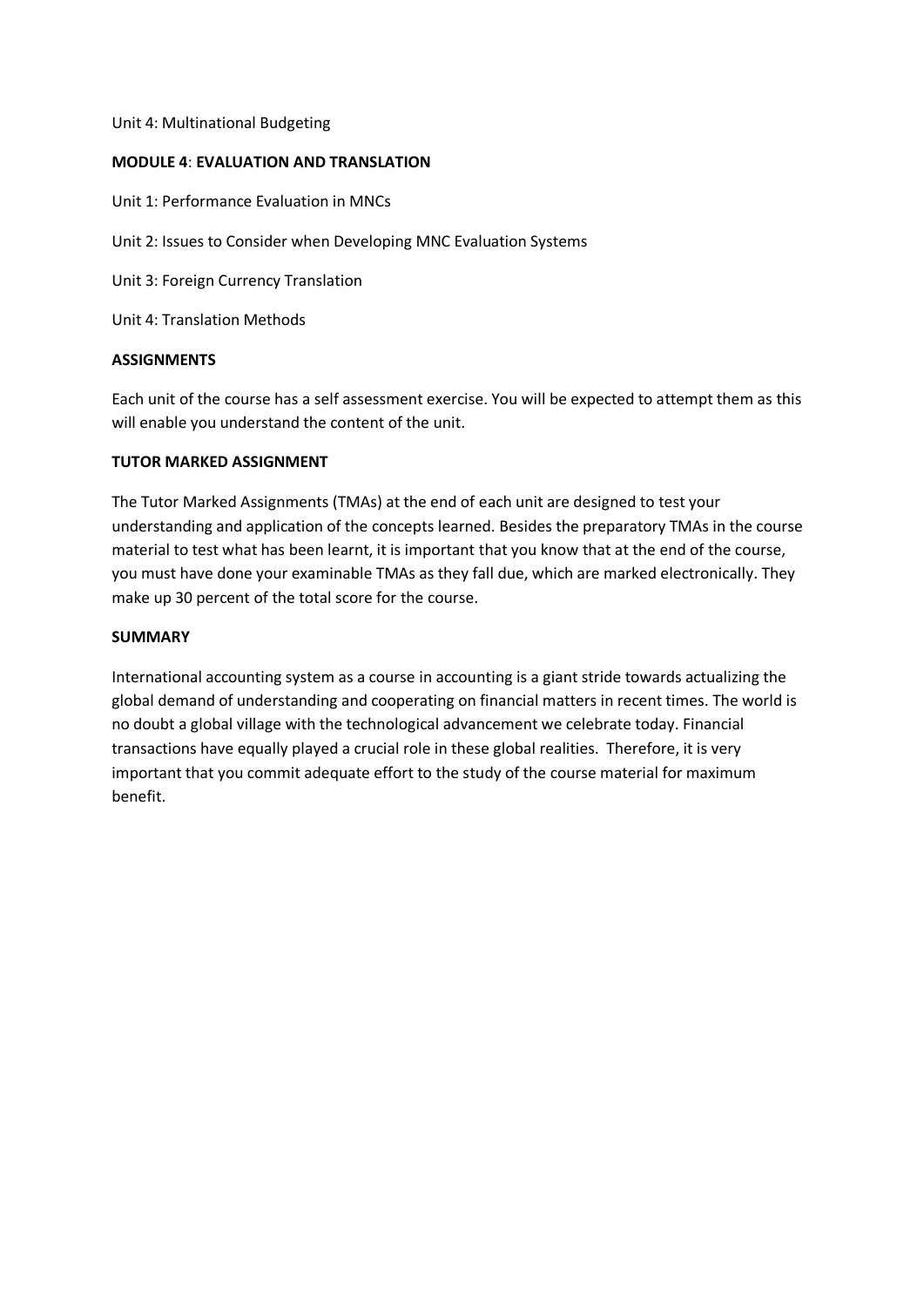### **INTERNATIONAL ACCOUNTING SYSTEM**

### **ENT432**

### **MAIN CONTENT**

| <b>Course Developer/Writer:</b> | Anthony Idialu Ehiagwina             |
|---------------------------------|--------------------------------------|
|                                 | <b>School of Management Sciences</b> |
|                                 | National Open University of Nigeria  |
|                                 |                                      |
| <b>Course Editor:</b>           | Dr. I. D. Idrisu                     |
|                                 | <b>School of Management Sciences</b> |
|                                 | National Open University of Nigeria  |
|                                 |                                      |
| <b>Programme Leader:</b>        | Dr. I. D. Idrisu                     |
|                                 | <b>School of Management Sciences</b> |
|                                 | National Open University of Nigeria  |
|                                 |                                      |
| <b>Course Coordinator:</b>      | Mrs C. Aturu-Aghedo                  |
|                                 | <b>School of Management Sciences</b> |
|                                 | National Open University of Nigeria  |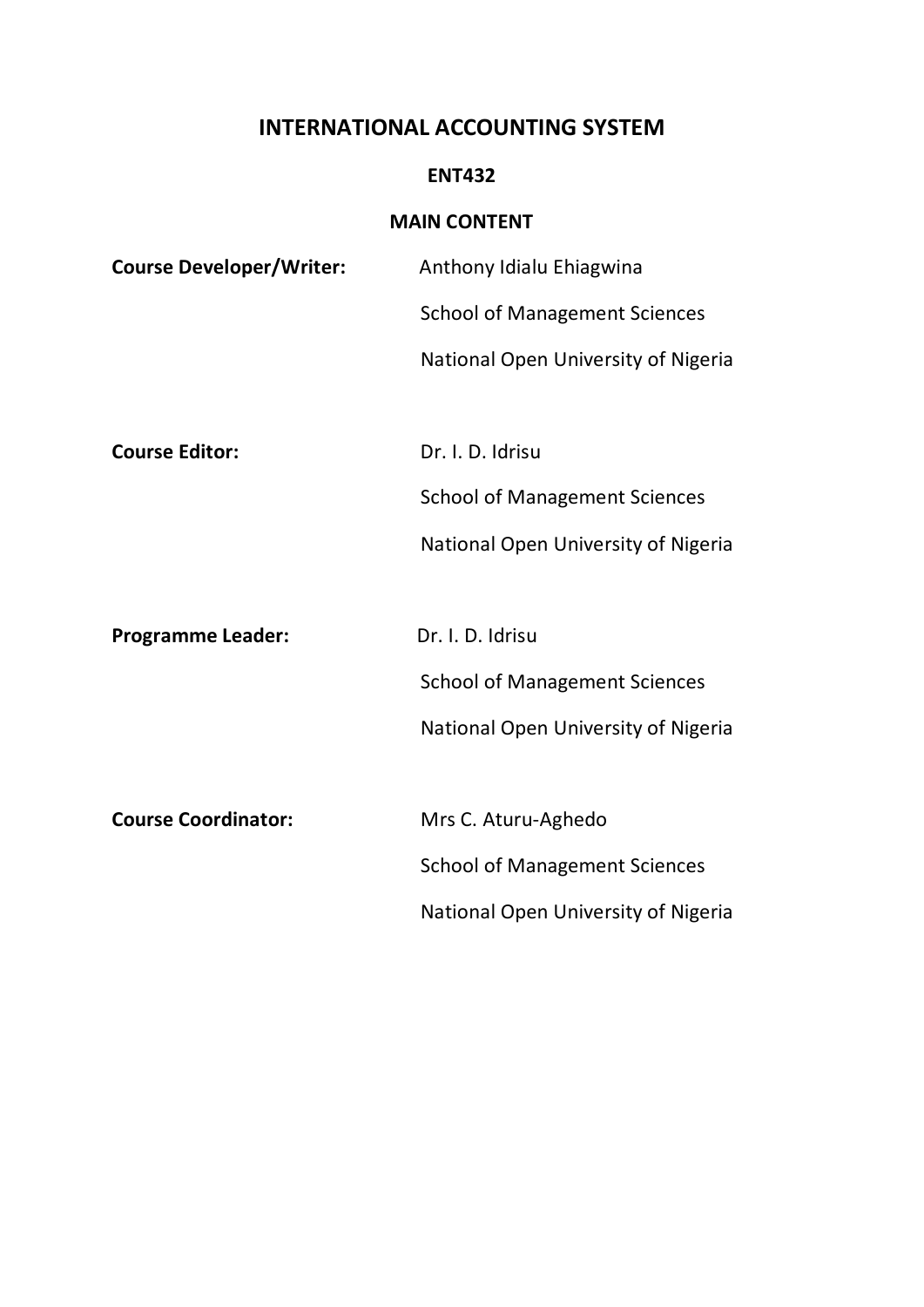#### **TABLE OF CONTENT**

#### **Module 1**: **INTERNATIONAL ACCOUNTING**

Unit 1: Financial Accounting with International Perspective Unit 2: Factors Influencing Accounting Development Unit 3: Diversity in Financial Accounting Practices

#### **Module 2**: **ACCOUNTING HARMONIZATION**

Unit 1: Promotion of International Accounting Harmonization Unit 2: International Accounting Standard Committee Unit 3: Financial Reporting in the International Environment Unit 4: Global Assessment of Disclosure Practices

#### **Module 3**: **ISSUES WITH MULTINATIONAL CORPORATIONS**

Unit 1: The Multinational Corporations Unit 2: International Financial Statement Analysis Unit 3: Information Systems for Multinational Planning and Control Unit 4: Multinational Budgeting

#### **Module 4**: **EVALUATION AND TRANSLATION**

Unit 1: Performance Evaluation in MNCs Unit 2: Issues to Consider when Developing MNC Evaluation Systems Unit 3: Foreign Currency Translation Unit 4: Translation Methods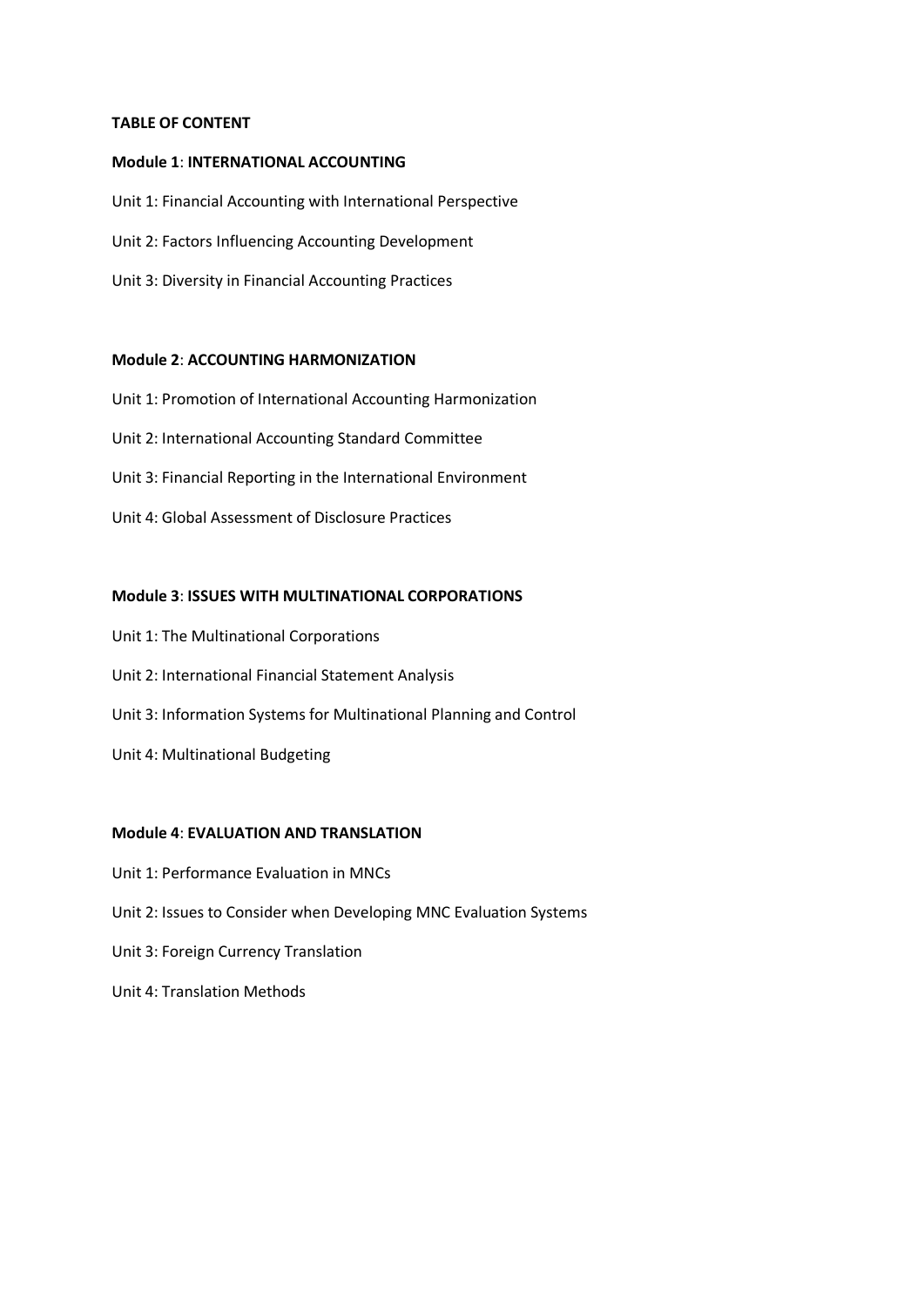#### **MODULE 1: INTERNATIONAL ACCOUNTING**

#### **UNIT 1: FINANCIAL ACCOUNTING WITH INTERNATIONAL PERSPECTIVE**

#### **CONTENT**

- 1.0 Introduction
- 2.0 Objectives
- 3.0 Main Content
	- 3.1 Accounting and the Environment
	- 3.2 Globalization and Financial Services
	- 3.3 Organization of Management Information Systems
- 4.0 Conclusion
- 5.0 Summary
- 6.0 Tutor Marked Assignment
- 7.0 Reference/Further Reading

#### **1.0 INTRODUCTION**

Financial accounting information is oriented primarily toward those users external to the business enterprise who provided capital used in establishing the business. Hence, financial accounting is defined as the classification and recording of the monetary transactions of an entity in accordance with established concepts, principles, accounting standards and legal requirements and their presentation by means of profit and loss account, balance sheet and cash flow statements during and at the end of an accounting period (CIMA). Those who have money to invest or lend may decide where to invest such resources based on the financial accounting information available to them about such prospective companies. Basically, accounting satisfies the need for information.

#### **2.0 OBJECTIVES**

After studying this unit, you should be able to

- 37. Discuss how accounting is shaped by its environment.
- 38. Explain the international market in relation to accounting services.
- 39. State the various possible forms of organization that international aspects have been integrated into financial management.

#### **3.0 MAIN CONTENT**

#### **3.1 ACCOUNTING AND THE ENVIRONMENT**

Environment is a fundamental factor that determines the development of any phenomenon. Discussing an international accounting system primarily connotes accounting in different types of environment. Just as nations differ in their histories, values and political systems, they also have different patterns of financial accounting development. For example, accounting as studied by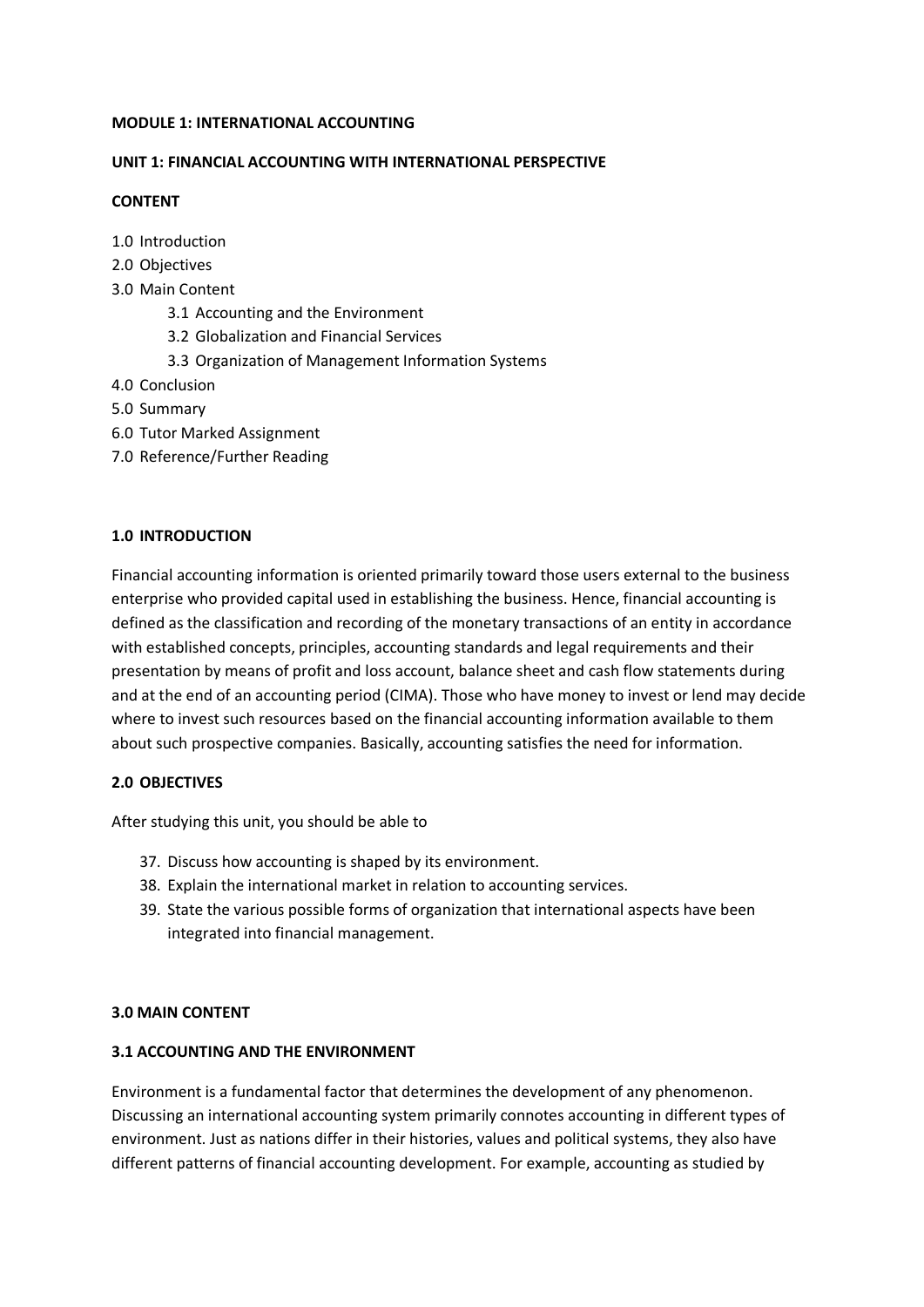students in the United States is not the same accounting that students in other nations study (Gernon/Meek 2001).

The difference is an outgrowth of the variety of business environments around the world and the fact that accounting is shaped by the environment in which it exists. It follows therefore, that when nations' business environments are similar; their financial accounting systems also tend to be similar. Moreover, as national economies become more interdependent and converge into a global economy, so also there is some convergence of accounting around the world.

One basic environment that shapes the development of financial accounting information is the purpose to which it was prepared. Like was stated in the introduction of this unit, that financial accounting is oriented primarily toward those users external to the business enterprise who provided capital used in establishing the business, in many countries, such as the United States, financial accounting information is directed primarily towards the needs of shareholders and those who would make use of the financial accounting information for decision making purposes. However, for some countries, financial accounting is designed primarily to ensure that the proper amount of income tax is collected by the government. While in some other countries, financial accounting is designed to help accomplish macro-economic policies, such as achieving a predetermined rate of growth in the nation's economy.

#### **SELF ASSESSMENT EXERCISE**

Accounting is shaped by the environment it exist, discuss.

#### **3.2 GLOBAL MARKET AND FINANCIAL SERVICES**

Much has been said and written about the multinational nature of today's world economy. All kinds of automobiles, electronics and all sorts of products are commonplace worldwide, available where they were not originally manufactured. This expresses global economic interdependence. Business enterprises are the main carriers of economic internationalism. Most of today's larger corporations can be characterized as multinational. According to David E. Lilienthal, multinational corporations are corporations which have their home in one country but operate and live under the laws and customs of other countries as well.

Corporate internationalism takes many forms. For example, many components of a final product assembled in South Africa may in fact be manufactured in the United States. That is, individual parts of consumer goods like cars, personal computers, and television set, routinely originate in countries outside the final assembly location.

Another dimension of corporate internationalism is manifest in cross-border business mergers and acquisitions. For example, highly visible 1989 events include the acquisition of a controlling interest in New York's Rockefeller Centre by a group of Japanese investors.

Yet another dimension of corporate internationalism comes about through truly global markets for corporate securities. Records for off-shore purchases of corporate securities were set in the second quarter of 1989, according to the US Securities Industry Association. During that quarter US investors purchased a net of \$4.4 billion of foreign securities. During the same quarter, net purchases of US stocks by foreign investors rose to \$4.5 billion – (total buying and selling of US equities by foreign investors during the second quarter of 1989 amounted to \$107).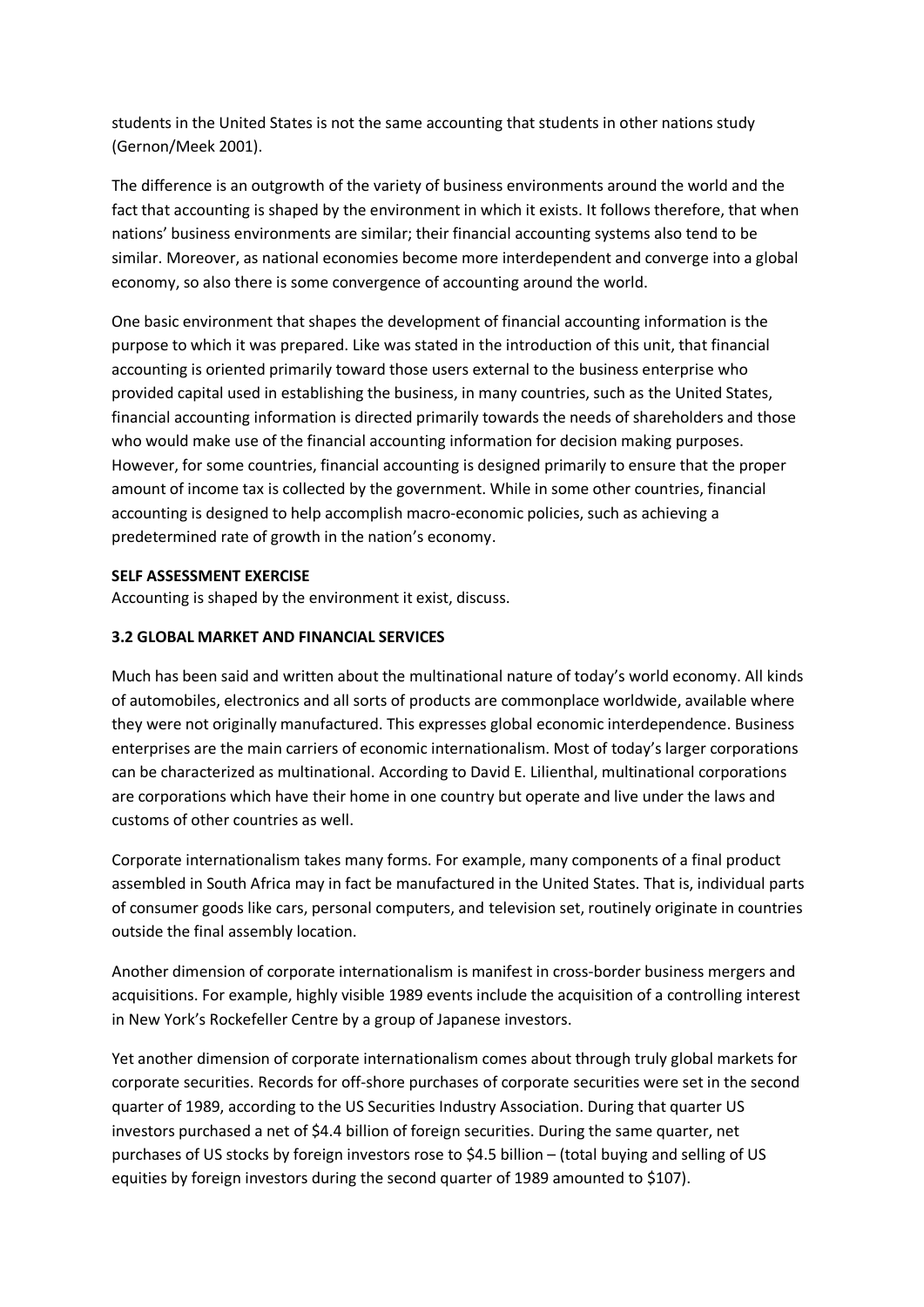On the other hand, it is important you note that professional accounting services are also delivered on an international scale. Such services include the independent audit of financial statements prepared by management, tax research and consulting, and information systems design. Professional accounting services firms range from single individuals to gigantic multinational partnerships. Since substantial business activities and professional accounting service activities are devoted to international organizations, it is obvious that accounting as a professional field and as an intellectual discipline is internationalized as well.

#### **SELF ASSESSMENT EXERCISE**

Do you agree that professional accounting service is internationalized? Substantiate your stand.

#### **3.3 Organization of Management Information System**

Some years ago, chief financial officers of larger companies needed to know little about international business and finance. Today, according to a survey by one executive recruiting firm, almost half of all senior financial executive positions to be filled demands thorough familiarity with international dimensions of business. International aspects have been integrated into financial management in general.

Such integration, however, may occur in any one of several possible forms of organization. Some companies organize all of their international business into a single division, which then parallels a number of domestic divisions. Other companies create product lines; each autonomously organized to do domestic as well as international business. Still others employ a functional organizational format. Here such business functions as production, marketing, research and development, finance and accounting are integrated into worldwide units to perform all corporate activities specifically charged to each function.

Organizational difficulties arise when management information systems are not structured in parallel with the organization as a whole. For example, if a firm is recognized according to product lines of business, the prevailing management information system should not be functionalized within a worldwide accounting unit. Otherwise you have a corporate financial executive function with most of the accounting staff working for product line organizations. Such disparity is likely to cause major inefficiencies and ineffectiveness for the prevailing management information system and possibly destroy its validity altogether.

An equally difficult problem relates to the type of management information system best suited for multinational business operations. Should there be two systems- one for domestic operations and one for international purposes? Does management need the same type of decision- relevant information both at home and abroad? What is the best language to use for worldwide operations? Should managers in different countries get different information for local decision-making purposes? It stands to reason that major communications problems must be resolved when these types of questions are addressed.

#### **SELF ASSESSMENT EXERCISE**

Familiarization of international business dimension is essential for effective management. Discuss.

#### **4.0 CONCLUSION**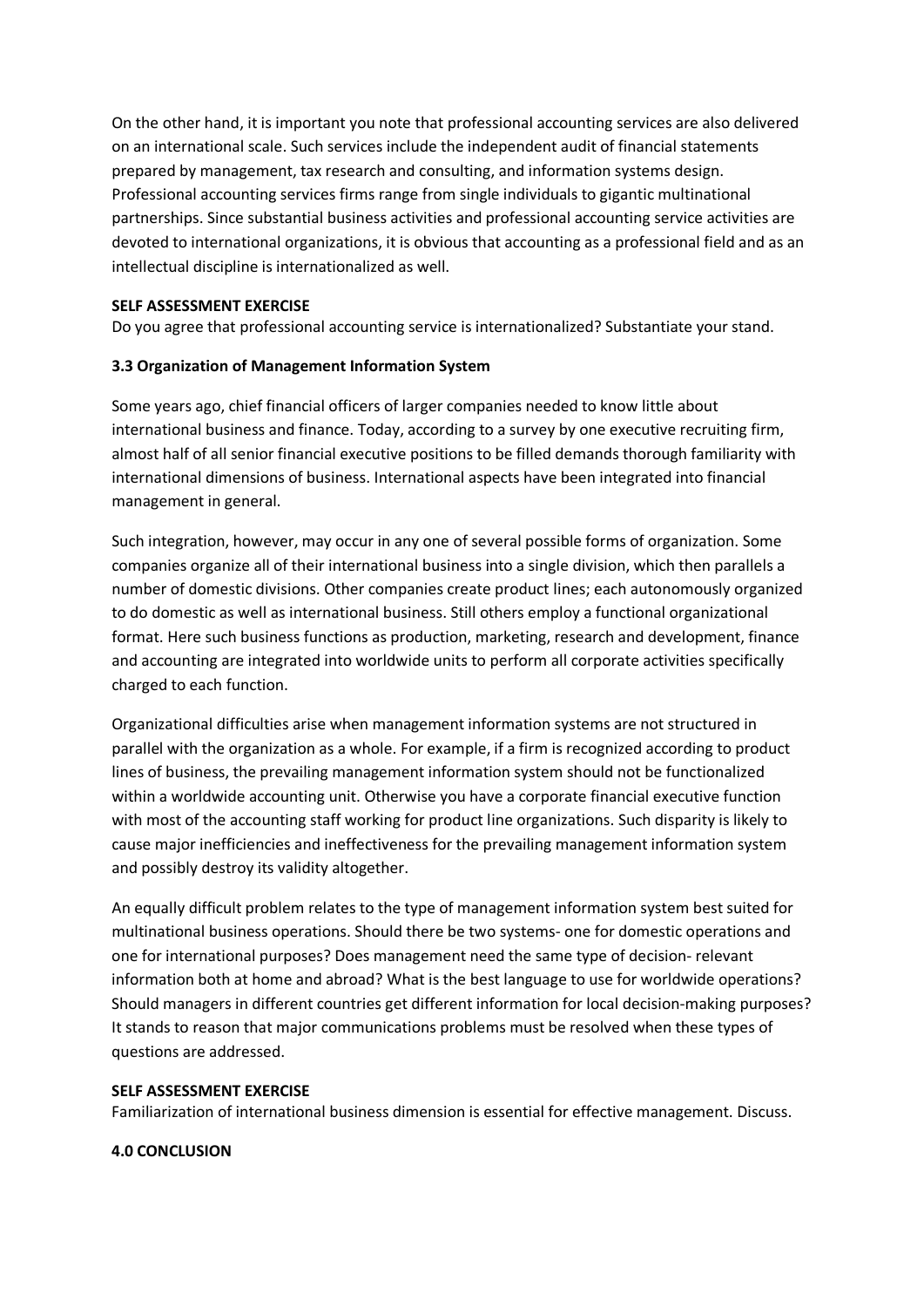Accounting is often referred to as the language of business. One of the languages that accounting must 'speak' is international. Business enterprises are the main carriers of economic internationalism. Most of today's larger corporations can be characterized as multinational. The international dimensions of business have resulted in the internationalization of accounting. This is because accounting basic goal is to provide information needed by external users of a business entity. Since substantial business activities and professional accounting service activities are committed to international organizations, it is only a consequence that accounting as a professional field and as an intellectual discipline is internationalized as well.

#### **5.0 SUMMARY**

In this unit, we discussed the topic financial accounting with international perspective. This was discussed in three sub-units which are accounting and the environment; global market and financial services; and organization of management information systems.

You would recall that environment is a fundamental factor that determines the development of any phenomenon. Discussing an international accounting system primarily connotes accounting in different environment. Most of today's larger corporations can be characterized as multinational. And accounting as a result of business metamorphosis has equally been internationalized.

#### **6.0 TUTOR MARKED ASSIGNMENT**

1. International accounting system primarily connotes accounting in different types of environment. Discuss.

2. State the various forms, corporate internationalism takes.

3. State the various possible forms of organization that international aspects have been integrated into financial management.

#### **7.0 REFERENCES/FURTHER READING**

- Davidson, R. A., Gerlardi, A. M. G., and Li, F (1996), "Analysis of the Conceptual Framework of China's New Accounting System". Accounting Horizons, pp58 – 74.
- Gernon, H. and Meek, G. K. (2001), *Accounting, An International Perspective*, New York: McGraw-Hill Higher Education.
- Gernon, H. and Wallace, R. S. O. (1995)," International Accounting Research: A Review of Its Ecology, Contending Theories and Methodology". Journal of Accounting Literature 14, pp 54 – 106.
- Mueller, G. G., Gernon, H. and Meek, G. (1991), *Accounting, An International Perspective*, Homewood: Irwin Richard D.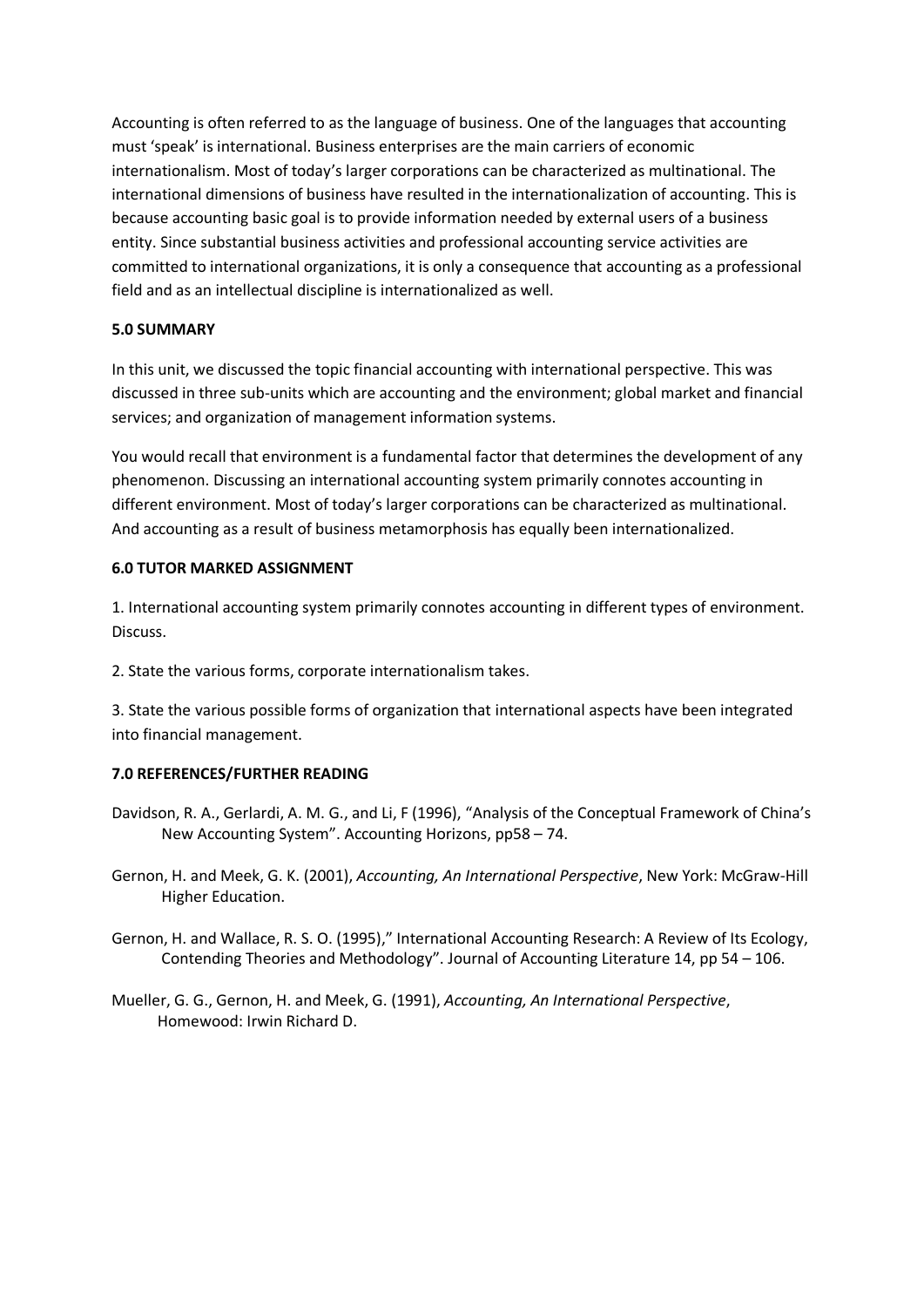#### **MODULE 1: INTERNATIONAL ACCOUNTING**

#### **UNIT 2: FACTORS INFLUENCING ACCOUNTING DEVELOPMENT**

#### **CONTENT**

- 1.0 Introduction
- 2.0 Objectives

#### 3.0 Main Content

- 3.1 External Finance
- 3.2 Legal System
- 3.3 Political and Economic Ties with other Countries
- 3.4 Levels of Inflation
- 3.5 Size and Complexity of Business Enterprises, Sophistication of Management and the Financial Community, and General levels of Education
- 4.0 Conclusion
- 5.0 Summary
- 6.0 Tutor Mark Assignment
- 7.0 References/Further Reading

#### **1.0 INTRODUCTION**

Like was stated in unit 1, environment is a fundamental factor that determines the development of any phenomenon. International accounting system primarily connotes accounting in different types of environment. Just as nations differ in their histories, values and political systems, they also have different patterns of financial accounting development. Basically, this environment is expressed by shaping factors that influence the development of accounting. Therefore, it is in the light of this unit to discuss further those factors that influence accounting development.

#### **2.0 OBJECTIVES**

After studying this unit, you should be able to:

- 1. Discuss external finance as a factor influencing accounting development.
- 2. Discuss legal system as a factor influencing accounting development.
- 3. Discuss political and economic ties with other countries as a factor influencing accounting development.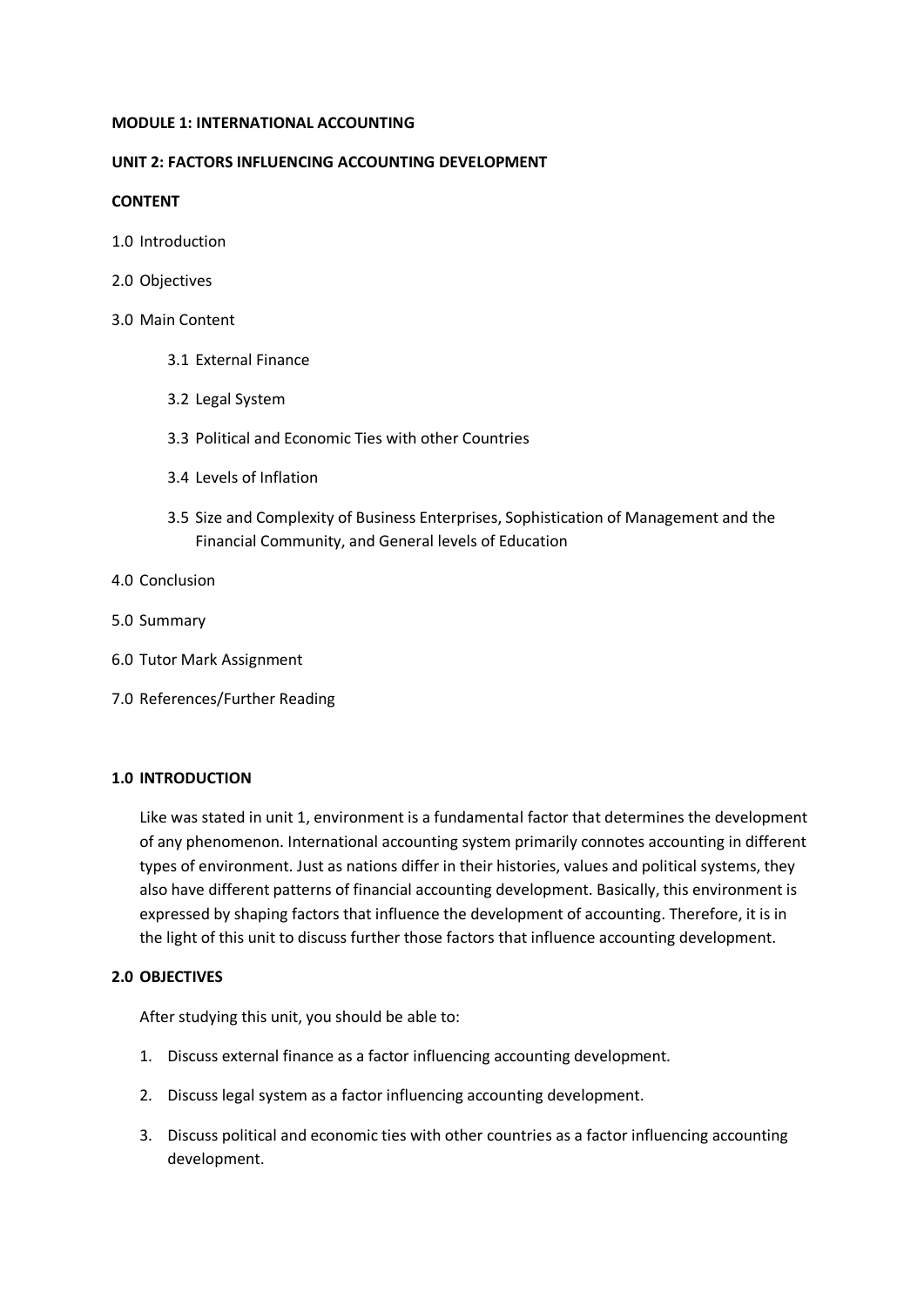- 4. Discuss the levels of inflation as a factor influencing accounting development.
- 5. Discuss size and complexity of business enterprises, sophistication of management and financial community and general levels of education as factors that influence accounting development.

#### **3.0 MAIN CONTENT**

#### **3.1 EXTERNAL FINANCE**

In situation where a company grows from private ownership to public ownership due to the need for capital increase, the first observation is that the shareholder group become large and diverse. The second observation is that ownership is separated from management. Owners of the business (shareholders) become essentially uninvolved in the day-to-day management of the companies they owned. In such situation, in order to know how well a company is doing, financial accounting information becomes an important source of information. This was how the industrial revolution in the United States and Britain aided the development of accounting.

Another point in external financing is the credit system. Where banks are primarily the source of capital, financial accounting is oriented toward creditor protection. There are close ties between companies and banks. The information needs of the resource providers are satisfied in a relatively straightforward way through personal contacts and direct visits. Since the business enterprises have to deal with only a few creditors and sometimes even one, direct access in an efficient and practical way to have the company's financial health monitored. Another consideration in external financing is to what extent the government gets involved in company investment. Like in France and Sweden where the National Governments play a strong role in managing the countries resources and business enterprises are expected to accomplish the governments' policies and macro-economic plans. Governments also actively ensure that businesses have adequate capital and will lend or even invest in companies if necessary. Financial accounting is oriented toward decision making by government planners. Firms follow uniform accounting procedures and reporting practices, which facilitate better government decisions.

Finally, the relationship between a company and provider of capital changes when new capital is secured from international financial markets means that the information demands of both domestic and international sources of finance must be satisfied. This would call for going beyond domestic expectations and customs in providing financial reports.

#### **SELF ASSESSMENT EXERCISE**

What is the effect of capital increase on shareholders?

#### **3.2 LEGAL SYSTEM**

A major factor that influences the development of accounting is the legal system that operates in that country. Many dissect the accounting world into those countries with a 'legalistic' orientation toward accounting and those with a 'non legalistic' orientation. They explained that the legalistic approach to accounting is predominantly represented by the so called code law countries while the non-legalistic approach is the so-called common law countries.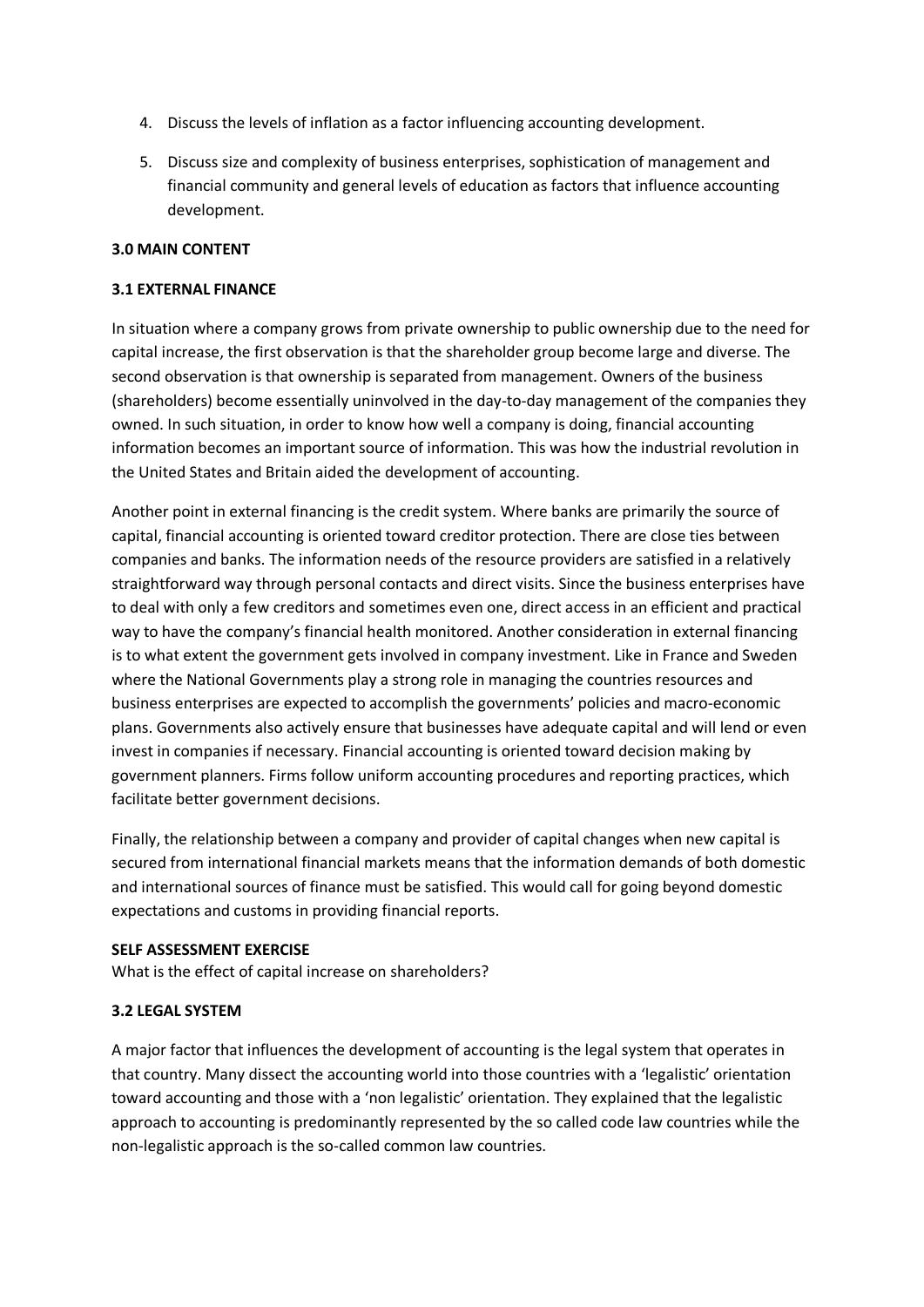Laws in code law countries stipulate the minimum standard of behaviour expected. Citizens are obligated to comply with the letter of the law. In most code law countries, accounting principles are codified much as the tax code is in the United States. Thus, financial accounting is administered government bodies. Accounting practices and rules tend to be highly prescriptive, detailed and procedural. A primary role of financial accounting in these countries is to determine how much income tax a company owes the government. For example, such countries are Argentina, France and Germany.

The non-legalistic approach found in common law countries establishes the limits beyond which it is illegal to venture. However, within this limits, latitude and judgment are permitted and encouraged. Accounting practices in common law countries are largely determined by accountants in the private sector and they evolve by becoming commonly accepted in practice. Thus, accounting tends to be more adaptive and innovative. Examples of common law countries that adopt non-legalistic approach are the United States and the United Kingdom.

#### **SELF ASSESSMENT EXERCISE**

Distinguish between a legalistic orientation and non-legalistic orientation.

#### **3.3 POLITICAL AND ECONOMIC TIES WITH OTHER COUNTRIES**

One factor that has shaped accounting development is the political and economic ties that exist among nations. The United States has influenced accounting in Canada due to geographic proximity and friendly economic ties and because a number of Canadian companies routinely sell shares of common stock or borrow money in the United States. The United States is Mexico's principal trading partner: and also because of proximity, accounting in Mexico is very much like that in the United States.

Another significant force in international accounting has been the United Kingdom. Almost every former British colony has an accounting profession and financial accounting practices patterned after the UK model. These countries include Australia, New Zealand, Malaysia, Pakistan, India, South Africa and Nigeria. The British did not only export their brand of accounting but also exported many accountants. Most early US accountants also came from Britain, seeking the job opportunities associated with the economic expansion that was occurring in the United States around the turn of the  $20<sup>th</sup>$  century.

The political and economic ties among nations have forced accounting practices to become more similar. Consequently, this has led to the rise of the International Accounting Standards Committee (IASC) which has become the driving force globally to develop international financial accounting standards and sought for their widest possible acceptance and use. Similarly, the International Federation of Accountants Committee (IFAC), among many other activities, develops and issues international auditing standards which were accepted in 1992 for financial reporting in international financial market.

#### **SELF ASSESSMENT EXERCISE**

How did United State influence the accounting development in Canada?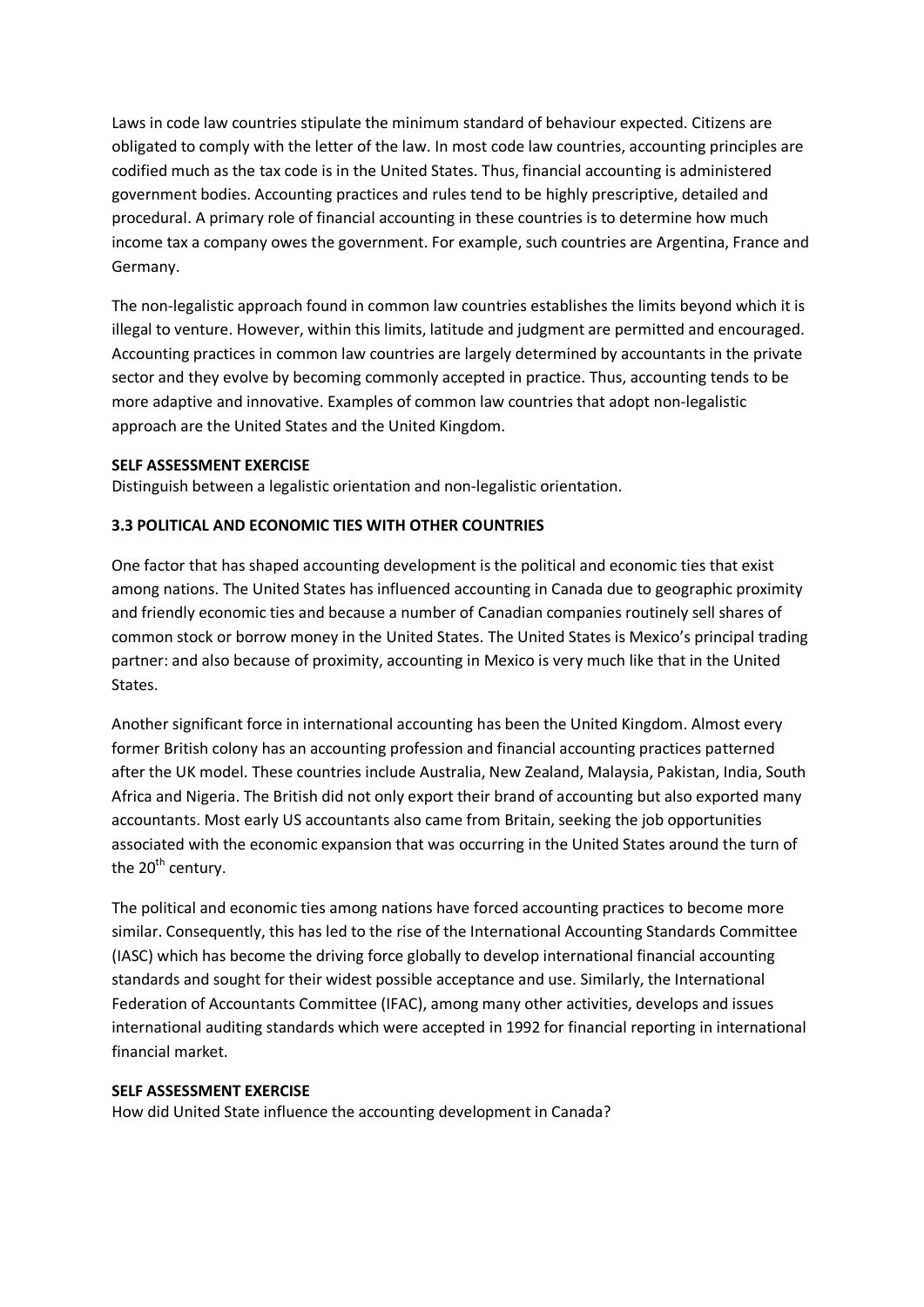#### **3.4 LEVEL OF INFLATION**

Another factor that influences the development of accounting development is the level of inflation. Accounting in many countries is based on the historical cost principle. The principle is based on an assumption that the currency unit used to report financial results is reasonably stable. The historical cost principle holds that originally record transactions at prices when they occurred and make no changes to these prices later on. Generally, historical cost principle affects accounting most significantly in the area of assets values that the company keeps for a long time such as land and buildings. The reasonableness of the historical cost principle varies inversely with the level of inflation.

Germany and Japan hold strictly to historical cost principle because they have historically experienced very little inflation. However, some South American countries, ravaged by inflation problem for years, long age abandoned any attachment to strict historical cost. Companies in these countries routinely write up the values of their assets based on changes in general price levels.

#### **SELF ASSESSMENT EXERCISE**

Describe how the level of inflation influences the development of accounting.

#### **3.5 SIZE AND COMPLEXITY OF BUSINESS ENTERPRISES, SOPHISTICATION OF MANAGEMENT AND THE FINANCIAL COMMUNITY, AND GENERAL LEVELS OF EDUCATION**

These factors define the limits of a country's accounting sophistication. Larger, more complex business enterprises have more difficult accounting problems. Highly trained accountant are needed to handle these more difficult problems; accounting cannot be highly developed in a country where general education levels are low, unless that country imports accounting talent or sends bright citizens elsewhere for the necessary training. At the same time, the users of a company's financial reports must themselves be sophisticated- or else there will be no demand for sophisticated accounting reports.

Most multinational corporations are headquartered in the wealthy, industrialized nations (e.g Japan, Germany, Great Britain and the United States). These countries have sophisticated accounting systems and highly qualified professional accountants. In contrast, education levels in most developing countries are low and businesses are small. As a result, accounting is primitive. From earlier discussion however, it may occur to you that if accounting responds to information needs, then accounting in developing countries may very well be at an appropriate level of sophistication under the circumstances. While many accountants hold this view, some feel that the lack of sophisticated accounting ability in less developed countries actually impedes their potential for economic progress.

#### **SELF ASSESSMENT EXERCISE**

How does size and complexities of business enterprises affect accounting development?

#### **4.0 CONCLUSION**

From the foregoing, you would appreciate the fact that accounting development differs from country to country. This is due to the fact that accounting development is very much a function of external finance, legal system, political and economic ties with other countries, and levels of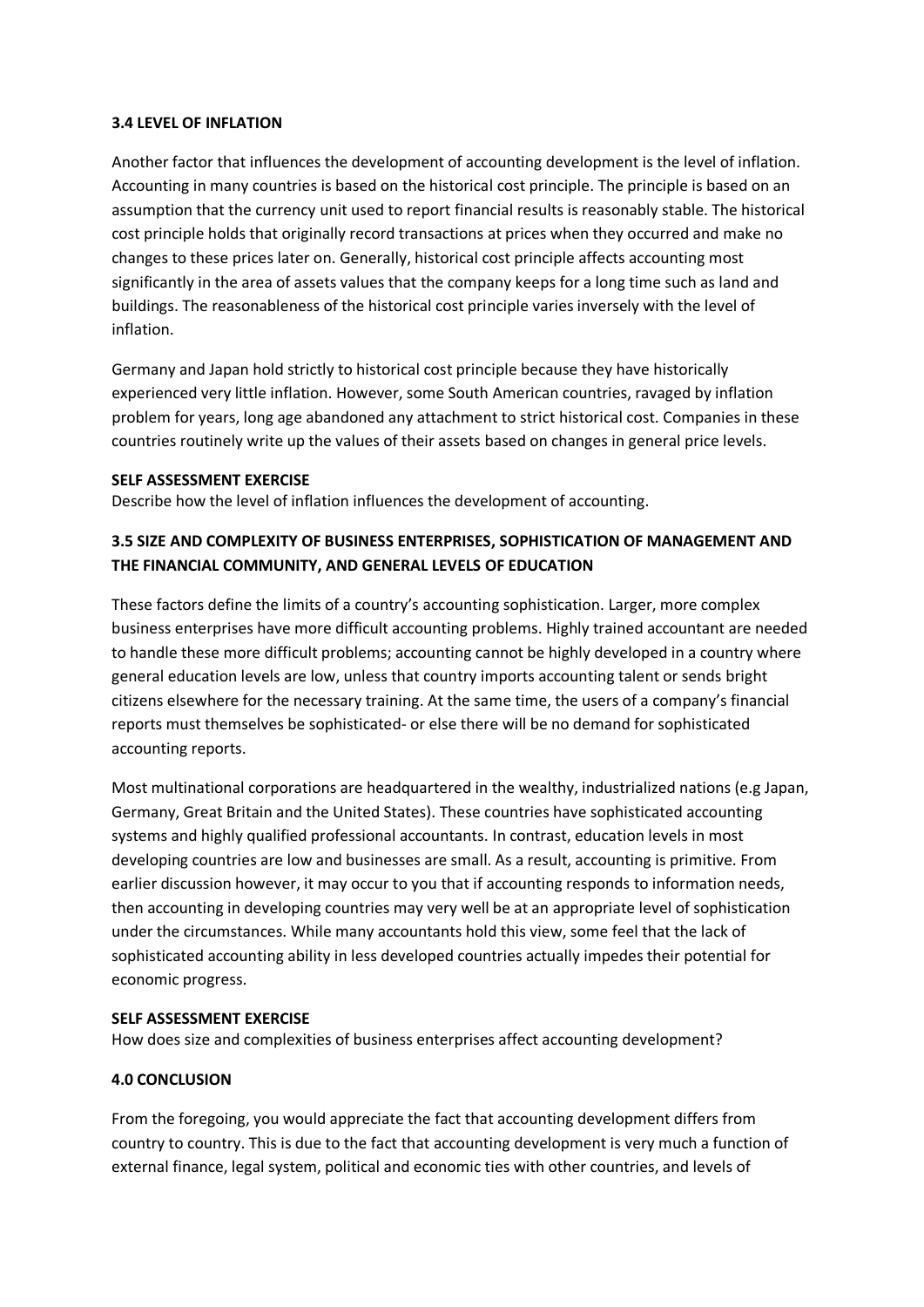inflation, size and complexity of business enterprises, sophistication of management, the financial community and general levels of education of the country in which the accounting system exists. The objectives of the accounting system are often linked from an historical perspective to goals and objectives of the perceived and users of the financial statements.

#### **5.0 SUMMARY**

In this unit, you would recall that we discussed those factors that influence accounting development. One of such factors is external finance, which simply shows the information need that would meet the demand of those that provide the finance. The legal system shows the standard behaviour expected by the government. Political and economic ties with other countries show the influence on accounting development in a country from other countries due to certain considerations such as proximity of both countries. Another factor is the levels of inflation. Accounting in many countries is based on the historical cost principle and the reasonableness of the historical cost principle varies inversely with the level of inflation. Finally, size and complexity of business enterprises, sophistication of management and the financial community and general levels of education as factors that influence accounting development are all factors that define the limits of a country's accounting sophistication.

#### **6.0 TUTOR MARKED ASSIGNMENT**

1. Discuss external finance as a factor influencing accounting development.

2. Discuss legal system as a factor influencing accounting development.

3. Discuss political and economic ties with other countries as a factor influencing accounting development.

- 4. Discuss the levels of inflation as a factor influencing accounting development.
- 5. Discuss the factors that show the limits of a country's accounting sophistication.

#### **7.0 REFERENCES/FURTHER READING**

- Bailey, D. (1995)," Accounting in Transition in the Transitional Economy". European Accounting Review 4, no. 4 pp 595 – 623.
- Gernon, H. and Meek, G. K. (2001), *Accounting, An International Perspective*, New York: McGraw-Hill Higher Education.
- Gernon, H. and Wallace, R. S. O. (1995)," International Accounting Research: A Review of Its Ecology, Contending Theories and Methodology". Journal of Accounting Literature 14, pp 54 – 106.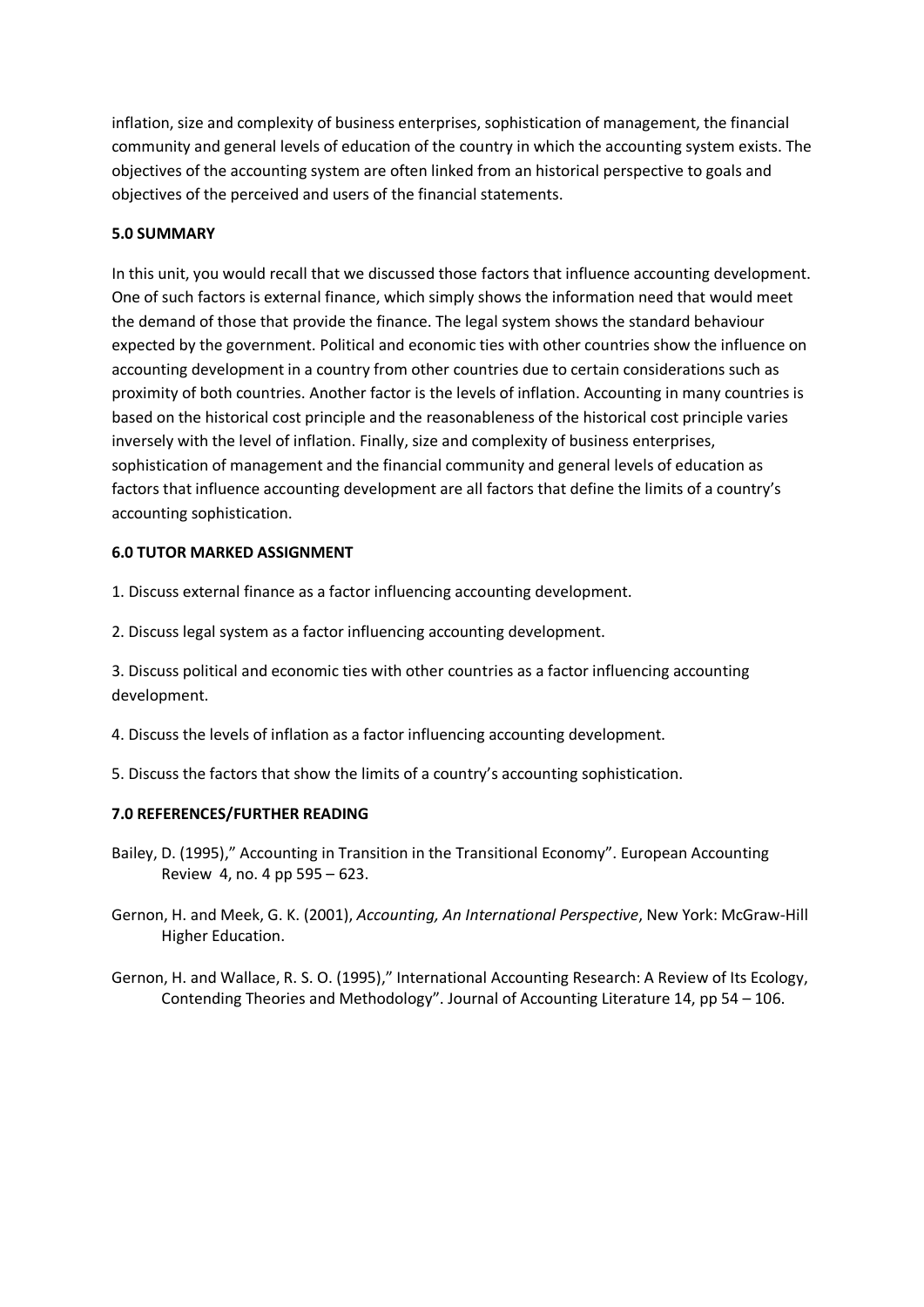#### **MODULE 1: INTERNATIONAL ACCOUNTING**

#### **UNIT 3: DIVERSITY OF FINANCIAL ACCOUNTING PRACTICES**

#### **CONTENT**

- 1.0 Introduction
- 2.0 Objectives

#### 3.0 Main Content

- 3.1 Accounting Groups
- 3.2 Some Existing Practice Differences
- 3.3 Consequences of International Accounting Diversity
- 4.0 Conclusion
- 5.0 Summary
- 6.0 Tutor Marked Assignment
- 7.0 References/Further Reading

#### **1.0 INTRODUCTION**

In unit 2, we discussed those factors that influence accounting development. However, in this unit, we shall proceed further in discussing the diversity in financial accounting practices.

As business become more international, there is a more pressing need for financial information to be prepared by businesses on a comparable basis. Unfortunately, international financial data are frequently not comparable. The rules of financial accounting often differ from one country to another.

It is important you note that major environmental variables that shape accounting development in a country as discussed in unit 2, is one of the reasons why accounting and financial reporting are not the same everywhere. In addition to that, it is in the light of this unit to give further reasons such as accounting groups which a country belong by adherences to a particular financial accounting models and some existing practices differences. The unit further dealt with the consequences of international accounting diversity.

#### **2.0 OBJECTIVES**

After studying this unit, you should be able to:

1. List and describe the three accounting models.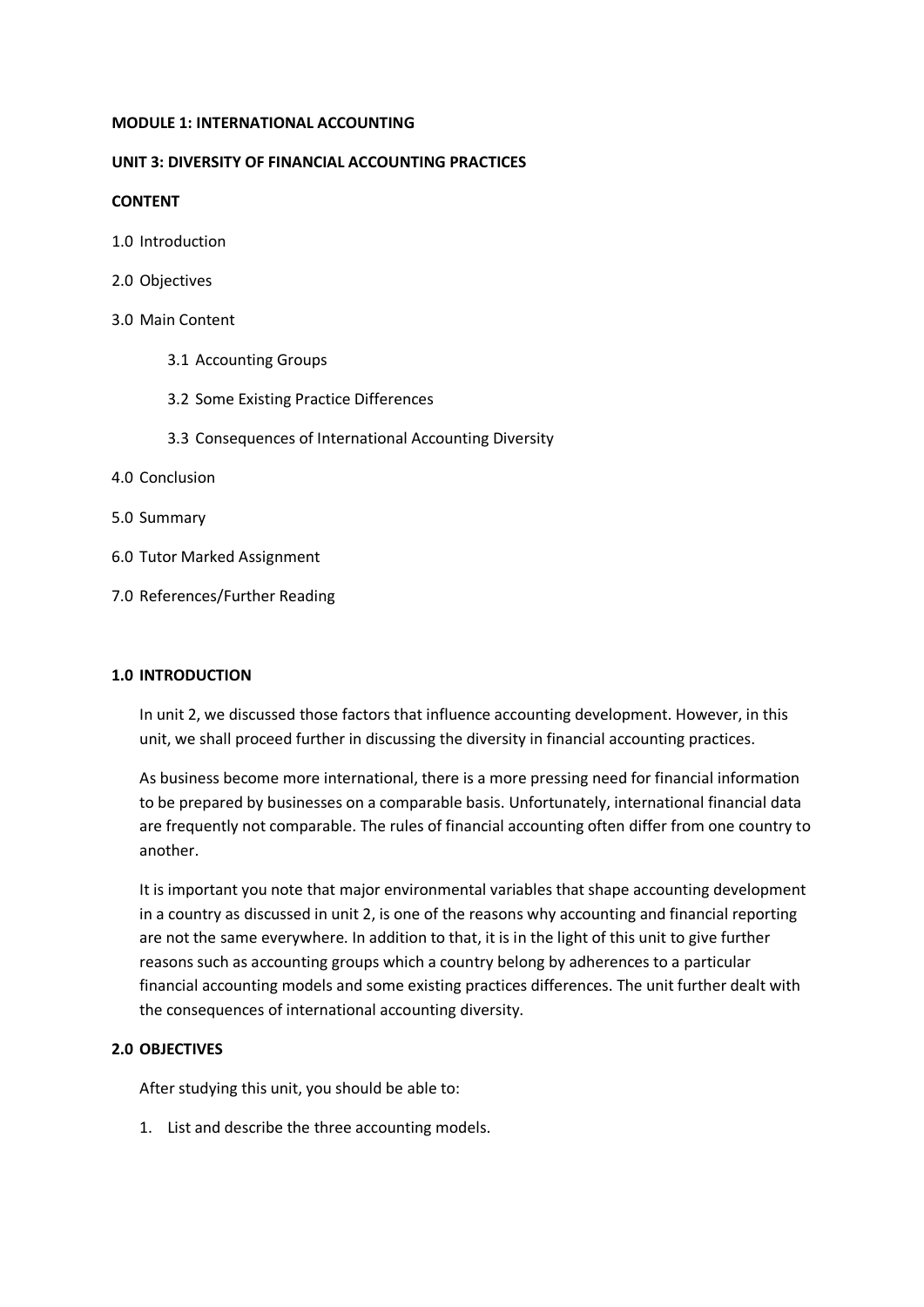- 2. Discuss some existing financial accounting practice differences using goodwill, income smoothing and asset valuation.
- 3. Explain the opinion of corporate management, investors, stock markets and regulators and accounting professionals and standard setters regarding international accounting diversity.

#### **3.0 Main Content**

#### **3.1 ACCOUNTING GROUPS**

Nations can be grouped according to accounting similarities. However, it is important you note that no two countries have identical financial accounting practices. Each country is a unique mixture of environmental variables that together have influenced the pattern of accounting development in that country. Therefore, at a broad level of generation, three major accounting models can be identified. And they are as follows:

#### **British-American Model**

The term British-American has been used to describe the accounting approach found in the United Kingdom and the United States. The Dutch approach is quite similar; and to be more precise, one should really call this model British-North American-Dutch. The United Kingdom, the United States and the Netherlands are the trend-setting countries for this accounting group.

Their accounting is oriented towards the decision needs of investors and creditors, and they have large, developed common stock and bond markets where companies raise large amounts of capital. Education levels are very high, and users of financial accounting information tend to be quite sophisticated. These countries also possess many large multinational corporations. Besides the three countries mentioned above, are other countries such as Australia, India, Nigeria, South Africa, Tanzania, Malaysia, and Ghana and so on.

#### **Continental Model**

Countries in this accounting group include most of continental Europe and Japan. Businesses here have very close ties to their banks, which supply most capital needs. Financial accounting is legalistic in its orientation, and practices tend to be highly conservative. Accounting is not primarily oriented toward the decision making needs of the capital providers. Instead, it is usually designed to satisfy such government- imposed requirements as computing income taxes or demonstrating compliance with the national government's macroeconomic plan. French speaking African countries follow the continental financial accounting model.

#### **South American Model**

The third model includes most countries in South American, with the exception of Brazil, which speaks Portuguese; these nations share a common language-Spanish. They also share a common heritage. What distinguishes the South American model from the British-American and Continental models are the persistent use of accounting adjustments for inflation. These countries have a great deal of experience coping with inflation, and their accounting reflects this. Generally, accounting is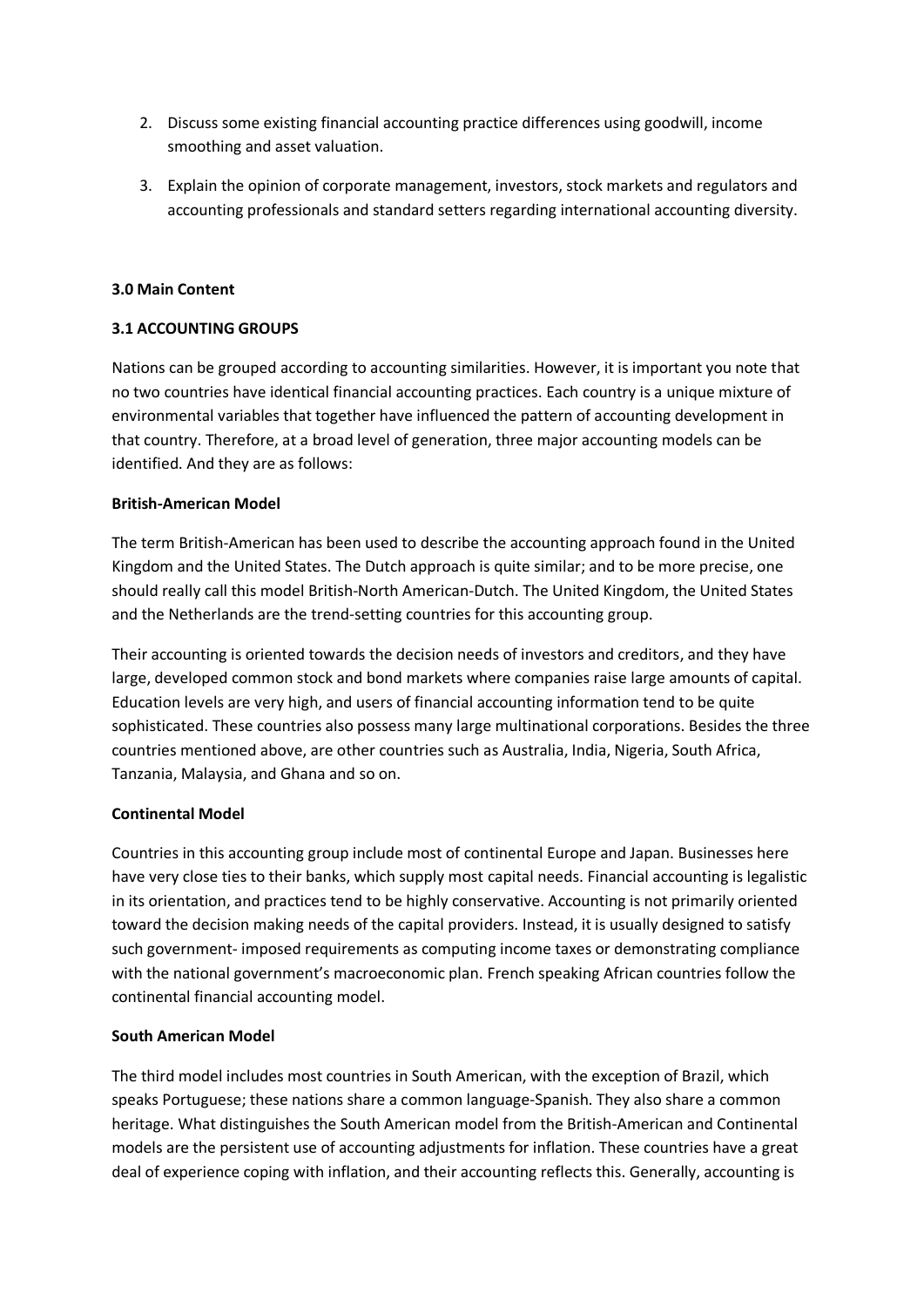oriented towards the needs of government planners, and uniform practices are imposed on business entities. Tax-basis accounting is often used as well for financial reporting purposes.

#### **SELF ASSESSMENT EXERCISE**

Explain the British-American Model

#### **3.2 SOME EXISTING PRACTICE DIFFERENCES**

Let us discuss some existing practice differences using goodwill, income smoothing and asset valuation.

#### **Goodwill**

When a company buys another company, a business division, or some other business enterprises, it typically anticipates greater benefits than the fair market values of the net assets acquired. Perhaps such benefit could be an added team of executives which will bring about major synergy, or maybe certain patents or processes lend themselves to higher profit potential. Whatever the anticipated benefit, to the extent that purchase price exceeds total fair market value, something called goodwill is created.

Considerable diversity exists among countries on whether purchased goodwill should be carried on balance sheets, and if so, whether it should be amortized. Three main methods have emerged:

- 1. Capitalization without amortization- under this method, goodwill is recognized as an asset with an indefinite life. Thus, it remains on the balance sheet.
- 2. Capitalization with amortization- here, goodwill is recognised as an asset with a finite life. It is written off over time either to income (which reduces annual income) or to equity (which does not reduce annual income). The shorter the life, the greater the write-off.
- 3. Immediate write-off- instead of capitalizing, goodwill is written off at acquisition. Typically, it is written off to equity, which leaves annual income unaffected.

The goodwill accounting diversity is aggravated by a taxation effect. For instance, goodwill amortization is not tax deductible in the United Kingdom or the Netherland, but it is deductible in Canada, Japan, Germany (post-1986), and the United States (post-1993). The diversity involved affects business practices and therefore global competitiveness. If a company can permanently shield its income statements from goodwill amortization, it will report comparatively higher net earnings and thereby may gain a competitive advantage.

#### **Income Smoothing**

Managers of most companies like to present a smooth income pattern from one year to another, preferably a pattern with steady, predictable annual increases. A volatile income pattern normally suggest a company with higher risk of operations, which often leads to lower investor confidence and higher costs of obtaining financing. Smooth income normally means the opposite: less risk, greater investor confidence and lower financing costs.

The opportunities allowed by Generally Accepted Accounting Practices (GAAP) to smooth income vary greatly around the world. The GAAP of some countries for example, the United States, allow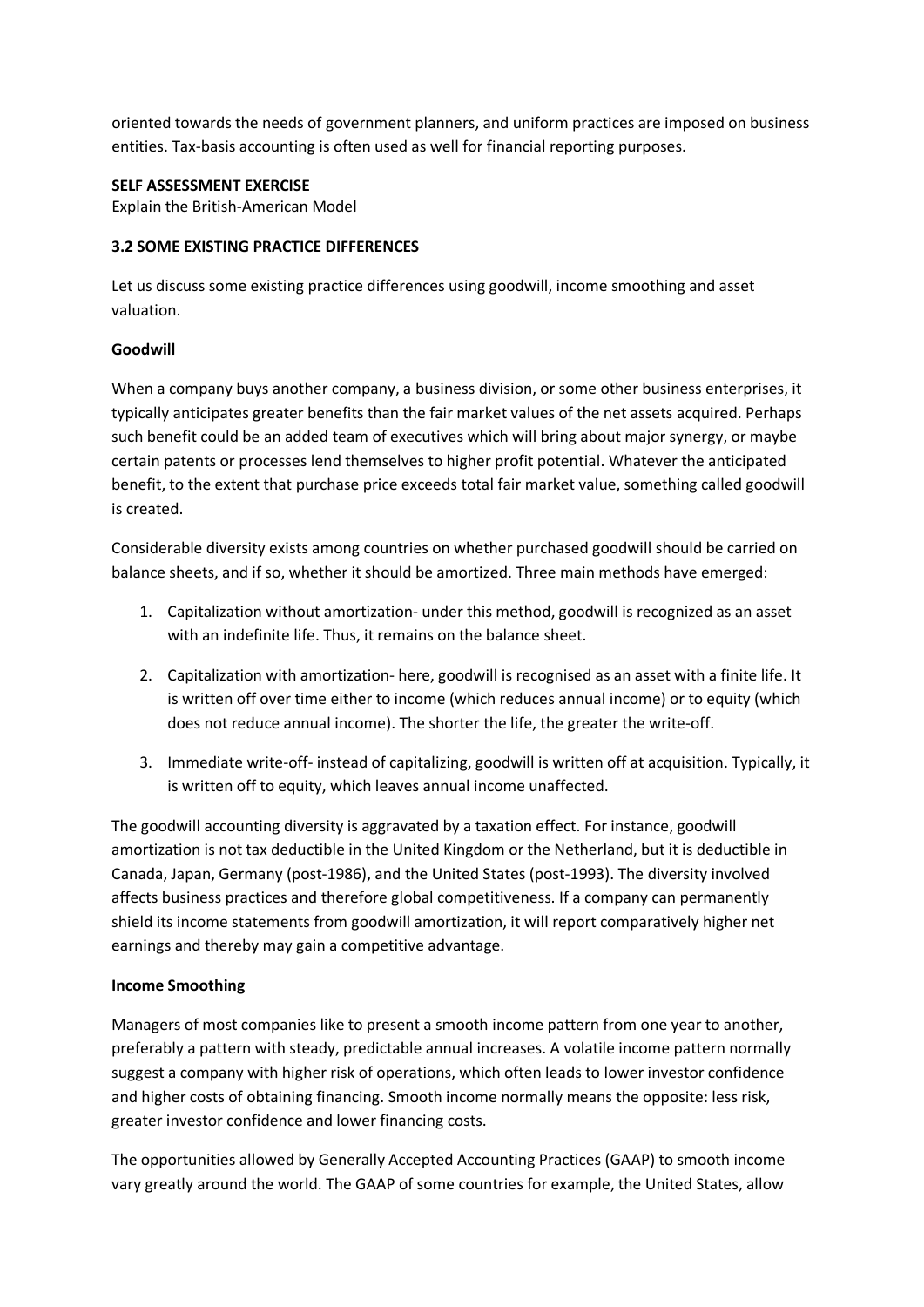little flexibility for income smoothing. By contrast the practice is a notable feature of German and Swiss accounting. Here, GAAP have built in flexibility that managers routinely take advantage of. The GAAP of still other countries actually encourage income smoothing by companies as a way to stimulate a long-term view of companies' operations and to encourage overall confidence in the nation's economy.

The focus of this section however, is on the quite legitimate use of accounting principles to shift income from one year to the next. Particularly, let us consider the use of provisions and reserves as income smoothing devices. One way is to judiciously choose the amounts of provisions that achieve the desired net income for the year. Or one might even omit a provision if "necessary" in some year. However, reserves can also be "drawn down" in particularly bad years to increase income. In other words, a reserve is decreased and a negative provision recorded in order to increase income.

Some observers argue that the use of provisions and reserves deceives financial statement readers while this is arguably possible, it is important to bear in mind that, as discussed here, the practice is a legitimate application of a nation's GAAP, allowed or even encouraged in certain countries. Whether things are kept secret will also depend on what the country's GAAP requires companies to reveal. In addition, income smoothing opportunities are often tied to a nation's income tax laws. In general, income smoothing is more often practiced in code law countries where financial accounting and taxation are strongly linked.

#### **Asset Valuation**

Financial accounting in most countries is based in part on the historical cost principle. This principle is based on the assumption that the currency unit used to report financial results is reasonably stable- that is, there is little or no inflation. Consequently, strict historical cost accounting does not recognise the effects of inflation or other price changes. However, severe inflation is a potential force that can strain the historical cost principle. The reasonableness of the historical cost principle varies inversely with the severity of price changes.

There are two basic approaches to accounting for changing prices. They are general purchasing power (GPP) and current cost accounting (CCA). The GPP uniformly changes the values of assets and liabilities to reflect the general change in the currency unit's purchasing power. While transactions are initially record at their historical costs, they are later notched up or down by changes in the currency' general purchasing power. Consequently, the items on the balance sheet and income statement are reported in units of the same purchasing power.

GPP is most often associated with Latin America. These countries have contended with high inflation rates for a long time and as a result, accounting for changing prices is an issue too serious for their accountants to ignore. Bolivia, Chile and Mexico require companies to comprehensively restate their financials on the basis of changes in general purchasing power. Several others require that fixed assets be revalue at certain intervals for changes in the price level.

The CCA changes the historical costs of assets to their current values and recognizes corresponding expenses at the current cost of obtaining the services represented by those expenses. Many accountants first think of the Netherlands when CCA is mentioned. That is because Dutch accountants have devoted more attention to it over longer period of time than accountants in other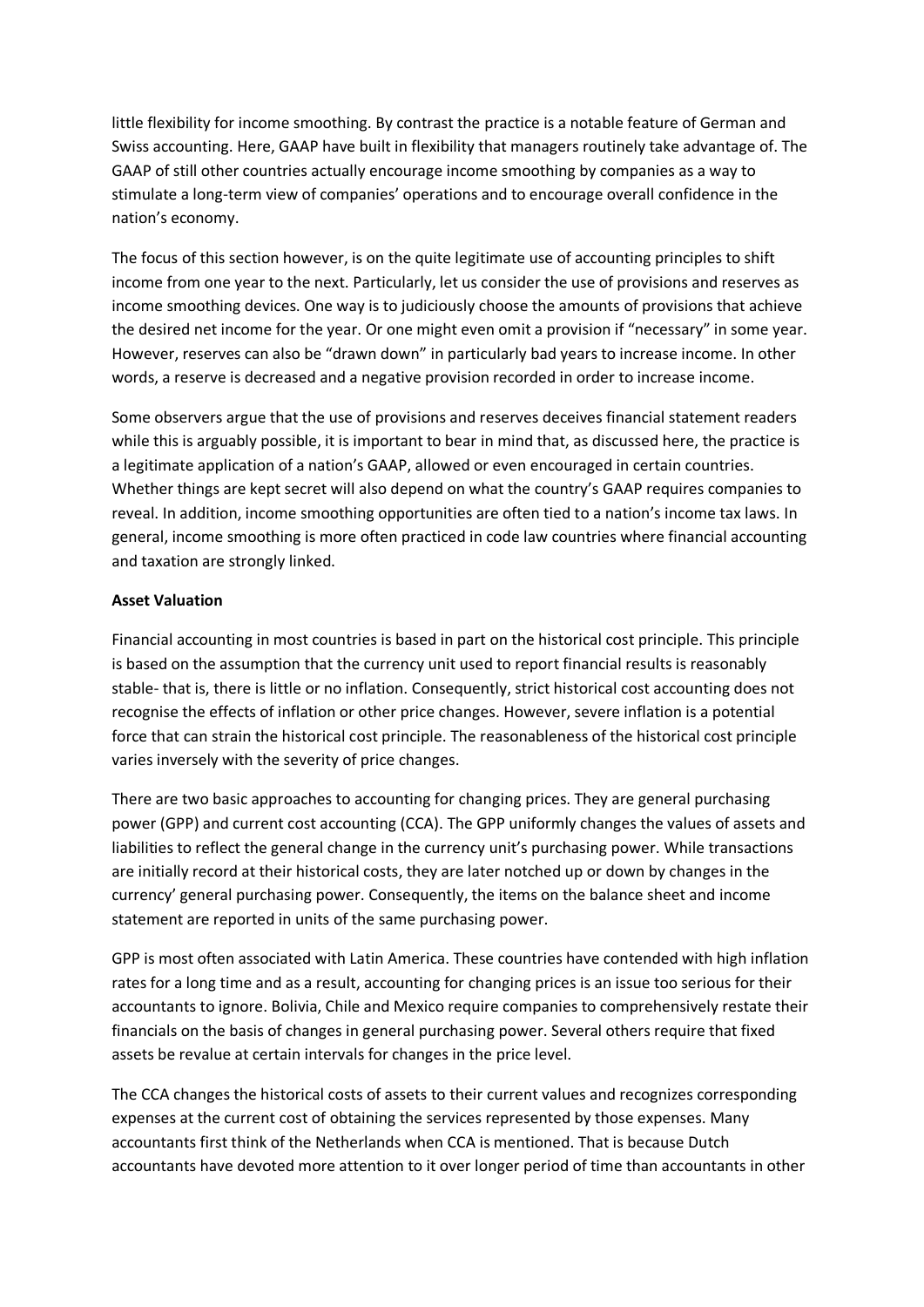countries. Accounting in the Netherlands is heavenly influenced by business economics (or microeconomics). A fundamental notion in business economics is that the input values of a company' goods and services must be less than their selling prices in order to make profit, hence, ensure survival. Use of current values is thought to best accomplish this, while at the same time preserving the amounts permanently invested in the business firm.

Some countries adapt a piecemeal approach. Many countries allow the selective use of CCA. This means that only some assets are revalue to current market values and that such revaluations are done at management's discretion.

#### **SELF ASSESSMENT EXERCISE**

What are the various perspectives of treating purchased goodwill?

#### **3.3 CONSEQUENCES OF INTERNATIONAL ACCOUNTING DIVERSITY**

We could see that there are evidences available to conclude resolutely that GAAP differ from country to country. Whether this is good or bad depends on the points of view of a variety of interest groups such as corporate management, investors, stock markets and regulators, and accounting professionals and standard setters. Let us discuss their various opinions about accounting diversity.

#### **Corporate Management**

Managers of companies with strictly domestic operations care little about accounting diversity. As long as national GAAP are relatively clear, useful and broadly applied, most medium sized and small companies feel well served by the accounting rules they have to contend with. The multinational companies (MNCs) see it differently. They face global competition every day and sense that accounting diversity affects competitiveness. The MNCs like "level playing fields" for their global operations. Working with many different national GAAP requirements is an expensive proposition. Companies must be careful to communicate effectively with their foreign shareholders.

#### **Investors**

Portfolio investors and their agents, financial analysts, probably dislike international accounting diversity the most. Underwriters consistently report that worldwide accounting diversity causes some underwriting (i.e pricing of new securities issues) difficulties. If investors, analysts and underwriters indeed experience difficulties with GAAP diversity, financial markets are not as efficient as they could be and therefore returns to investors are less than they ought to be. This is a powerful indictment on GAAP diversity.

#### **Stock Markets and Regulators**

Stock markets and regulators have twin goals of investor protection and market quality. To protect investors, most stock markets (along with professional or governmental regulatory agencies) require listed companies to disclose sufficient information so that investors can assess their past performance and future prospect. Market quality is achieved by fair and efficient trading and by the availability of investment opportunities for market participants. Stock markets and regulators interpret these goals differently around the world. For example, accounting and disclosure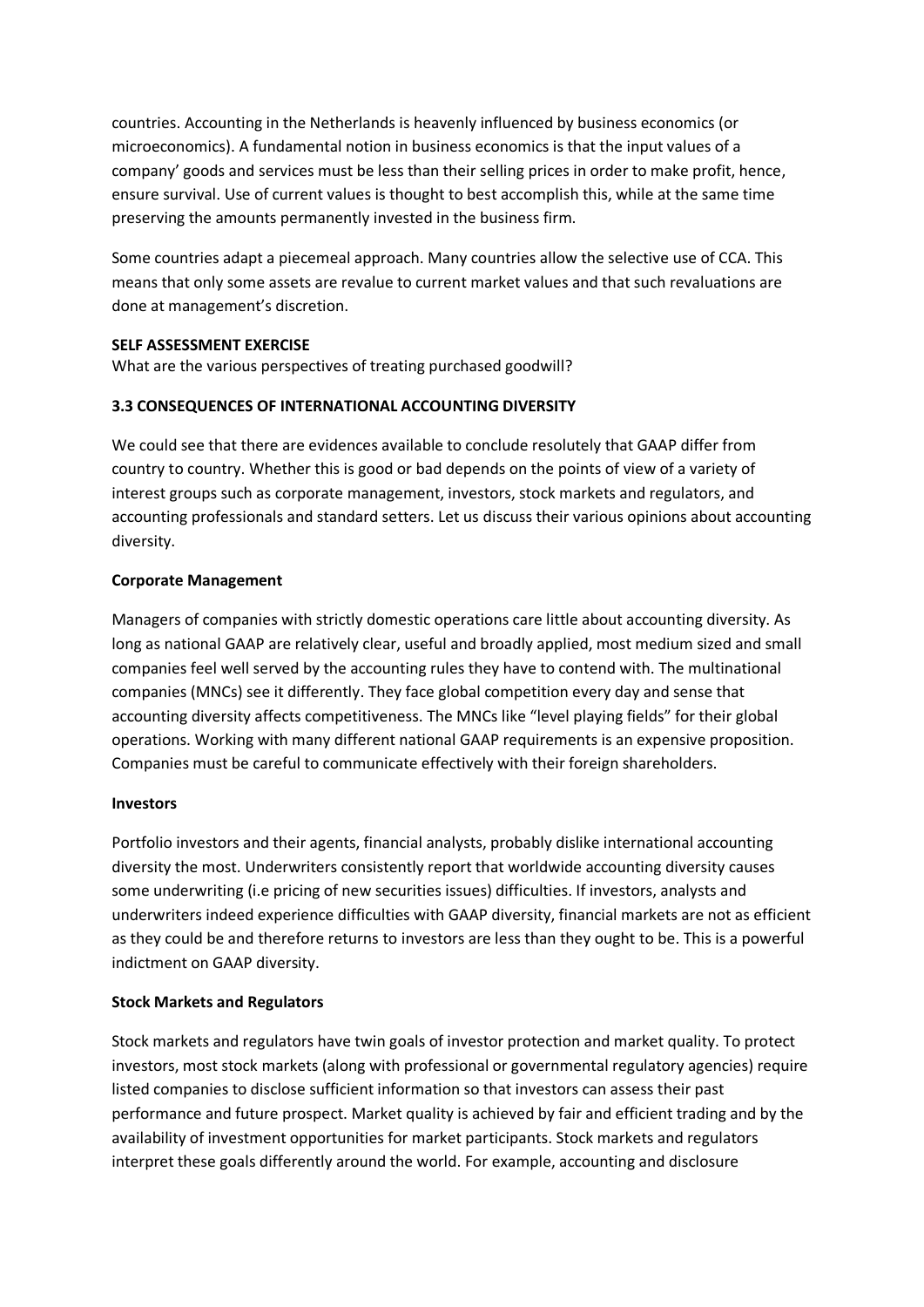requirements for listing shares vary extensively. Research shows that MNCs consider these requirements to be an important cost when they choose where to list their common stock shares. Indeed, MNCs are less likely to choose stock exchanges that require them to make extensive new disclosures over and above those that they are already making at home.

The United States has the most extensive accounting and disclosure requirements in the world. The US Securities and Exchange Commission (SEC) is the regulatory agency responsible for these requirements. The SEC believes that investors are better protected when there is a "level playing field", that is, when comparable accounting information is provided by US and non-US companies alike. Nevertheless, non-US companies allege that they avoid listing in the United States because they find US requirement too onerous. If that is true, then US citizens are deprived easy access to buying shares in these companies, and the US capital market may become less competitive globally.

#### **Accounting Professionals and Standard Setters**

Some have suggested that accounting professionals like diversity because it generates fees for them all the way from assisting in setting up new business units for their clients in different GAAP territories to restating financial reports from one set of GAAP to another. GAAP diversity also makes cross-border auditing more costly and therefore raises auditing fees. Even though not demonstrated by realisable research, it stands to reason that at least some accosting professionals gain from the GAAP diversity factor.

Accounting standard setters, as guardians of public interest, would like to have full authority over all GAAP and financial reporting of companies whose securities are publicly held or whose size is so large that the public interest is affected. But regulations are primarily enforced through national laws and national legal systems. Therefore, a national focus is inevitable for accounting regulationat least for the time being. Moreover, national regulators want discretion over national GAAP. International or any other GAAP are beyond their reach of influence and hence unacceptable.

#### **4.0 CONCLUSION**

Worldwide diversity in financial accounting and reporting exists. Some reasons have been put forward to explain this diversity. In some cases, the diversity among national GAAP is significant; in others it is not. There are some winners and some losers as a result of the diversity condition. When diversity reaches the point of misinformation, it becomes dysfunctional. National environmental factors together with national laws and national accounting standard setting systems will make some degree of GAAP diversity inevitable. However, in domestic terms, national GAAP have reduced practice diversity. A similar degree of diversity reduction may be desirable on the international level. Harmonization of accounting practices is aimed at such reduction.

#### **5.0 SUMMARY**

In this unit, we discussed the diversity in financial accounting practices. This was discussed in three sub-units which are accounting groups, some existing practice differences and consequences of international accounting diversity. Accounting groups and some existing practice differences are further reasons for diversity in financial accounting practices while consequences of international accounting diversity explains the opinion of various stakeholders about the presence of accounting diversity.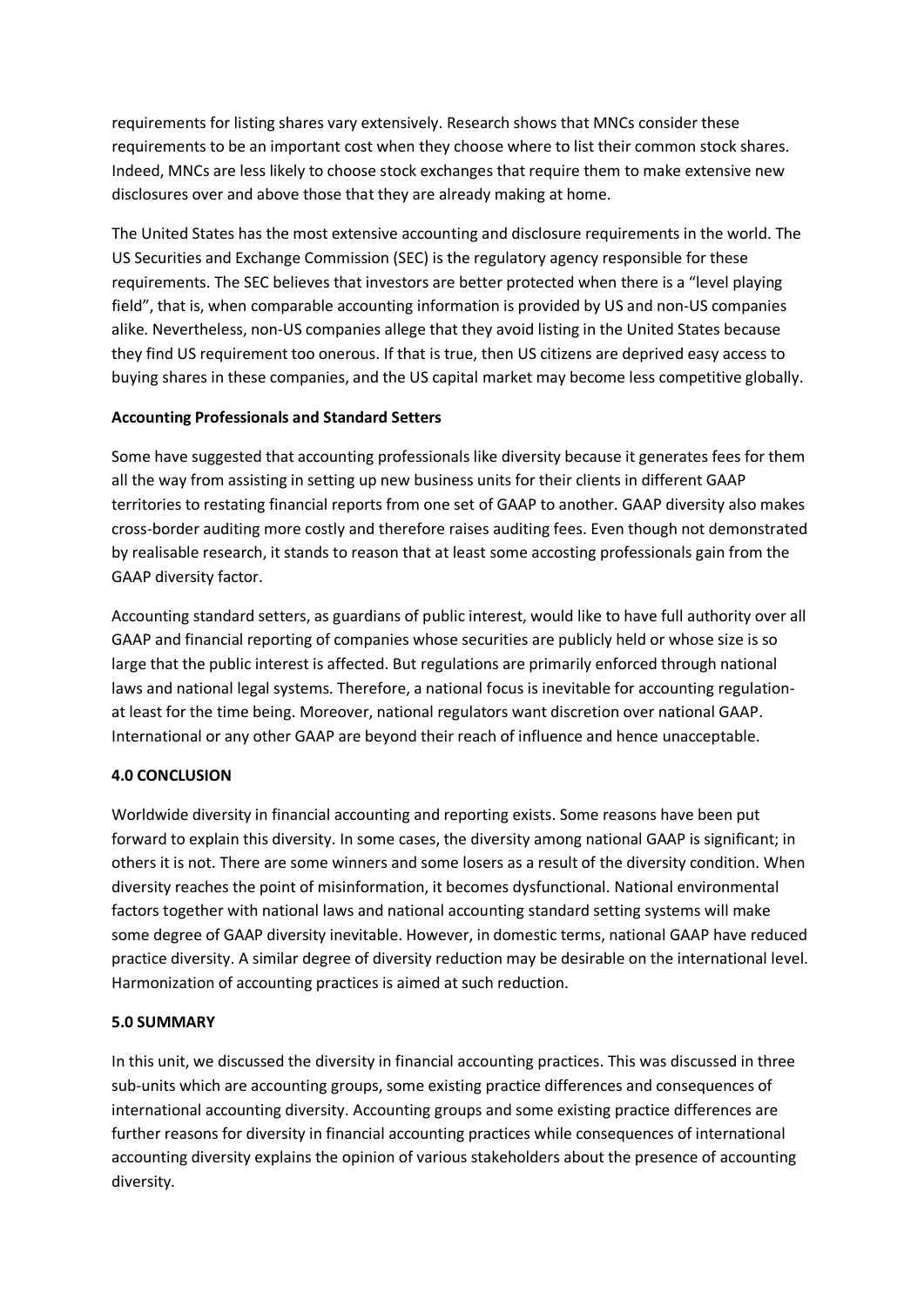#### **6.0 TUTOR MARKED ASSIGNMENT**

- 1. List and describe the three accounting models.
- 2. Discuss some existing practice differences using goodwill.

3. Explain the position of corporate management and investors on the acceptability of international accounting diversity.

#### **7.0 REFERENCES/FURTHER READING**

Alexander, D. , and Archer, S. (1998), *European Accounting Guide*, San Diego: Harcourt Brace.

- Gernon, H. and Meek, G. K. (2001), *Accounting, An International Perspective*, New York: McGraw-Hill Higher Education.
- Gernon, H. and Wallace, R. S. O. (1995)," International Accounting Research: A Review of Its Ecology, Contending Theories and Methodology". Journal of Accounting Literature 14, pp 54 – 106.
- Nobes, C. (1998)," Towards a General Model of Reasons for International Differences in Financial Reorting". Abacus pp 162 – 187.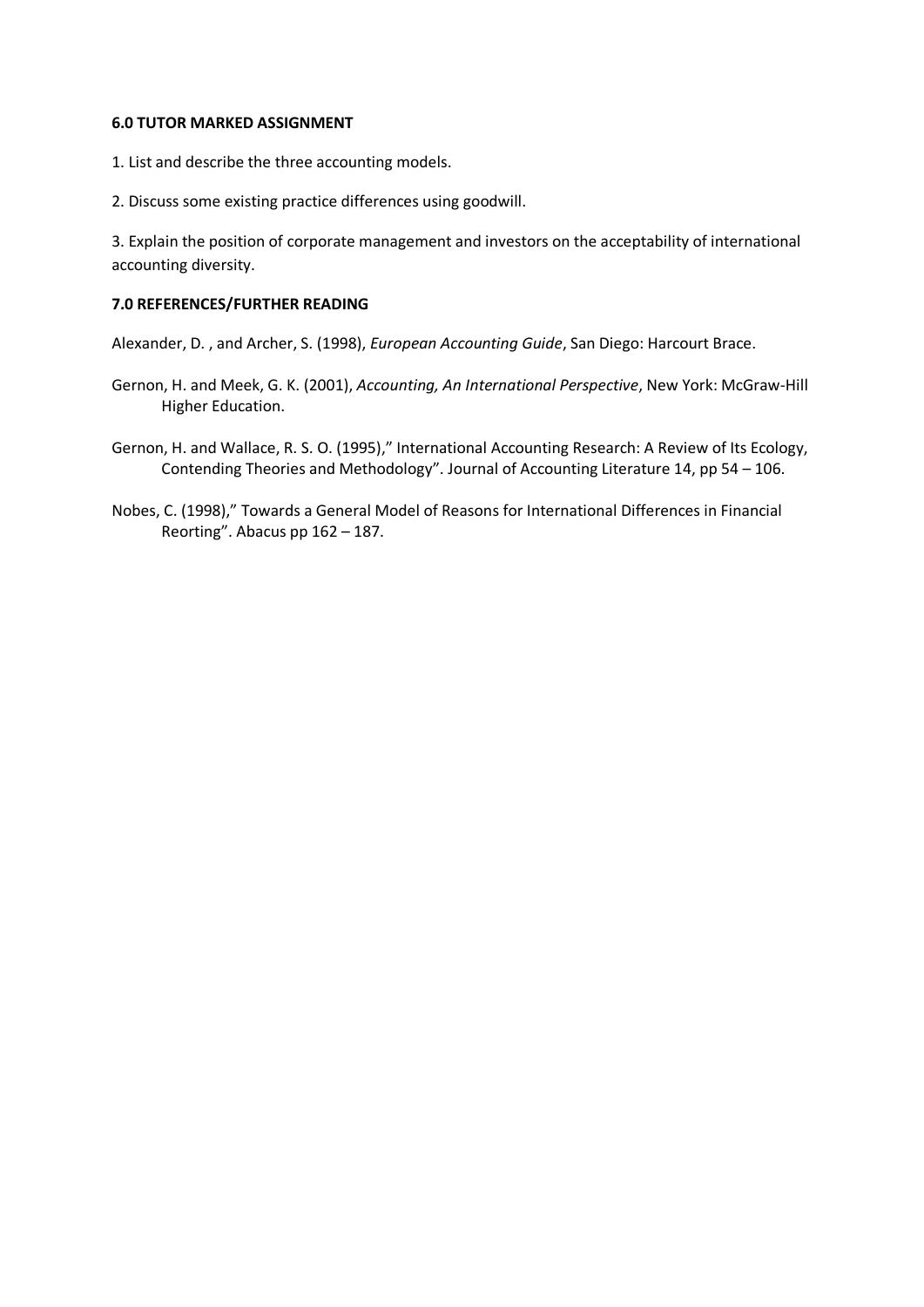#### **MODULE 2: ACCOUNTING HARMONIZATION**

#### **UNIT 1: PROMOTION OF INTERNATIONAL ACCOUNTING HARMONIZATION**

#### **CONTENT**

- 1.0 Introduction
- 2.0 Objectives
- 3.0 Main Content
	- 3.1 Accounting and Auditing Standards
	- 3.2 Benefits of Accounting Harmonization
	- 3.3 Barriers to Accounting Harmonization
- 4.0 Conclusion
- 5.0 Summary
- 6.0 Tutor Marked Assignment
- 7.0 References/Further Reading

#### **1.0 INTRODUCTION**

National environmental factors together with national laws and national accounting standard setting systems will make some degree of GAAP diversity inevitable. But when diversity reaches the point of misinformation, it becomes dysfunctional. Therefore, some degree of diversity reduction should be desirable at the international level.

In the previous unit, we discussed diversity in financial accounting practices. In this unit, we shall step further by discussing promotion of international accounting harmonization. Harmonizing accounting standards internationally will improve the comparability of accounting information around the world and thereby eliminate one source of misunderstanding in transnational financial reporting. It is in the light of this unit to discuss the relationship of accounting and auditing standards and the benefits and barriers of accounting harmonization.

#### **2.0 OBJECTIVES**

After studying this unit, you should be able to:

- 1. Explain the purposes of accounting and auditing standards and how they are related.
- 2. List and explain the benefits of accounting harmonization.
- 3. List and explain the barriers to accounting harmonization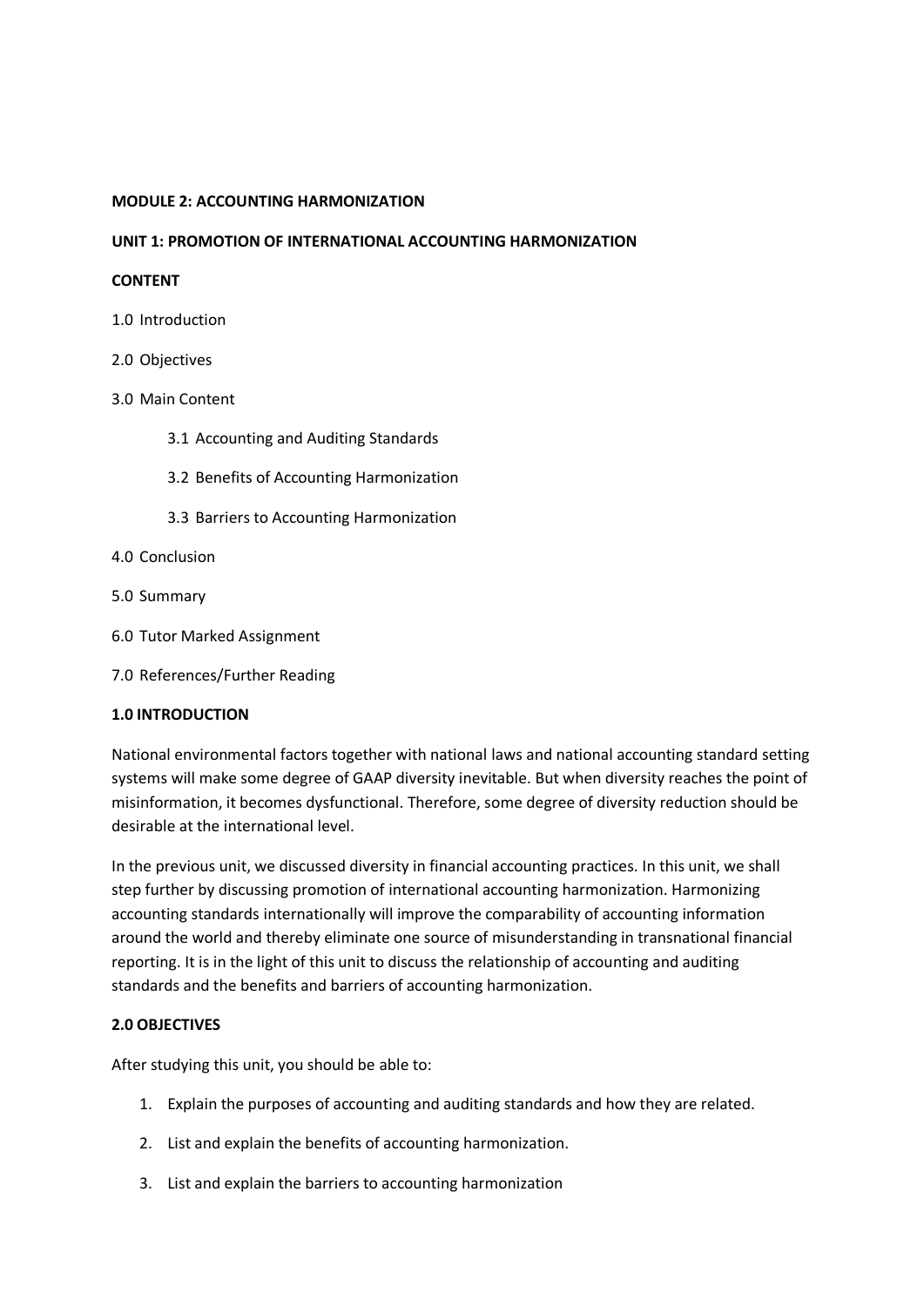#### **3.0 MAIN CONTENT**

#### **3.1 ACCOUNTING AND AUDITING STANDARDS**

In this sub-unit, we shall discuss the relationship between accounting and auditing standards. Accounting standards are the rules for preparing financial statements: that is the "generally accepted accounting principles" (GAAP) that specify the type of information that financial statements ought to contain and how that information ought to be prepared. Accounting standards define what is acceptable and unacceptable financial accounting practices.

Auditing standards are the rules governing how an audit is performed. An audit of financial statements is the technical process by which an independent person (the auditor) gathers evidence to form an opinion about how well a set of financial statements conforms to GAAP. In most countries, a particular group of accountants is legally empowered to conduct financial statements audits. In the United States, for example, it is the certified public accountant (CPA). In the United Kingdom, it is the chartered accountants. In the Netherlands, it is the register accountant. In Germany, it is the wirtschafts prufer. In Nigeria, it is mainly the chartered accountants. Financial statements conforming to GAAP are said to be 'reliable' and reliable information is an important ingredient in good decision making.

Accounting standards and auditing standards are interrelated. Accounting standards presumably define what useful financial information is. Auditing standards guide an auditor in determining whether it is also reliable. Useful and reliable financial information puts investors, creditors and others in a position to make better decisions. Accounting has been called the language of business. That analogy is accurate, since accounting is a form of communication. As with all types of communication, though, misunderstanding can arise unless meanings are reasonably clear.

To minimize the possibility of misunderstanding financial communications, approximately 50 countries have created their own national financial accounting standard setting mechanisms. This has harmonized financial accounting diversity within countries. Unfortunately, international diversity continues to exist. This diversity results in a general lack of comparability in financial reports from one country to the next. As a result, there is a risk of misunderstanding when financial statements are communicated transnational.

The problem of different auditing standard is more subtle. Fundamentally, an audit assures users that they can trust the information communicated by the financial statements. However, if auditors around the world are not comparably trained or if they do not observe comparable standards, then their work varies in quality. Consequently, the inherent reliability of financial statements also varies.

#### **SELF ASSESSMENT EXERCISE**

What is an auditing standard?

#### **3.2 BENEFITS OF ACCOUNTING HARMONIZATION**

Having explored diversity in financial accounting practices, we can better appreciate the benefits that can be obtained from harmonization. The following can be obtained as benefit from harmonization.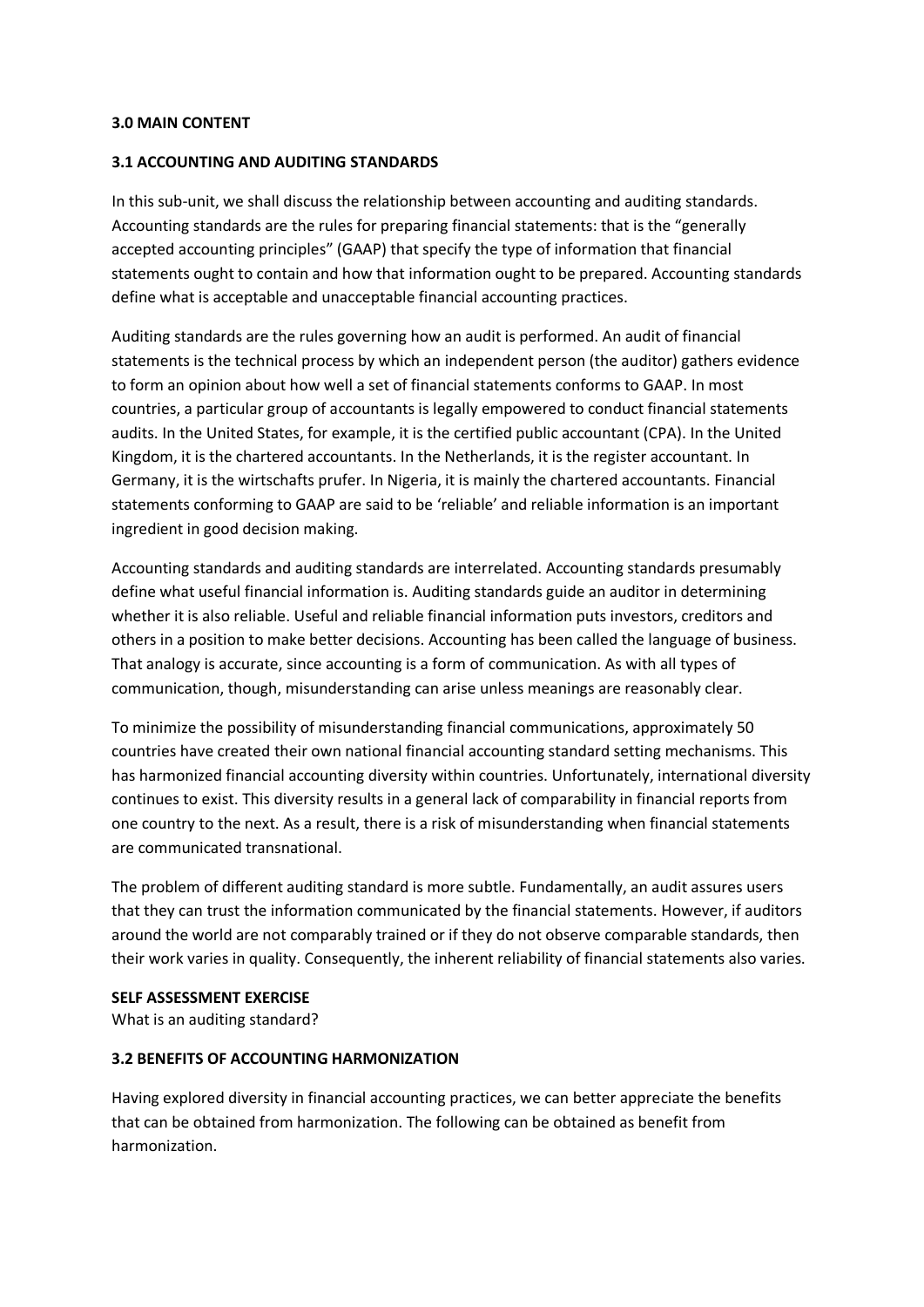- 1. Uniform financial reporting- it is the goal of harmonization to give the same financial reporting treatment for like transactions and event by different enterprises in different countries.
- 2. Coverage for diversities- harmonization accommodates differences in accounting treatment for different transactions and events.
- 3. Platform for comparison- accounting harmonization provides a level playing field of comparable information on cross-country company comparison to enable investors or creditors make accurate business decision.
- 4. Standard for regulators- accounting harmonization obligates regulators to ensure that they fulfil their responsibility of providing comparable information to their domestic investors.
- 5. International transparency- accounting harmonization encourages capital market to be open, fair and transparent in order to attract international investors and creditors.

#### **SELF ASSESSMENT EXERCISE**

Outline the benefit of harmonization.

#### **3.3 BARRIERS TO ACCOUNTING HARMONIZATION**

There are many barriers in the global environment that make harmonization difficult to achieve. Let us discuss some of such barriers in this sub-unit.

- 1. Nationalism and pride- each nation's nationalism and pride can serve as barrier to accounting harmonization. It will be difficult to get a country's standard setters to accept alternative principles when they clearly believe that the standards they have developed provide the best information from their national perspective. Countries' standard setters have different objectives and users. For instance, the primary objective of financial reporting in the United States is to meet the need of shareholders, while in Germany the creditors' perspective is the main concern of the financial reporting process. Finally, a country's legal tradition also influences its perspective. The United Kingdom has a common-law tradition, so it naturally prefers more flexibility and less codification in its standards. Germany has a Roman law tradition, which emphasizes stricter interpretation of the rules.
- 2. Costs- there are a number of costs in achieving harmonization. The level of costs to be incurred depends upon the manner in which harmonization is achieved. If harmonization is achieved by developing a loose, flexible framework into which a country's accounting standards fit, the costs would be far less than if a specific, rigid set of accounting standards were imposed uniformly on all companies in all countries.
- 3. Difficulty- harmonization is achieved through reconciliation to an agreed benchmark such as International Accounting Standards (IAS) or U.S GAAP. With the exception of IAS, at the event of resolving accounting issues, it is required to determine the country's accounting profession or standard setters that have the standing to resolve the accounting issues. This is obviously a difficult task to manage given the rate of change in various countries' GAAP.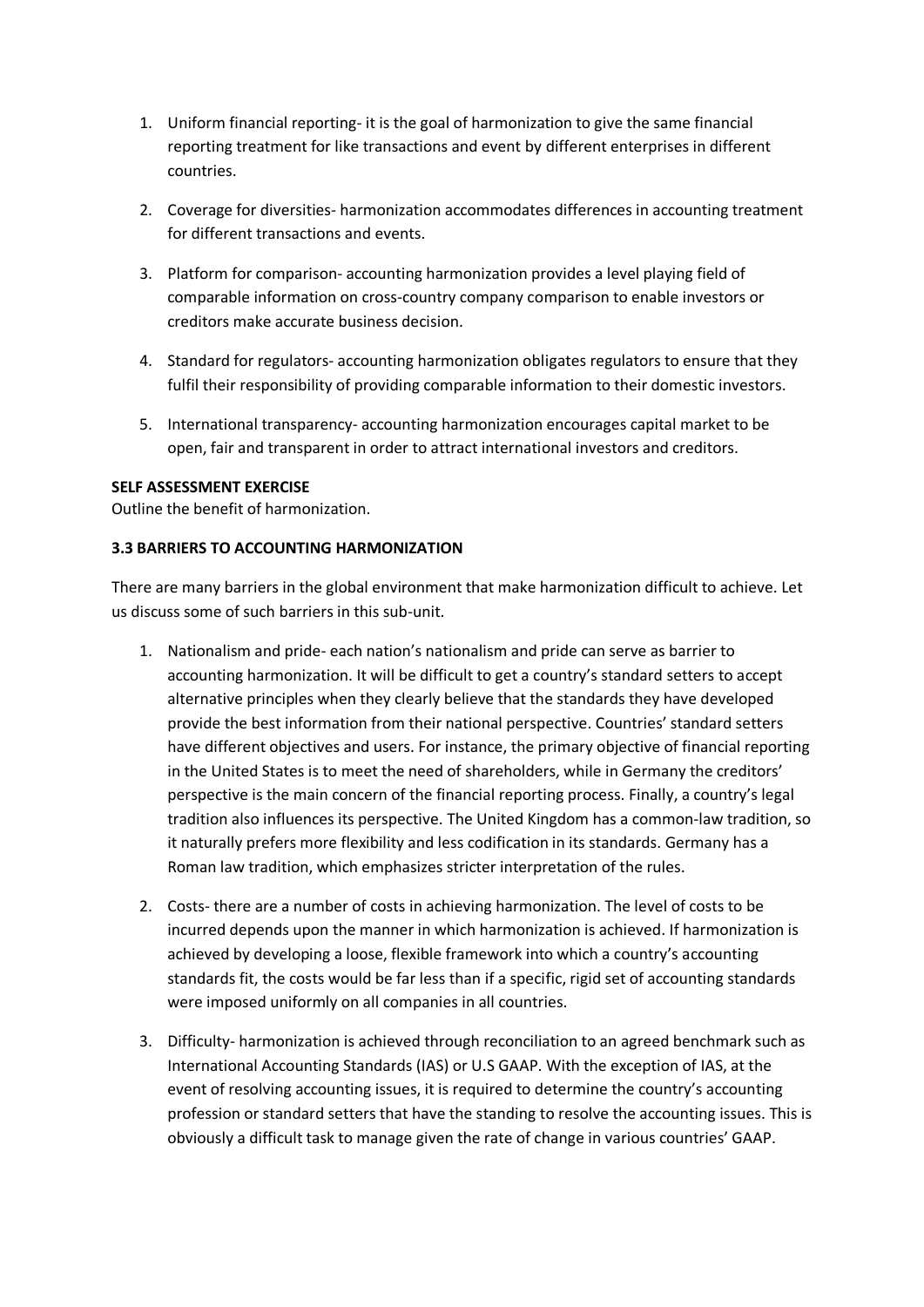#### **SELF ASSESSMENT EXERCISE**

What are the barriers to accounting harmonization?

#### **4.0 CONCLUSION**

The goal of international harmonization of accounting and auditing has been widely accepted. The reason is the globalization of capital markets and the large number of companies listing their shares on "foreign" stock exchanges. Diverse accounting practices used to represent the same reality make little sense as investors everywhere seek comparable financial reporting from companies, no matter where they come from. The debate has moved on from whether harmonization is desirable or practical to how best to achieve it.

#### **5.0 SUMMARY**

In this unit, you would recall that we discussed the relationship between accounting and auditing standards, the benefits of accounting harmonization and the barriers of accounting harmonization. Accounting standards are the rules for preparing financial statements. Auditing standards are the rules governing how an audit is performed. The benefits of accounting harmonization include uniform financial reporting, coverage for diversities, platform for comparison, standard for regulators and international transparency. The barriers to accounting harmonization include nationalism and pride, costs and difficulty.

#### **6.0 TUTOR MARKED ASSIGNMENT**

- 1. Explain the relationship between accounting standards and auditing standards.
- 2. List and explain four benefits of accounting harmonization.
- 3. List and explain three barriers to accounting harmonization.

#### **7.0 REFERENCES/FURTHER READING**

- McGregor, W. (1999), "An Insider's View of the Current State and Future of International Accounting Standard Setting". Accounting Horizons, pp 159 – 168.
- Saudagaran, S. M., and Diga, J. G. (1998), "Accounting Harmonization in ASEAN: Benefits, Models and Policy Issues". Journal of International Accounting Auditing & Taxation 7, pp 21 – 45.
- Walton, P. (1999), "European Harmonization". In International Accounting and Finance Handbook.
- Zeff, S. A. (1998), "The Coming Confrontation on International Accounting Standards". The Irish Accounting Review, pp 89 – 117.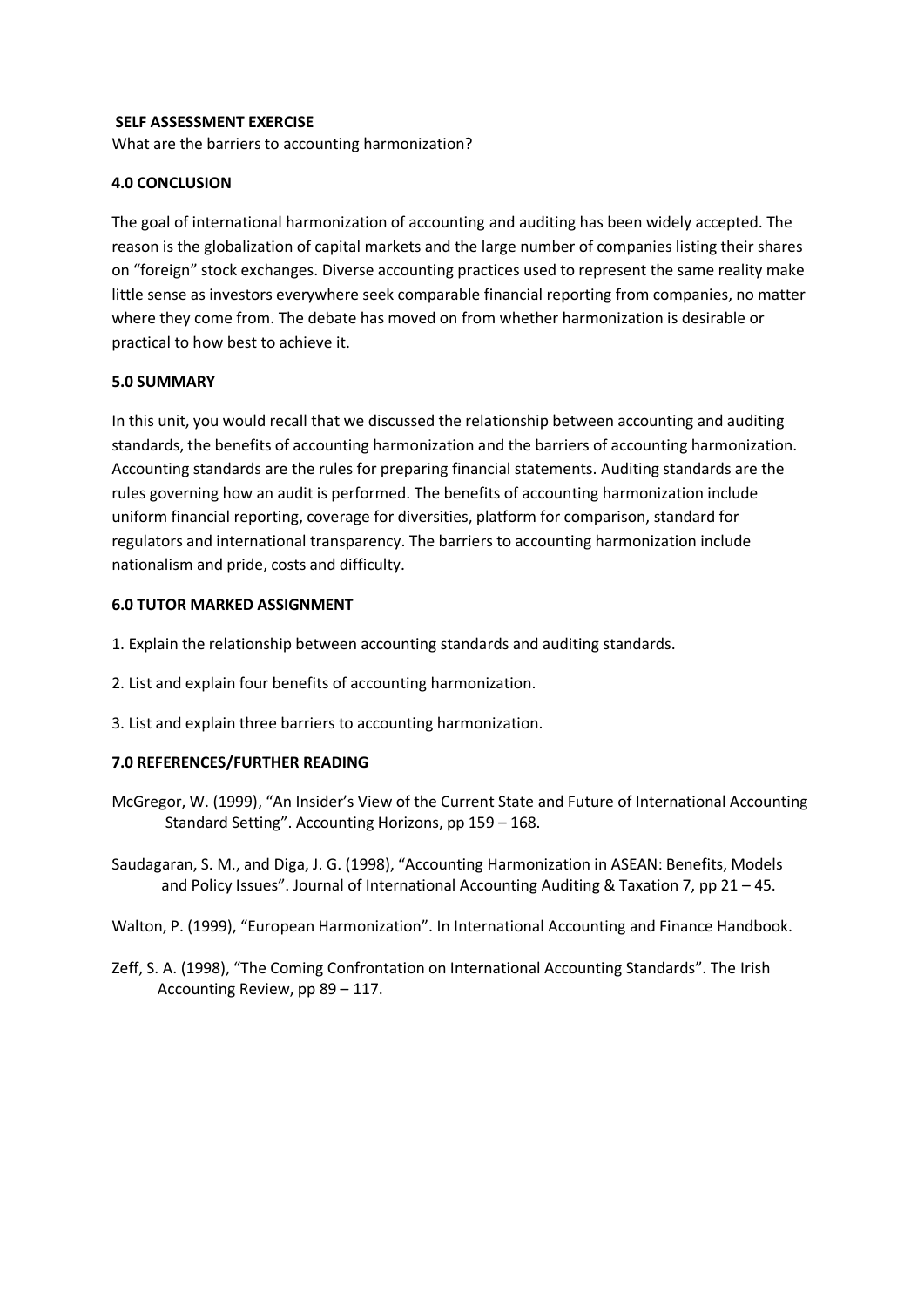#### **MODULE 2: ACCOUNTING HARMONIZATION**

#### **UNIT 2: INTERNATIONAL ACCOUNTING STANDARD COMMITTEE (IASC)**

#### **CONTENT**

- 1.0 Introduction
- 2.0 Objectives
- 3.0 Main Content
	- 3.1 Purpose and Objectives of International Accounting Standard Committee
	- 3.2 Operating Structure of IASC
	- 3.3 Operating Procedure of IASC
- 4.0 Conclusion
- 5.0 Summary
- 6.0 Tutor Marked Assignment
- 7.0 References/Further Reading

#### **1.0 INTRODUCTION**

The use of financial statements as a medium of communication by companies has been steadily increasing. It is now widely recognised that they are a prime source of information for investors, employee groups, government agencies and many other bodies.

Investors in international markets need to be sure that the information on which they base their assessment is compiled using accounting principles recognised in their own country and comparable with others regardless of the country of origin. Interest groups such as employees, government agencies and regulatory bodies will only find financial statements acceptable if they are based on standards which are relevant, balanced and internationally comparable.

International Accounting Standards are the rules for preparing financial statements. That is, the "generally accepted accounting principles" that specify the type of information that financial statements ought to contain and how that information ought to be prepared for worldwide acceptance.

The International Accounting Standards Committee which founded in 1973 has till date issued 39 IAS. Many of the professional accountancy bodies that are members of IASC have published the texts of international accounting standards in their own countries. Such publications usually include national prefaces or other material that explains the application of international accounting standards in the country concerned. Copies of these publications are available from the appropriate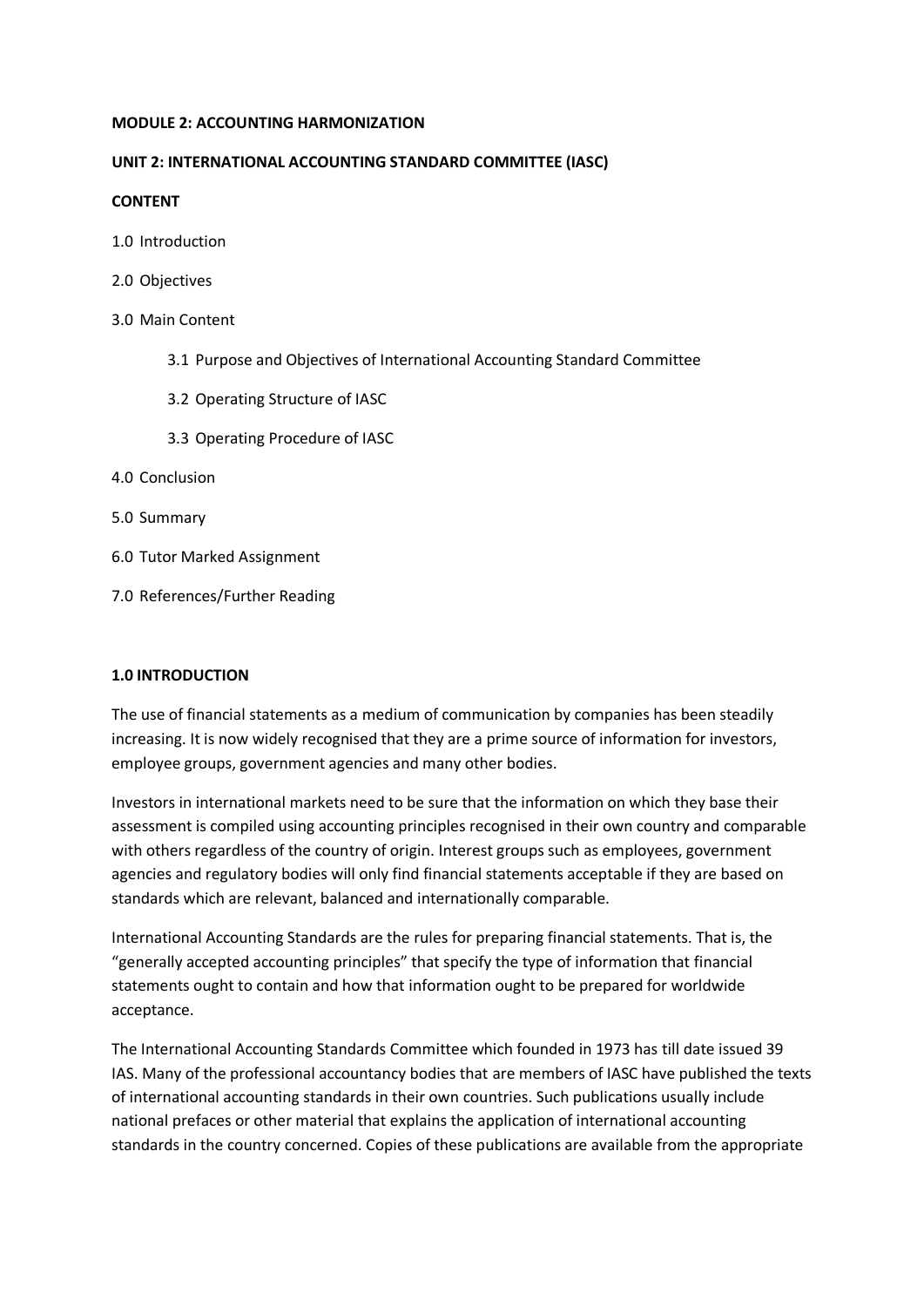accountancy body. In addition, various professional accountancy bodies have prepared and published translations of IAS.

#### **2.0 OBJECTIVES**

After studying this unit, you should be able to:

- 1. State the objectives of IASC.
- 2. State the obligations member countries of IASC are expected to do to support the objectives of IASC.
- 3. List and discuss the operating structure of IASC.
- 4. Describe the operating procedures of IASC for setting up accounting standards.

#### **3.0 MAIN CONTENT**

#### **3.1 PURPOSE AND OBJECTIVES OF INTERNATIONAL ACCOUNTING STANDARDS COMMITTEE**

The International Accounting Standards Committee came into existence on 29<sup>th</sup> June, 1973 as a result of an agreement by accountancy bodies in Australia, Canada, France, Germany, Japan, Mexico, Netherlands, United States, United Kingdom and Ireland. A revised agreement and constitution were signed in November 1982. The business of IASC is conducted by a Board comprising representatives of up to thirteen countries and up to four organizations having an interest in financial reporting.

The objectives of IASC as set out in its constitution are:

- a. To formulate and publish in the public interest accounting standards to be observed in the presentation of financial statements and to promote their worldwide acceptance and observance and
- b. To work generally for the improvement and harmonisation of regulations, accounting standards and procedures relating to the presentation of financial statements.

The relationship between IASC and the International Federation of Accountants (IFAC) is confirmed by the mutual commitments into which they have entered. The membership of IASC (which is the same as IFAC) acknowledges in the revised agreement that IASC has full and complete autonomy in the setting and issue of International Accounting Standards (IAS). The members agree to support the objectives of IASC by undertaking the following obligations to support the work of IASC by publishing in their respective countries every international accounting standard approved for issue by the Board of IASC and by using their best endeavours:

- 1. To ensure that published financial statements comply with international accounting standards in all material respects and disclose the fact of such compliance.
- 2. To persuade governments and standards setting bodies that published financial statements should comply with international accounting standards in all material respects.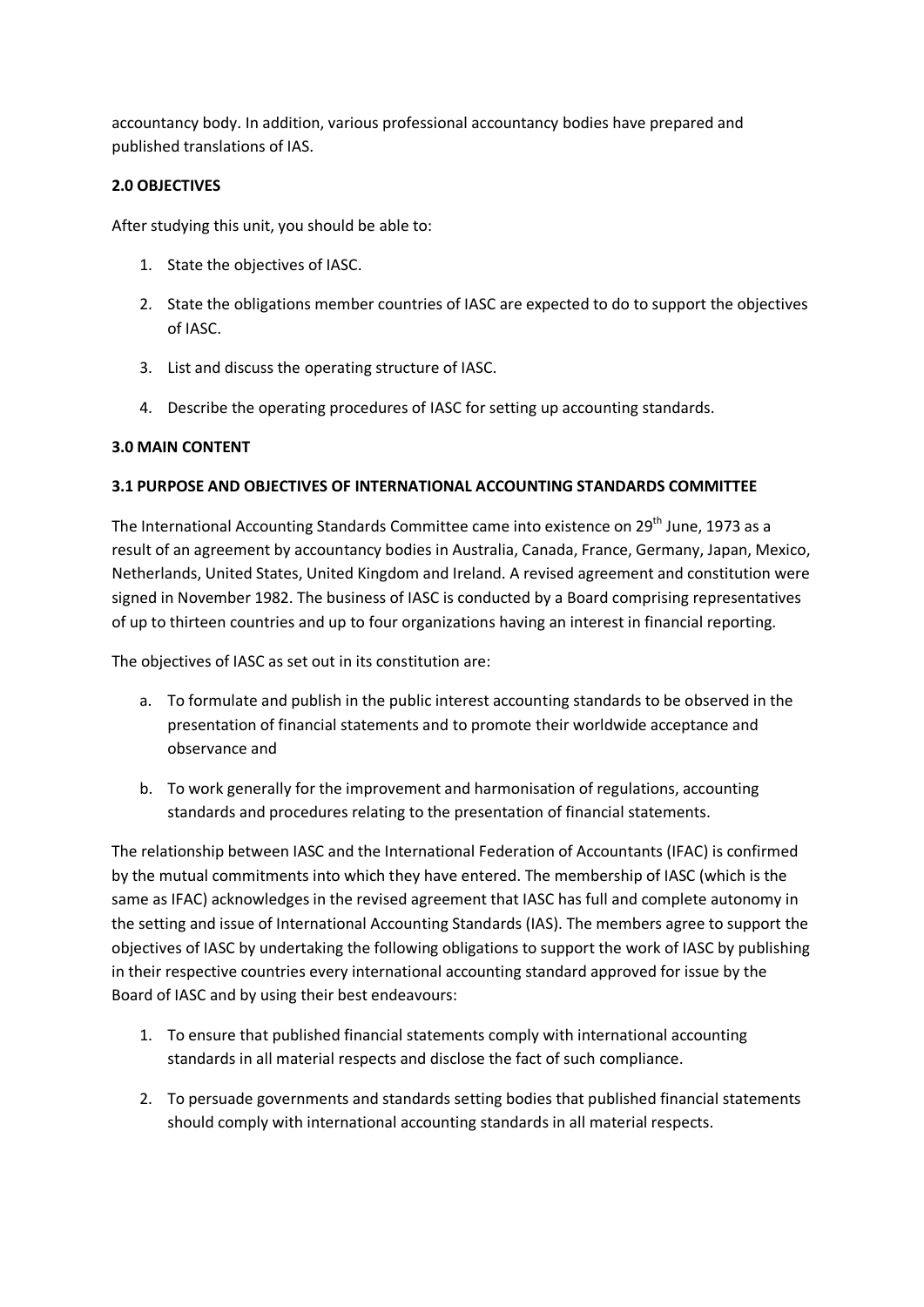- 3. To persuade authorities controlling securities markets and the industrial and business community that published financial statements should comply with international accounting standards in all material respects and disclose the fact of such compliance.
- 4. To ensure that the auditors satisfy themselves that the financial statements comply with international accounting standards in all material respects.
- 5. To foster acceptance and observance of international accounting standards internationally.

#### **SELF ASSESSMENT EXERCISE**

What are the objectives of IASC as set out in the constitution?

#### **3.2 OPERATING STRUCTURE OF IASC**

IASC recognises the need to be fully representative and has accordingly made a number of important changes to its structure.

1. The IASC Board

The business of IASC is conducted by the Board assisted by a full-time secretariat. The professional accountancy bodies in thirteen countries are now represented on the Board. It is IASC policy that appointments to the Board will preferably include a minimum of three developing countries. The constitution of IASC provides for up to four international organizations which have an interest in financial reporting to be represented on the Board.

2. The Consultative Group

International organizations representing many of the principal preparers and users of financial statements participate in the consultative group. The consultative group meets regularly with the IASC Board, enabling group members to discuss matters of principle and policy arising from IASC's work, and the practical and conceptual issues which affect the acceptability of international accounting standards.

3. Steering Committee

Steering committees are formed to consider the issue relating to a particular accounting topic. They comprise four members of which at least one is a board member and whenever possible, one is a representative of a developing country. Member bodies not on the IASC Board are invited to participate in steering committees, the costs of which are borne by IASC.

4. Liaison with national standard setting bodies

To be fully aware of the difficulties facing individual national standard-setting bodies, IASC believes close liaison is required. The primary points of contact are through the Board representative or the professional accountancy body in the member country. In addition, the national standard setting bodies are visited by IASC delegations to discuss the various problems of implementation and harmonization of standards.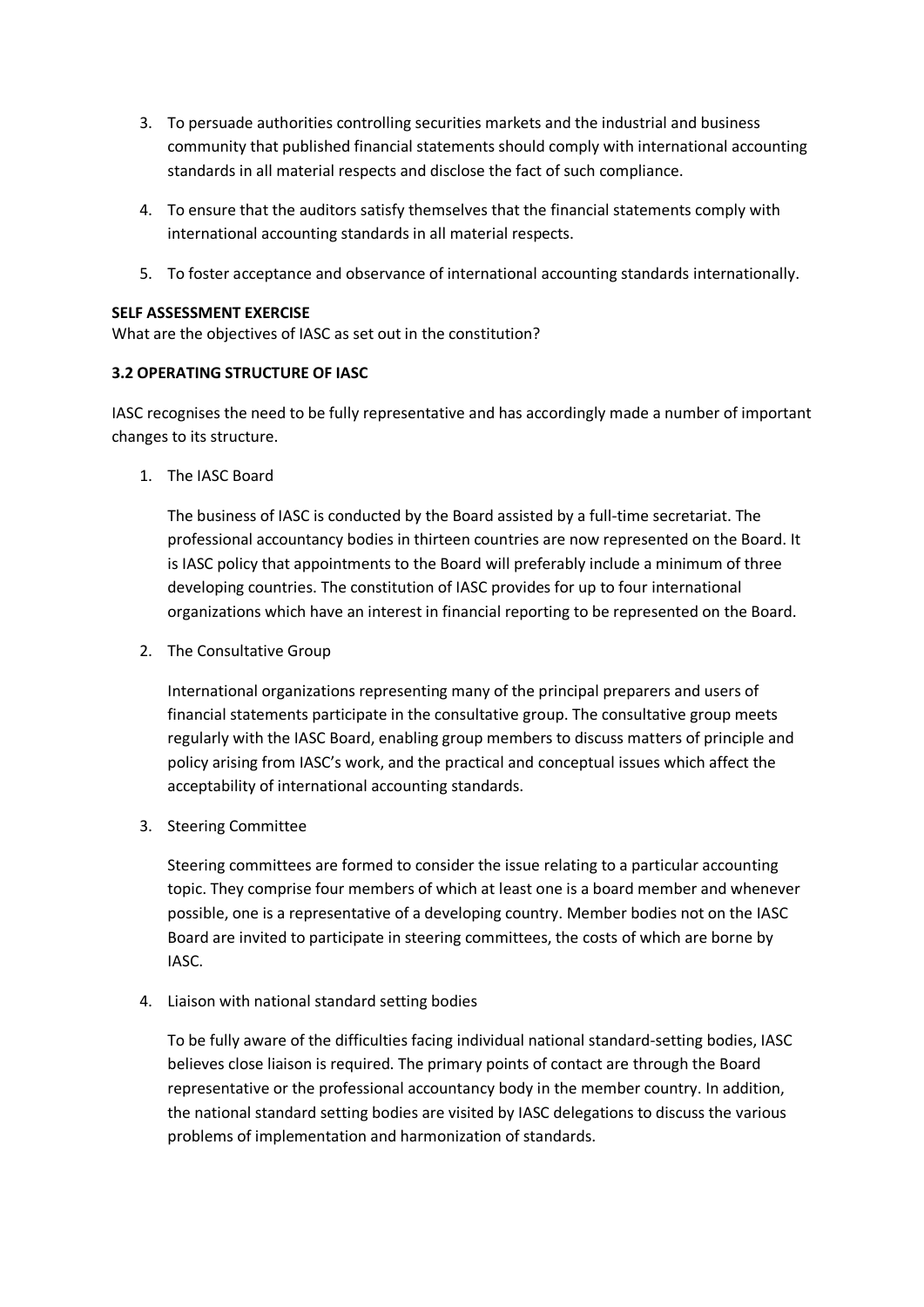#### **SELF ASSESSMENT EXERCISE**

State and explain the structure of IASC.

#### **3.3 OPERATING PROCEDURES OF IASC**

The process of exposure and comment is essential to the success of IASC. As well as providing preparers, auditors and users of financial statements with the opportunity to express their view on the accounting standards to be adopted. It is also essential to the maintenance of the quality of international accounting standards.

The procedure of exposure and comment is as follows:

- a. The IASC Board selects a topic that is felt to need an international accounting standard and assigns it to a steering committee. All IASC member bodies are invited to submit material for consideration.
- b. The steering committee, assisted by the IASC secretariat, considers the issues involved and presents a point outline on the subject to the Board.
- c. The steering committee receives the comments of the Board and prepares a preliminary draft of the proposed standard or a statement of principles.
- d. Following review by the Board, the draft or statement is circulated to all member bodies for their comments.
- e. The steering committee prepares a revised draft, which after approval by at least two-thirds of the Board, is published as an Exposure draft. Comments are invited from all interested parties.
- f. At each stage in the consideration drafts, member bodies refer for guidance to the appropriate accounting research committees in their own organizations.
- g. At the end of the exposure period (usually six months) comments are submitted to IASC and are considered by the steering committee responsible for the project.
- h. The steering committee then submits a revised draft to the Board for approval as an international accounting standard.
- i. The issue of a standard requires approval by at least three-quarters of the Board, after which the approved text of the standard is sent to all member bodies for translation and publication.

The above process takes approximately three years. During the process, the IASC Board may decide that the needs of the subject under consideration would be better served by issuing a discussion paper for comments. The intention of such a paper may be to promote discussion of a topic that is not yet ready for an international accounting standard, or to ensure that adequate time is allowed for a full discussion of the various points of view on a complex accounting subject. The monitoring of views and needs on a subject does not stop when an international accounting standard is issued. IASC constantly reviews the effectiveness of its standards both in terms of practical compliance and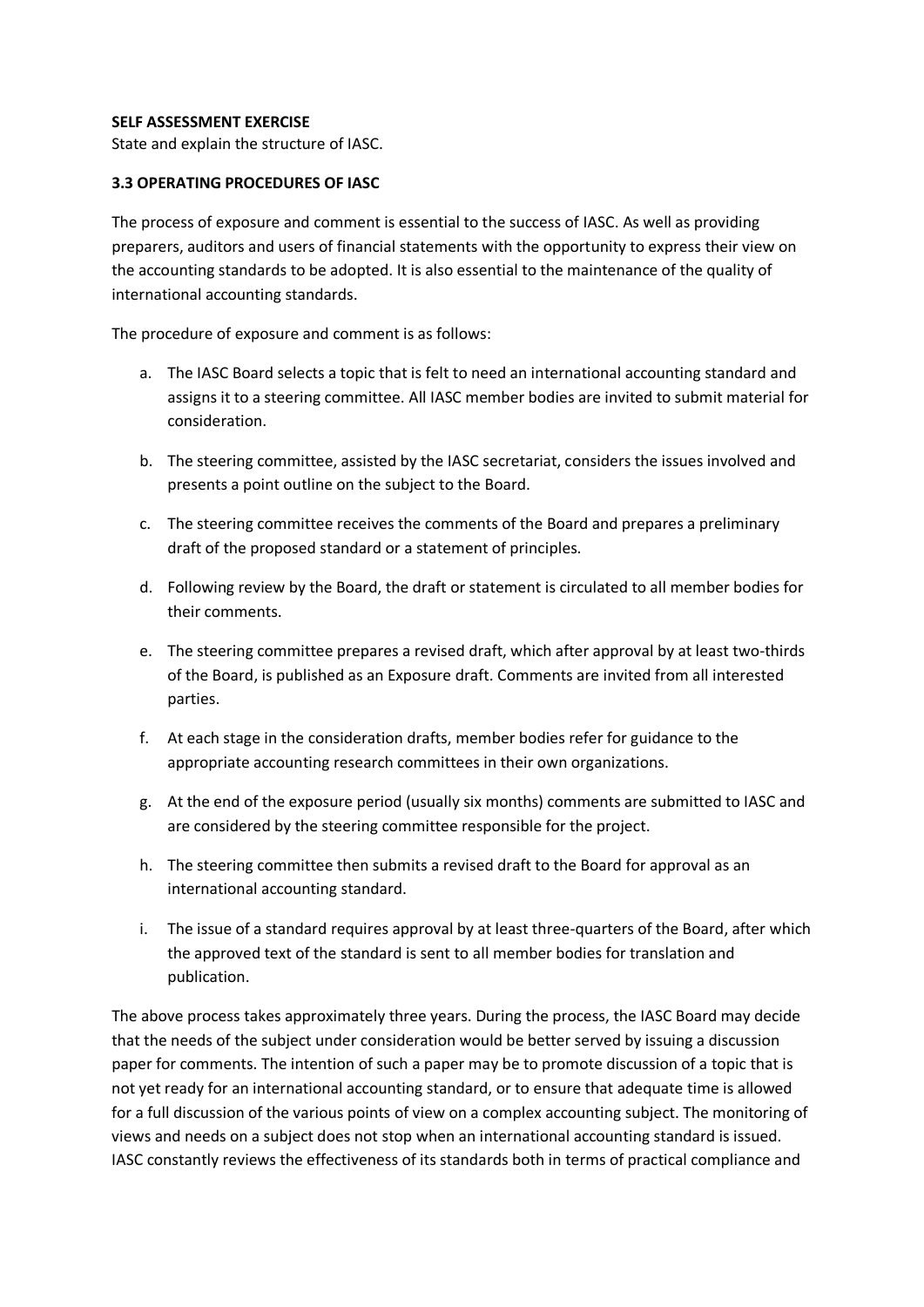of the need for updating. From time to time, IASC revises document to take into account the current position.

#### **SELF ASSESSMENT EXERCISE**

Outline the procedure of exposure and comment to the success of IASC.

#### **4.0 CONCLUSION**

The IASC or the accountancy profession does not have the power to enforce international agreement or to require compliance with international accounting standards. The success of IASC's effort is dependent upon recognition and support for its work from many different interested groups acting within the limits of their own jurisdiction. Recognition of IASC's work comes from groups such as the international bodies representing financial institutions, financial executives, trade unions, employers, stock exchanges, lawyers, securities commissions and financial analysts involved in the Board and consultative group. Others include the United Nations (UN), the Organization for Economic Cooperation and Development (OECD) and the International Federation of Accountants.

#### **5.0 SUMMARY**

In this unit, you would recall that we discussed International Accounting Standards Committee. We discussed the IASC from three perspectives. First, we looked at the purpose and objectives of IASC which discussed the historical background and objectives of IASC considering the relationship with IFAC. Second, the operating structure of IASC which shows; the IASC Board, the consultative group, the steering committee and liaison with national standard-setting bodies. And finally, the operating procedure of IASC which shows how the IAS is developed and approved for use.

#### **6.0 TUTOR MARKED ASSIGNMENT**

1. State the objectives of IASC.

2. State the obligations member countries of IASC are expected to do to support the objectives of IASC.

3. List and discuss the operating structure of IASC for setting up standard.

#### **7.0 REFERENCES/FURTHER READING**

McGregor, W. (1999), "An Insider's View of the Current State and Future of International Accounting Standard Setting". Accounting Horizons, pp 159 – 168.

Saudagaran, S. M., and Diga, J. G. (1998), "Accounting Harmonization in ASEAN: Benefits, Models and Policy Issues". Journal of International Accounting Auditing & Taxation 7, pp 21 – 45.

Walton, P. (1999), "European Harmonization". In International Accounting and Finance Handbook.

Zeff, S. A. (1998), "The Coming Confrontation on International Accounting Standards". The Irish Accounting Review, pp 89 – 117.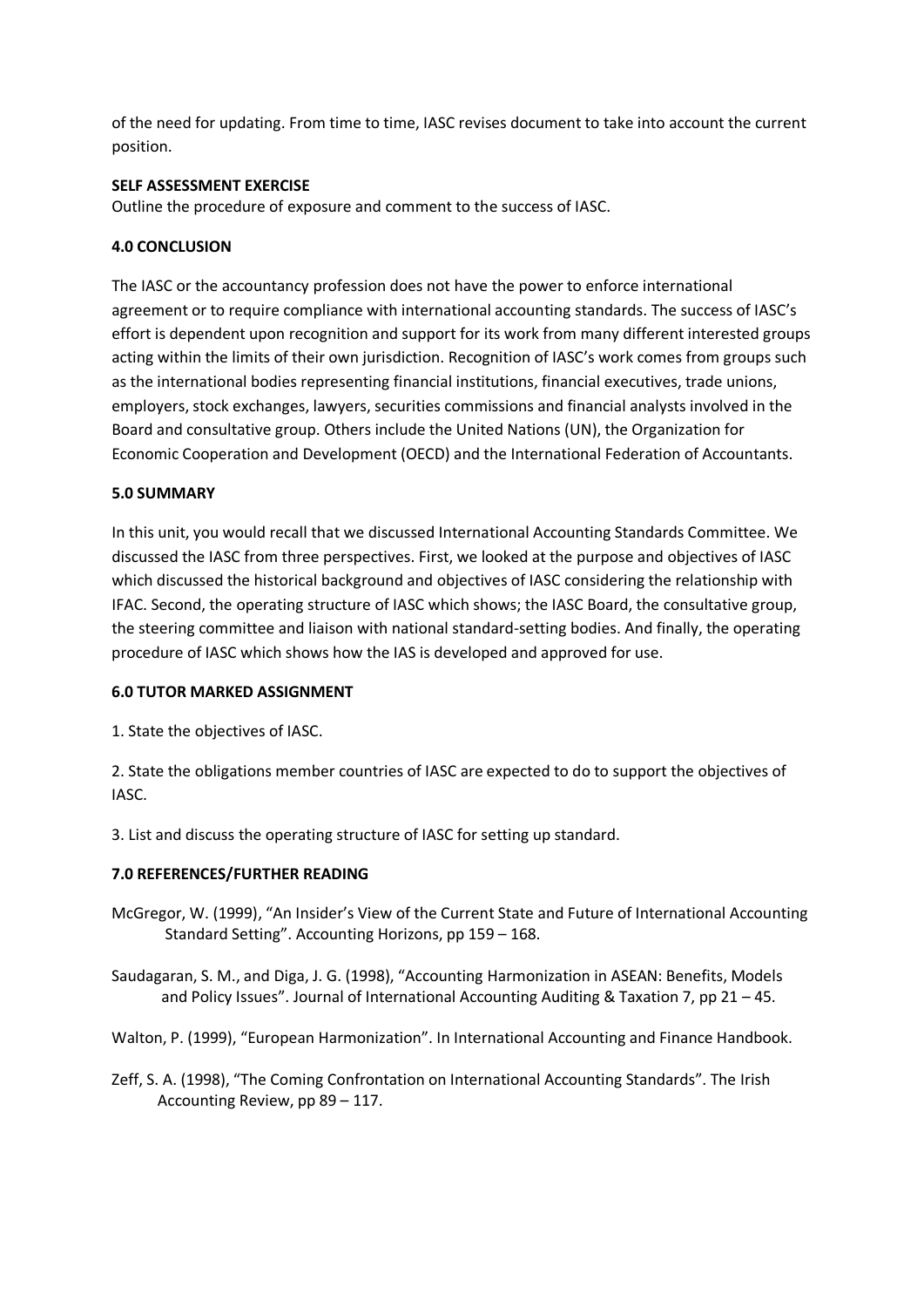#### **MODULE 2: ACCOUNTING HARMONIZATION**

#### **UNIT 3: FINANCIAL REPORTING IN THE INTERNATIONAL ENVIRONMENT**

#### **CONTENT**

- 1.0 Introduction
- 2.0 Objectives
- 3.0 Main Content
	- 3.1 Transnational Financial Reporting
	- 3.2 Investors Perspective of Foreign Financial Report
	- 3.3 Presentation of Financial Reports by Multinational Corporations
- 4.0 Conclusion
- 5.0 Summary
- 6.0 Tutor Marked Assignment
- 7.0 References/Further Reading

#### **1.0 INTRODUCTION**

In our previous unit, we discussed the attempt made to harmonize accounting standard by establishing the International Accounting Standard Committee. Let us take it further by discussing financial reporting in the international environment.

Financial accounting practices in a country are determined by a number of environmental variables that interact in a complex way as discussed in unit 2 of this course material.

Companies prepare the financial statements in their annual report, directed towards the needs of their primary users. Financial statement not only looks different but report different information depending on the primary user group. Moreover, even if companies in different nations orient their financial statements toward similar user groups, there are still likely to be differences in accounting practices and in the way that the annual reports appear.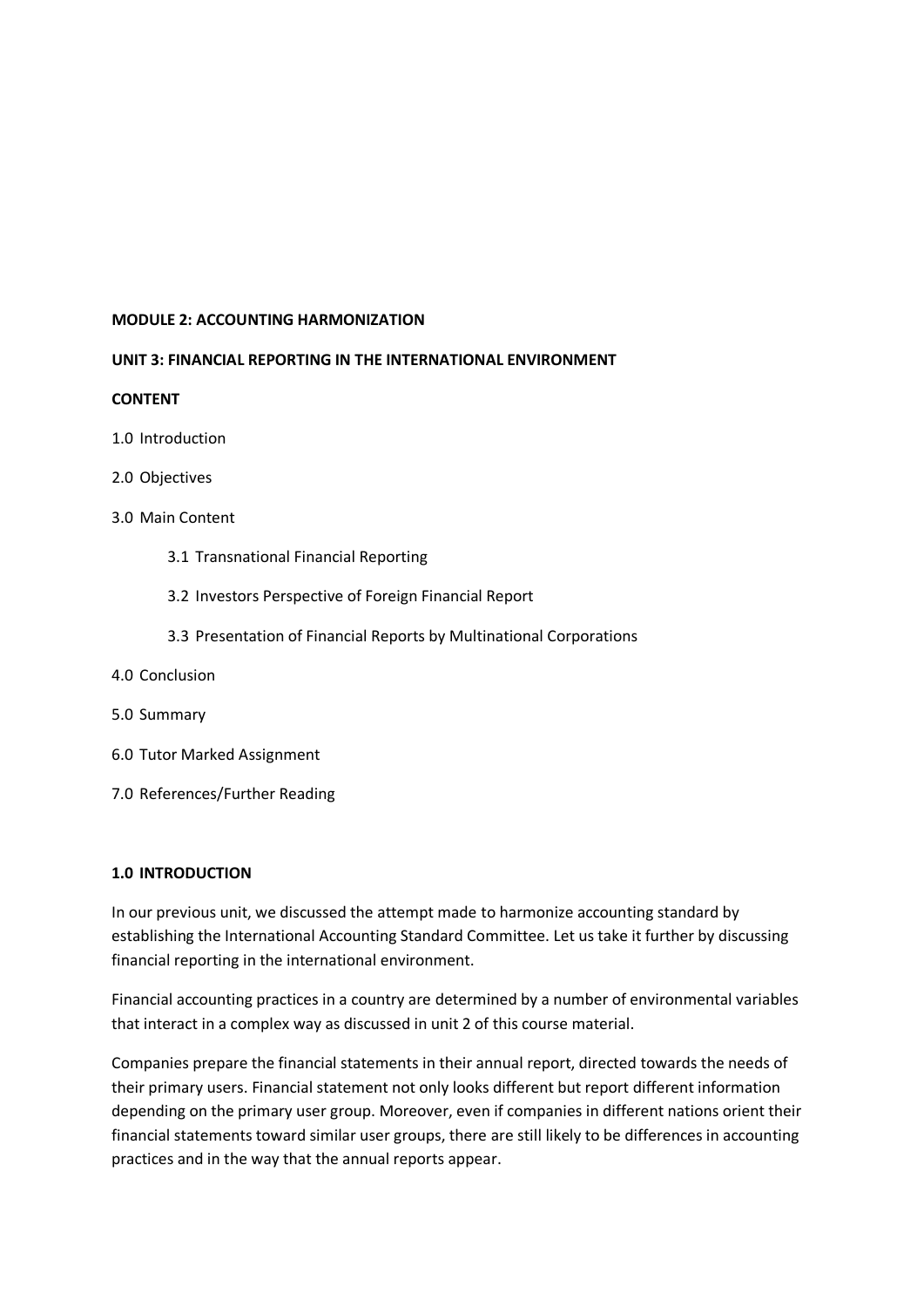#### **2.0 OBJECTIVES**

After studying this unit, you should be able to:

- 1. Define transnational financial reporting and explain what has caused the phenomenon.
- 2. Discuss problems confronting users of foreign financial statements.
- 3. State and explain what multinational corporations do to accommodate foreign readers of their financial reports.

#### **3.0 Main Content**

#### **3.1 TRANSNATIONAL FINANCIAL REPORTING**

Transnational financial reporting refers to reporting across national boundaries or more specifically, reporting financial results to users groups located in a country other than the one where the company has its headquarters. A Nigeria company is engaged in transnational financial reporting whenever it sends an annual report to a citizen of another country. If you write to a German company and receive its annual report, transnational financial reporting has occurred.

Transnational financial reporting has been encouraged by two phenomena. The first may be termed the global financing strategies of multinational corporations. Global financing includes:

- 1. Listing a company's capital stock on stock exchanges outside the home country.
- 2. Selling bonds in various countries, and
- 3. Arranging for loans with foreign banks.

Multinational corporations no longer look exclusively to the stock markets, bond markets and banks of their respective home countries to raise capital. They go wherever the money is most available and cheapest.

The second phenomenon is transnational investing. Those with funds to invest buy the stocks and bonds of foreign companies in addition to those in their own nation. Thus, the multinational corporation and the shareholders/creditors are responsible for this twin phenomenon.

#### **SELF ASSESSMENT EXERCISE**

What is transnational financial reporting?

#### **3.2 INVESTORS PERSPECTIVE OF FOREIGN FINANCIAL REPORT**

When a company prepares a financial report for users in its own country, it can reasonably assume that the users understand

- 1. The general orientation of financial accounting in that country.
- 2. The particular accounting practices that the company employs.
- 3. The language in which the annual report is written and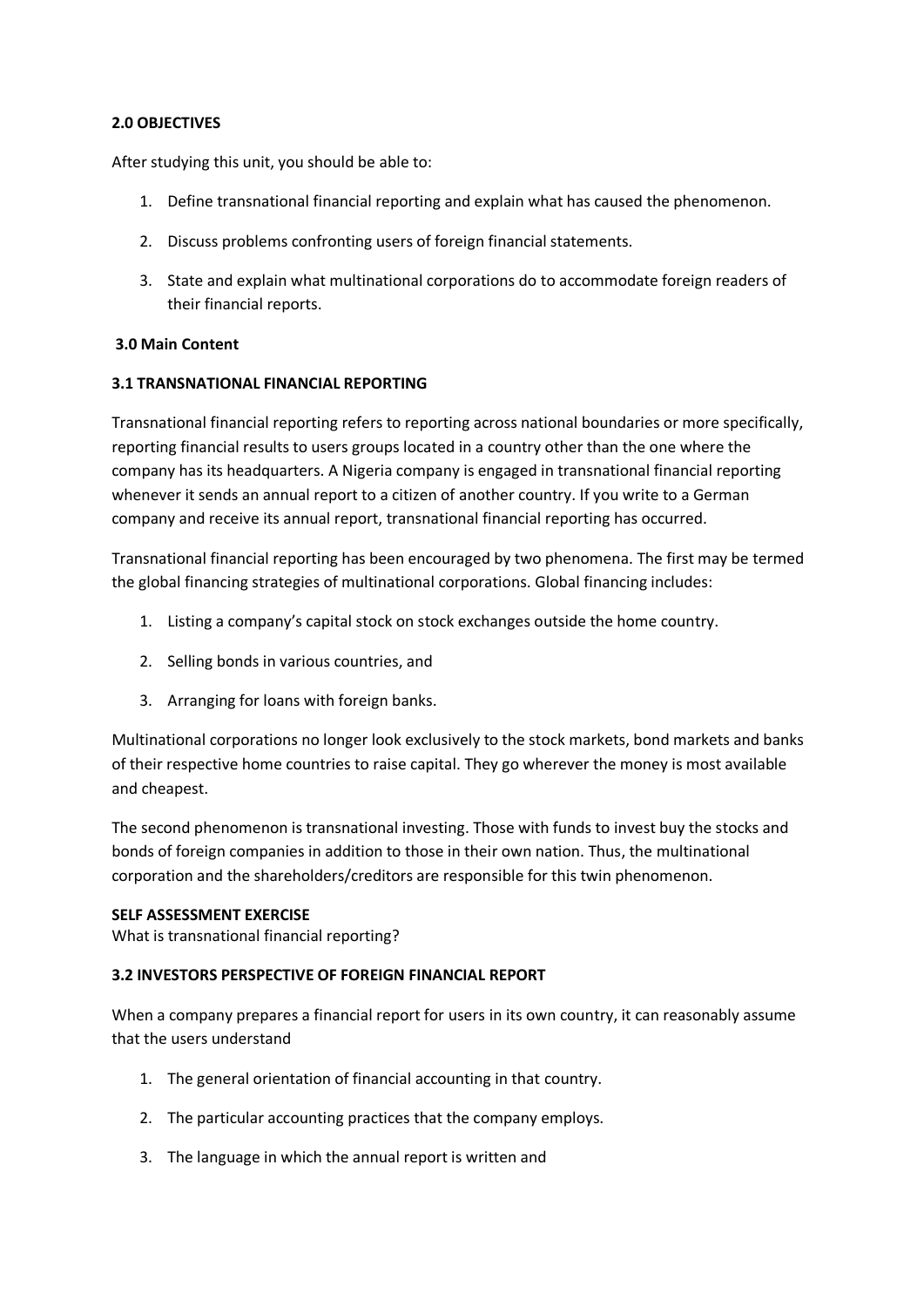4. The currency unit used to present the financial statements.

However, any or all of these four items may be different when a company sends a financial report to users in another country. Suppose that a friend of yours suggests that you should invest in a company in Germany. In looking at the financial statements, you also notice that all of the amounts are expressed in deutsche marks (DM). The report looks different from Nigeria companies' reports, so you may also suspect that the company uses German accounting practices. Unless you can read German, know German accounting practices, and are familiar with German currency, you will probably have a difficult time understanding that company's annual report. Consequently, you may decide not to invest in that company since it would be "too much trouble" to extract the information you need from the annual report. You may very well pass up a good investment opportunity, although you will never know it. Of course, you may also take other courses of action. One would be to get someone to translate the report into English, while you learn all you can about German accounting practices. At a minimum, this choice would be time-consuming and even cost you money if you had to pay someone for the translation. And having done this, the accounting information would still not be directly comparable to that of a Nigeria company. In most cases, it is impossible for a user to restate financial accounting information so that it conforms to the accounting practices of another country.

Another course of action is to forgo trying to understand the company's annual report and instead rely on the advice of an expert, such as a stockbroker. Many accountants are concerned about the effects that an unfamiliar language, monetary unit, and accounting practices may have on investors and creditors. They fear that resource allocation decisions may be based on misunderstanding and as a result, that these decisions may not be optimal. This is one reason why accountants are trying to harmonize accounting practices around the world.

### **SELF ASSESSMENT EXERCISE**

When a company prepares a financial report for users in its own country, what can reasonably be assumed that the users should understand?

# **3.3 PRESENTATION OF FINANCIAL REPORTS BY MULTINATIONAL CORPORATIONS**

Multinational corporations have a role to play in trying to minimize misunderstanding of financial statements sent to users in foreign countries. We can classify five approaches that multinational corporations take to accommodate foreign readers of their financial reports:

- 1. No action approach.
- 2. Prepare convenience translations.
- 3. Prepare convenience statements.
- 4. Restate on a limited basis.
- 5. Prepare secondary financial statements.

### **No Action Approach**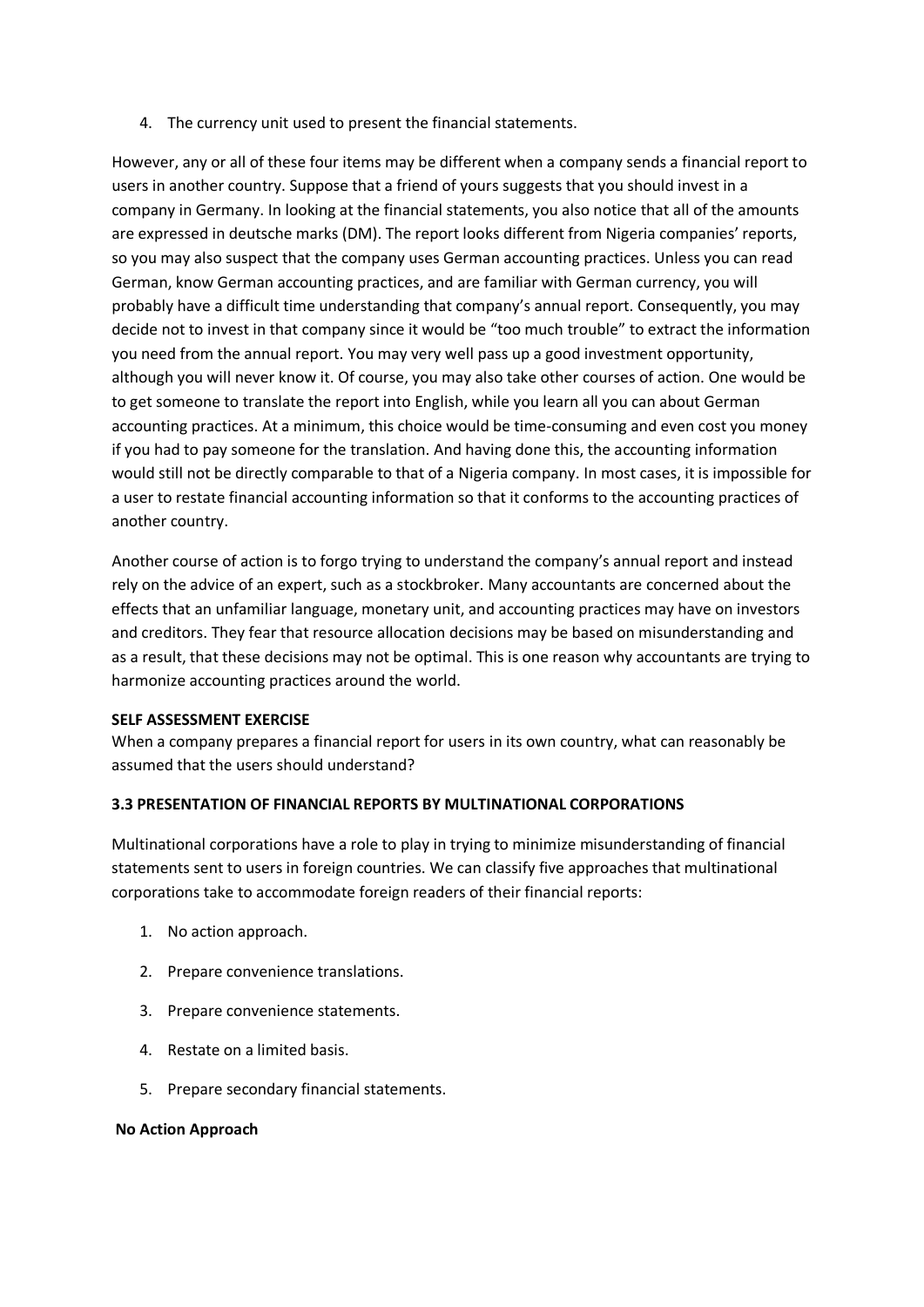A corporation sends the same financial statements to the foreign user. The financial statements are written in the native language and use the native currency unit and accounting principles. This approach puts the entire burden of understanding the financial report on the user, and it more or less assumes that the report for readers at home is useful to readers in other countries as well.

Why would a corporation choose to seemingly ignore the information needs of its foreign readers? First of all, if the company raises very little capital outside the borders of its home country, the added expense of taking one of the other four approaches may not be worthwhile. Second, some multinationals are able to entice international investment in their securities even though they leave their financial statements in their original form. One way they accomplish this is by selling large blocks of their securities directly to sophisticated overseas investors, such as pension funds (such sales are called private placements) or they may meet directly with investment firms to encourage the firms to recommend investments in their securities. Large investment firms, especially, employ analysts who are skilled at interpreting financial statements in their original form. Either way, these multinational corporations attempt to attract foreign investors without incurring the extra costs associated with the other forms of transnational financial reporting. A third reason why a multinational corporation may choose to do nothing is that the language, currency unit, and accounting principles of its home country are well known and understood around the world.

## **Prepare Convenience Translations**

Convenience translations are financial statements translated into the foreign reader's language. They retain the home country's accounting principles and currency unit. This approach is relatively inexpensive accommodation to the foreign readership. Companies taking this approach typically prepare English, French, Germany and perhaps, Spanish language versions (as appropriate) of their annual reports. The user is saved the bother of dealing with an unfamiliar language but must still understand another country's accounting practices and monetary unit. Companies usually prepare convenience translations in order to enlarge the scope of shareholders/creditor's interest beyond the borders of their home country, and they are a low-cost alternative to the no-action approach. For this reason, convenience translations are also commonly used with private placements or to attract the attention of foreign investment firms.

### **Prepare Convenience Statements**

This approach takes convenience translation one step further. Not only are the financial statements translated into the language of the foreign readers, the monetary amounts are also expressed in the reader's currency. However, the accounting principles of the home country are still used to prepare the financial reports. An exchange rate is simply how much of one currency it takes to buy so much of another currency.

Convenience statements often lose much of their foreign appearance, and unless users realize that another country's accounting principles are used, they will be misled into thinking that the financial statements can be directly compared to those of companies of their home country. Naturally, readers can comprehend their own language and currency better than those of another country, but they must still be able to understand the accounting practices used in the company's home country in order to derive actual meaning from the annual report.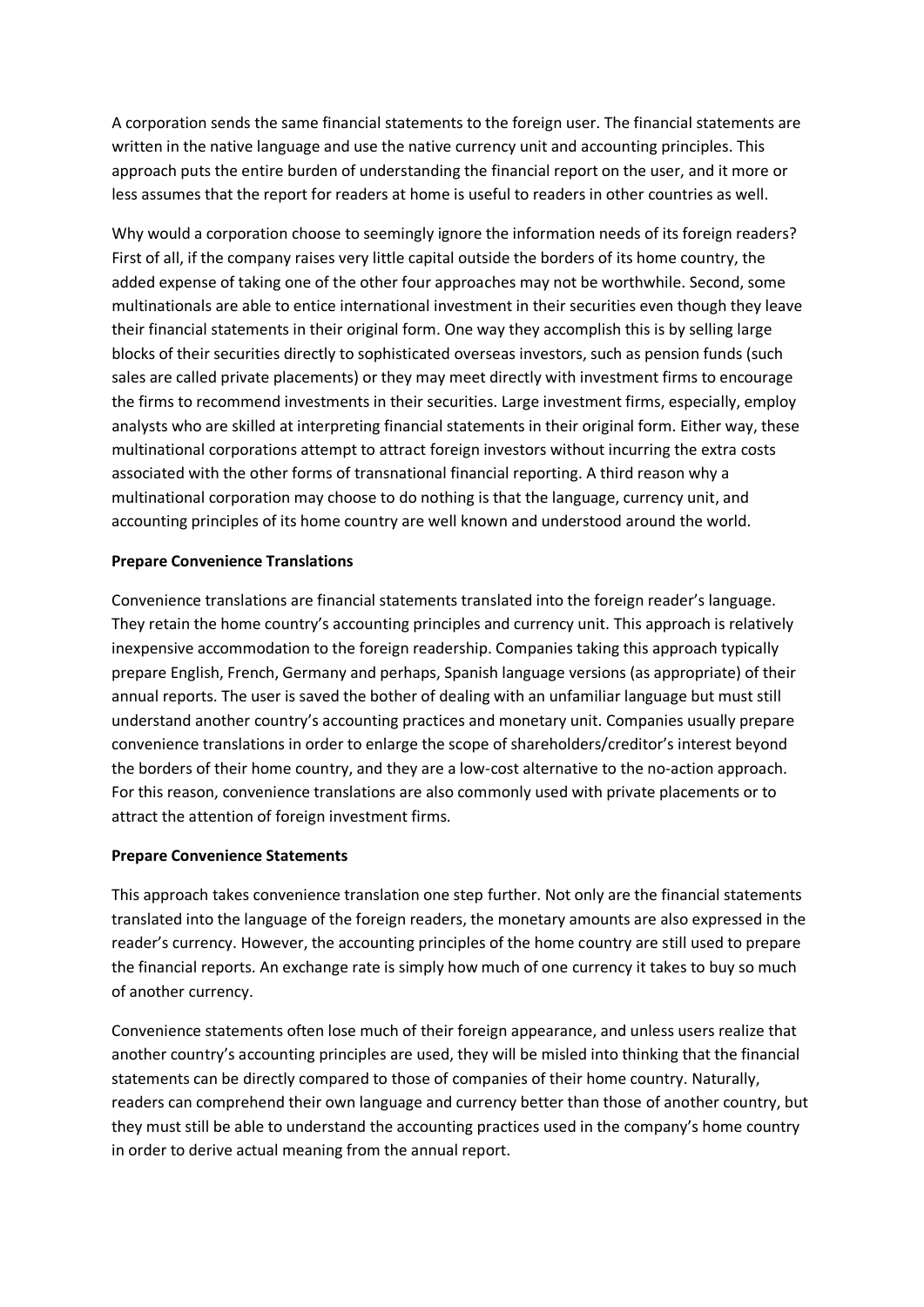#### **Restate on a Limited Basis**

This approach represents a significant step toward accommodating the information needs of foreign readers compared to the first three. Normally, a company reconciles the net income amount shown on its income statement (prepared using its home-country accounting principle) to a net income amount based on the accounting principles of the reader's country, and often the company restates the balance sheet figures as well. However, sometimes a company restates only selected financial statement items. The annual report is typically written in the reader's language, but the currency is still that of the company's country.

Companies adopting this approach feel a clear need to communicate with their foreign annual report users. If a significant number of shareholders or creditors is located in other countries and if the company's accounting practices diverge significantly from those found in the reader's country, then the need is real. Companies following this approach must keep more than one set of accounting records. Fortunately, computerized accounting systems can significantly reduce the cost and convenience of this approach.

### **Prepare Secondary Financial Statements**

This approach represents a further accommodation to the users of a company's financial statements. Companies continue to prepare their primary financial statements for the home user with the home country's language currency, and accounting principles. For foreign readers, however the company completely restates its financial report to conform to another set of accounting standards.

In practice, the other set of accounting standards used most often is either the generally accepted accounting principles of the United States or the standards of the International Accounting Standards Committee are the most detailed and extensive in the world and they are generally regarded as "world class" in quality. Consequently, many multinationals choose US GAAP when they prepare their secondary financial statements. However, the IASC is increasingly accepted as the voice for acceptable world-wide accounting standards. Secondary financial statements are meant for sophisticated worldwide users. What makes a company go so much trouble to accommodate the foreign reader? As with the previous approaches, it all comes down to whether the perceived benefits exceed the cost. Multinationals preparing secondary financial statements are normally from countries where accounting is legalistic in its orientation. For them, the fair presentation/full disclosure model of accounting with its emphasis on presenting useful information to shareholders and creditors is more likely to attract widespread international investment than is their home country's legal compliance model of accounting.

### **SELF ASSESSMENT EXERCISE**

Mention and explain five approaches that multinational corporation take to accommodate foreign readers of their financial reports.

# **4.0 CONCLUSION**

It should be noted that financial practice and business decision making differ around the world, and readers of foreign financial statements must understand how the business environment in a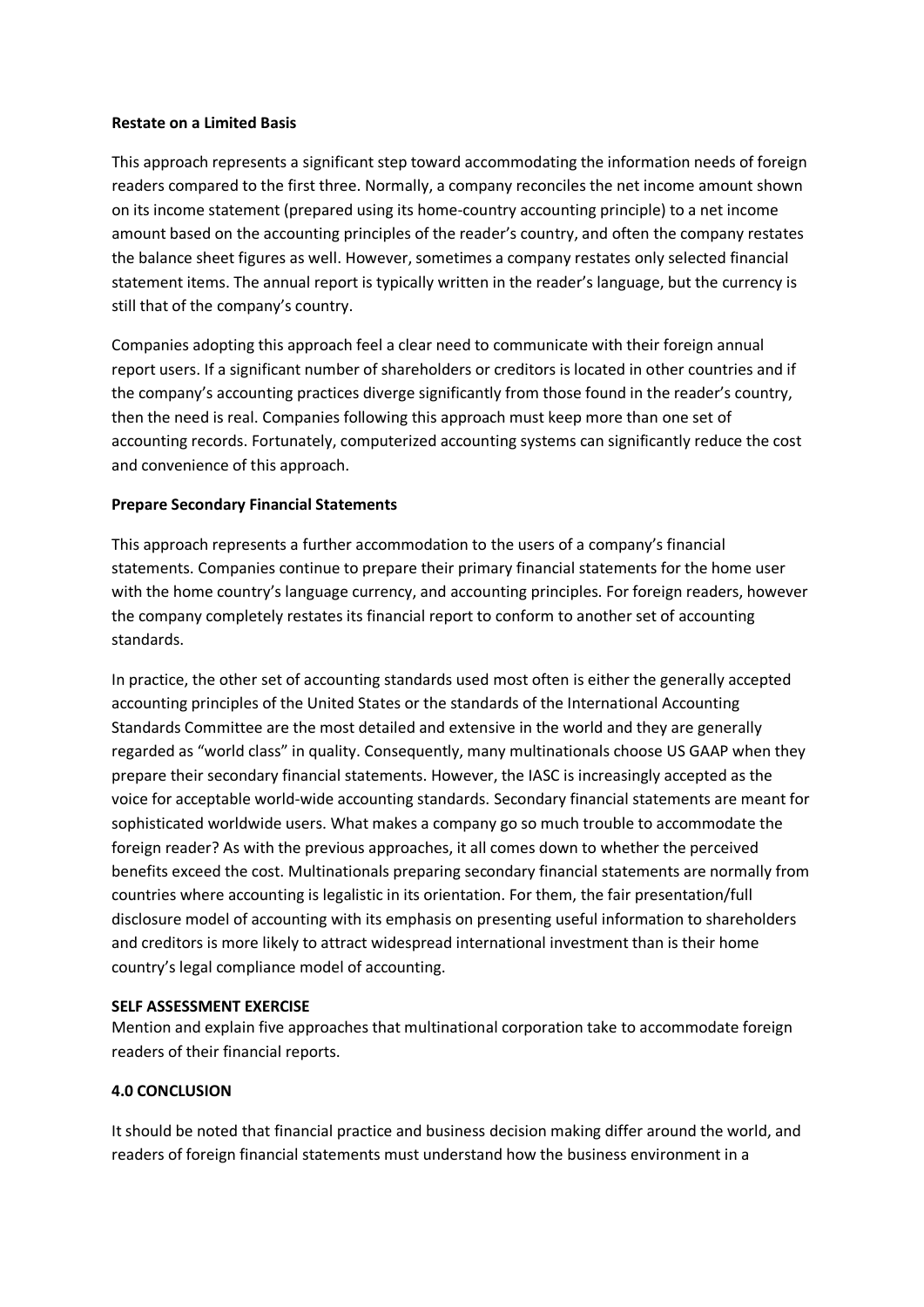corporation's home country affects the firm's financial reports. This is especially critical if the user is comparing the accounting numbers of companies from different cultures.

One devise used to analyze financial reports is ratio analysis. Ratios of key items on the financial statements are calculated to determine such things as riskiness, ability to pay off debts and profitability.

# **5.0 SUMMARY**

In this unit, we were able to define transnational financial reporting and what has caused the phenomenon. We discussed investors' perspective of foreign financial report and the presentation of financial report by multinational corporations. We have discussed the problems confronted by financial statement users when they are provided information that is not in their native language, their native currency or prepared according to accustomed accounting principles. We have also discussed what corporations do to help foreign financial statement users overcome these problems.

### **6.0 TUTOR MARKED ASSIGNMENT**

1. Define transnational financial reporting and explain what has caused this phenomenon.

2. What are the problems confronting users of foreign financial statements.

3. State and explain three steps multinational corporations take to accommodate foreign readers of their financial reports.

# **7.0 REFERENCES/FURTHER READING**

- Frost, C. A, and Ramin, K. P., (1997), "Corporate Financial Disclosure: A Global Assessment". In International Accounting and Finance Handbook, ed. Choi, F. D. S., 2<sup>nd</sup> ed. New York: John Wiley & Sons,  $pp 1 - 33$ .
- Gernon, H. and Meek, G. K. (2001), *Accounting, An International Perspective*, New York: McGraw-Hill Higher Education.
- Gornik-Tomaszewski, S., and Meier, H. H., (1997)," Reporting Practices of Foreign Firms Listed in the United States". Research in Accounting Regulation, Supplement 1, pp 75 – 95.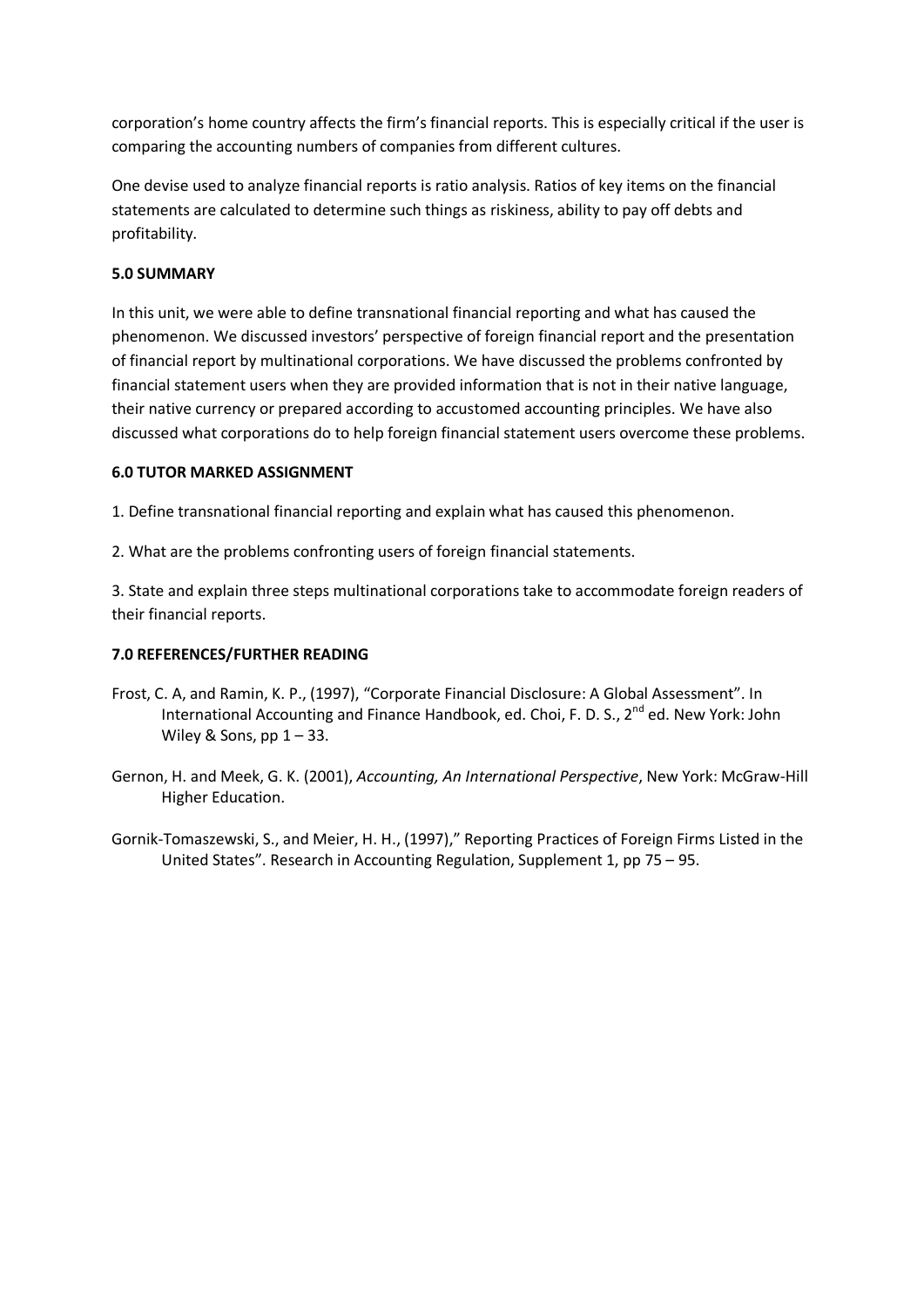#### **MODULE 2: ACCOUNTING HARMONIZATION**

### **UNIT 4: GLOBAL ASSESSMENT OF DISCLOSURE PRACTICES**

### **CONTENT**

- 1.0 Introduction
- 2.0 Objectives
- 3.0 Main Content
	- 3.1 Financial and Nonfinancial Disclosure
	- 3.2 Bases of Distinguishing Disclosure
	- 3.3 Disclosure with International Perspective
- 4.0 Conclusion
- 5.0 Summary
- 6.0 Tutor Marked Assignment
- 7.0 References/Further Reading

### **1.0 INTRODUCTION**

The term disclosure in its broadest sense encompasses the release of any piece of information about a particular company. It includes everything contained in the company's annual report, press releases, newspapers and magazine stories and so on. However, this unit is more narrowly focused. It is about disclosure contained in annual report information besides that in the main financial statements- the balance sheet, income statement and statement of cash flows.

Measurement issues are concerned with how financial statements should be prepared and how assets and liabilities are to be valued. On the other hand, disclosure issues relate to the information in an annual report that supplements the financial statements.

# **2.0 OBJECTIVES**

After studying this unit, you should be able to:

- 1. Distinguish between financial and nonfinancial disclosure.
- 2. Explain the bases used for ensuring disclosure.
- 3. Discuss the following:
	- d. Segment disclosure
	- e. Financial forecast disclosures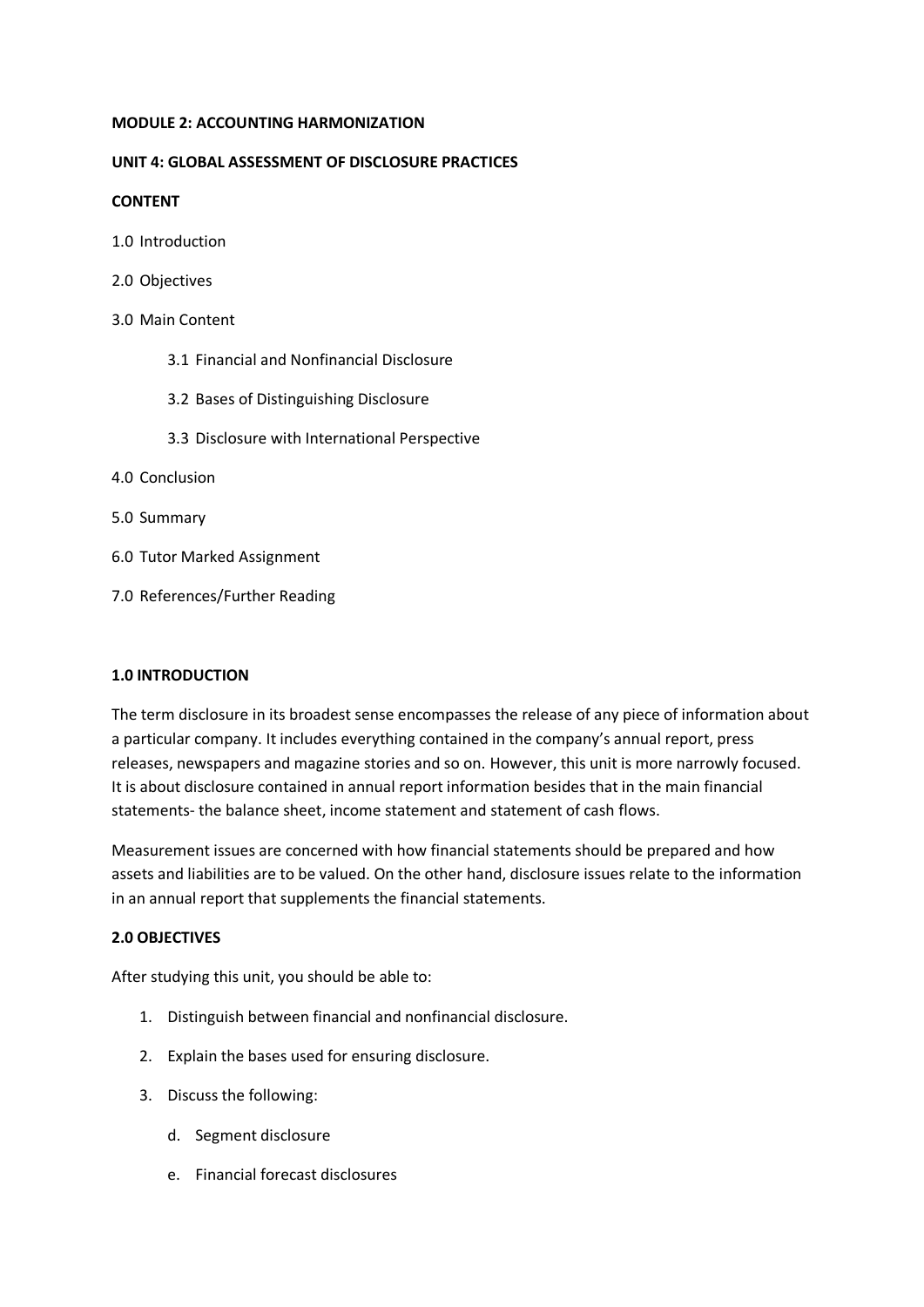f. Information about shares and shareholders disclosure

## **3.0 MAIN CONTENT**

## **3.1 FINANCIAL AND NONFINANCIAL DISCLOSURE**

Disclosure in financial reports is often classified as either financial or nonfinancial. Financial disclosures consist of those items of information quantifiable in monetary amounts (naira, for Nigeria companies). For example, companies often report one figure for stock on the balance sheet but show in the notes to the account, how much of that is finished goods, how much is raw materials and so on. A company may show one amount for property in the balance sheet and reveal in a note to the account, how much is located in Nigeria or the home country and how much is located outside the home country and so on.

When a company signs a long-term contract obligating it to rent property for a number of years, that obligation does not fit the definition of a liability and therefore will not appear on the balance sheet. However, because cash has been committed for future years, much like the commitments that are considered liabilities, companies generally show lease obligations in the notes to the accounts. Similarly, if a company is a defendant in lawsuit, it wants shareholders to know the amounts of potential damages it may be liable for. The case may not have progressed for enough in the courts for the defendant to know whether it will actually have to pay damages. And so, in the meantime, it reveals in the notes to the accounts the general circumstances surrounding the lawsuit. These are all types of financial disclosure seen in financial statements.

Nonfinancial disclosure is either

- 1. Narrative descriptions, facts or opinions that do not readily lend themselves to quantification in monetary terms e.g a company's mission statement.
- 2. Items of information quantified in something other than money e.g data about the number of employees located in each country. Labour cost per country is a financial disclosure but number of employees is nonfinancial disclosure.

Nonfinancial disclosures may be just another way to express things that are already expressed monetarily in the financial statements. Most of the information that accountants provide is financialfinancial statements and financial disclosures. However, not everything can be expressed monetarily, and nonfinancial disclosure can be very important.

### **SELF ASSESSMENT EXERCISE**

What do you understand by financial and non-financial disclosure?

# **3.2 BASES OF DISTINGUISHING DISCLOSURE**

Disclosures can also be distinguished based on whether they are required or suggested, or whether they are voluntary. While most countries require certain disclosures to be made by companies operating within their borders, the amount of disclosure required varies by country. Often the GAAP of a particular country will also suggest items to be disclosed in companies' annual reports. Many companies, though, disclose information that is neither required nor suggested; that is, some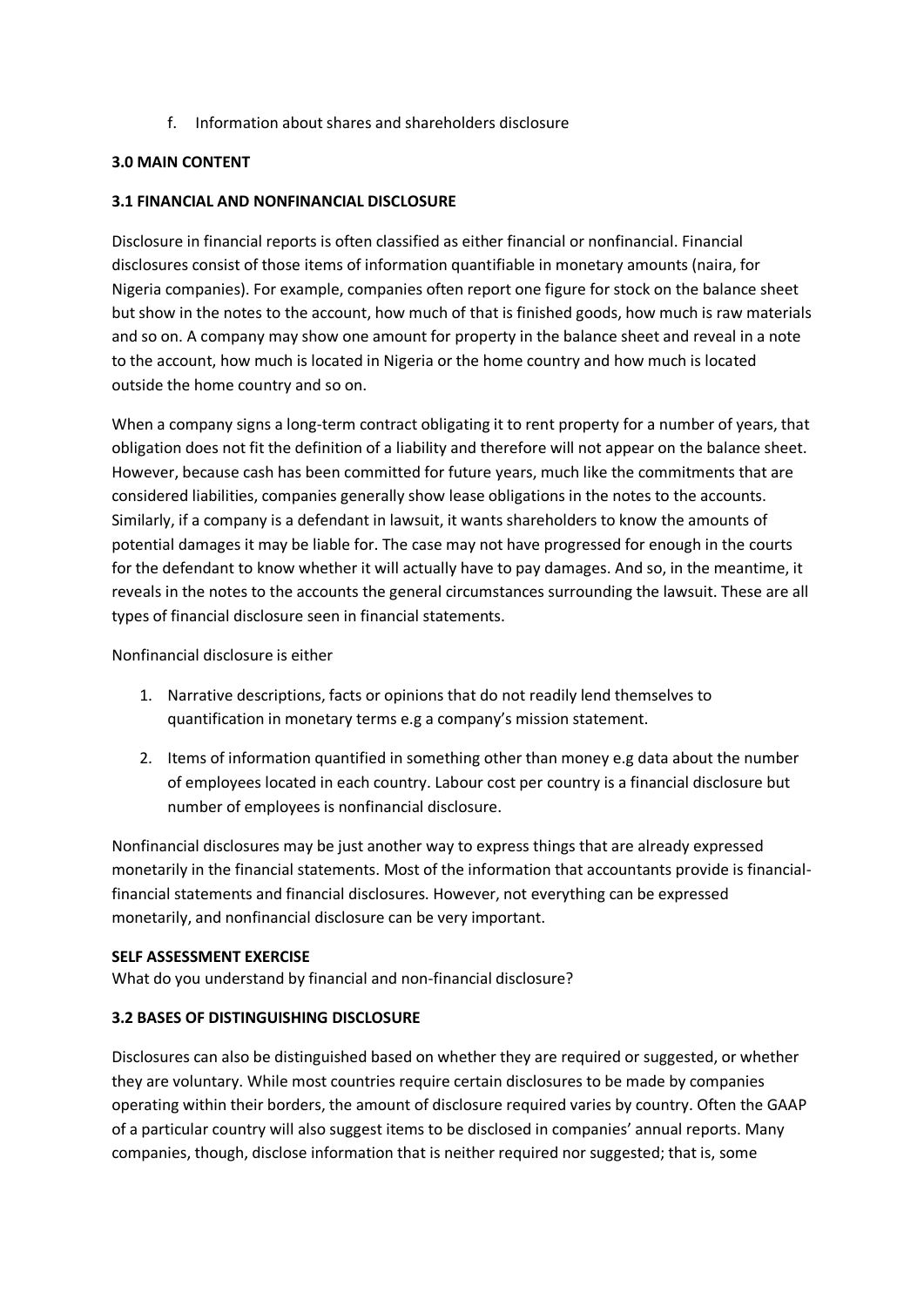disclosures are completely voluntary. Disclosure that are required or suggested in one country may be voluntary in another, vice versa.

The fact that companies sometimes disclose more than they have to, suggests that they perceive some advantages in doing so. In particular, it appears that the worldwide competition for investment funds is the most important force propelling increased levels of disclosure by multinational corporations (MNCs). MNCs significantly increase disclosure whenever they seek major amounts of new funds.

Disclosure can also enlarge the scope of interest in a company by expanding the annual report's audience. After all, the annual report is the major medium of getting people interested in what the company is doing. Disclosure enables the firm to maintain the primary orientation of its financial statements and provide information of interest to other parties as well.

Disclosure can overcome differences in generally accepted accounting principles. Until a worldwide harmonization of accounting practices is achieved, disclosure can be effective mechanism for overcoming these problems.

Deciding what and what not to disclose is not always an easy decision for corporate management to make. If they decide not to disclose an item of information, in a very real sense, they have chosen to keep something secret from financial statements users. Many things, of course, are simply irrelevant to users of financial statements. But for many items of information, managements must use judgment to decide on their usefulness to financial statement readers. If too much information is disclosed, a reader can easily get lost. So, management need a way to pare down the amount of information revealed in financial statements.

Disclosure is a substantive issue, since information revealed can potentially affect people's decisions and actions. Unrevealed information does not have that potential. When GAAP requires a disclosure, this is tantamount to saying that the information is potentially significantly enough to affect decision and therefore, ought to be revealed. A suggested disclosure or a voluntary disclosure should be made whenever knowledge of that information has the potential to influence the decisions of financial statement users.

### **SELF ASSESSMENT EXERCISE**

Disclosure is a substantive issue. Explain.

### **3.3 DISCLOSURE WITH INTERNATIONAL PERSPECTIVE**

What, how much and how a company discloses supplemental information varies depending on

- 1. The requirements of generally accepted accounting principles.
- 2. The needs of users.
- 3. The influence of users.
- 4. The philosophy of management.

This sub-unit would aimed at discussing certain examples of disclosure from an international perspective which are as follows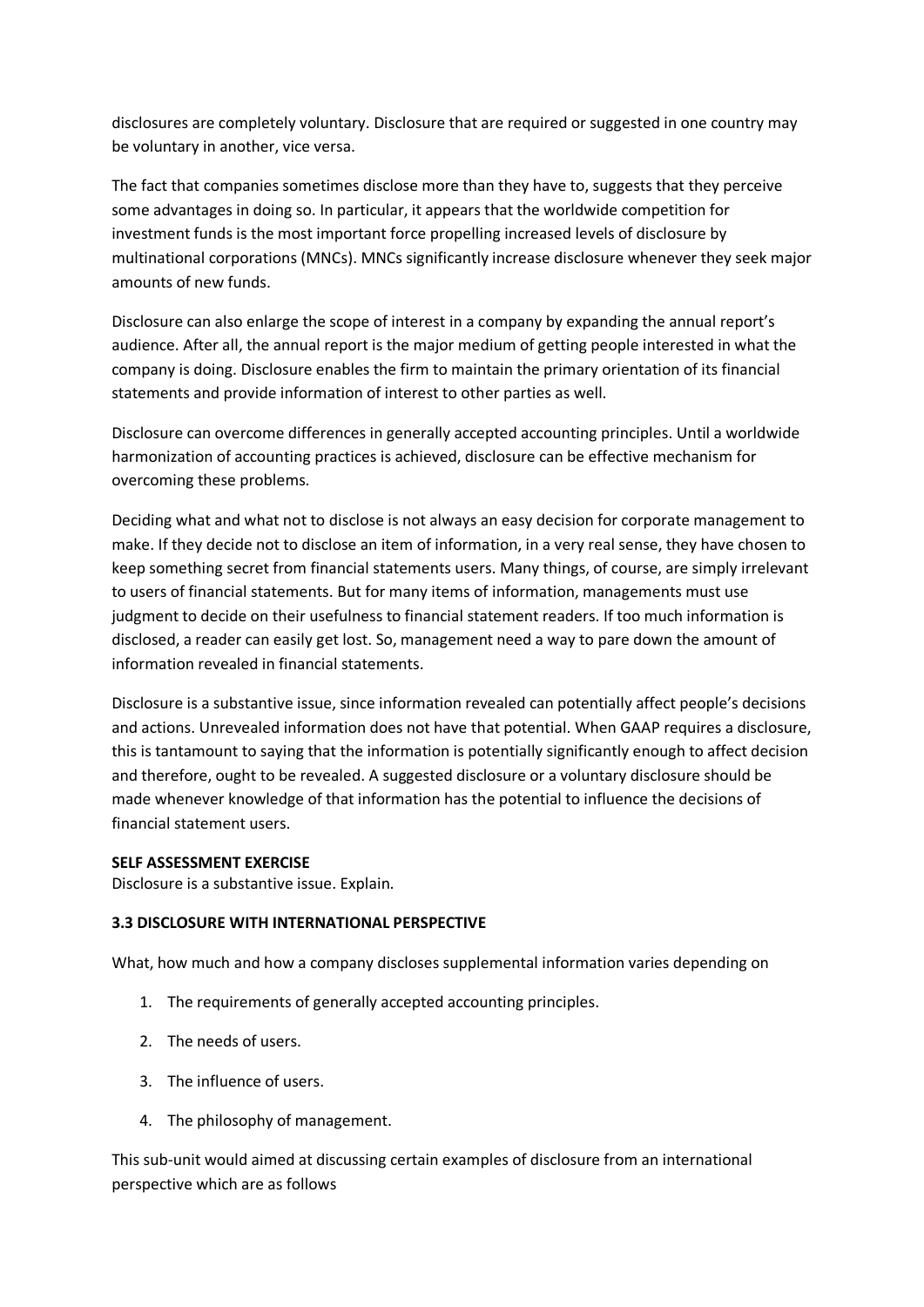#### 1. Segment disclosures

Consolidated financial statements combine the separate financial statements of a parent company and its subsidiaries so that a single set of financial statements is issued for the entire economic entity. The argument is that for a multinational corporation operating in a number of different product lines, consolidated financial statements may in fact hide some important information. If a company's continued profitability depends heavily on a certain region of the world or on a particular product, knowledge of that may be useful to shareholders, creditors, employees and other financial statement users. Thus, in addition to consolidated financial statements, perhaps companies should be more detail about where and how total profits are derived.

## 2. Financial Forecast Disclosures

Given that a primary concern of investors is assessing a company's future profitability and cash flows, it is reasonable to ask whether companies provide their own internal forecasts of such financial information. Financial forecasts would seem to be relevant information for investors. In practice, few MNCs provide them. One reason is that forecasts can be unreliable because they incorporate subjective estimates of uncertain future events. In addition, there can be legal repercussions for managements if the forecasts are not met. In litigious countries such as the United States, the potential for lawsuits is a major deterrent to providing financial forecasts.

3. Information about Shares and Shareholders

A number of continental European companies disclose rather extensive information about their shares and shareholders. The value of such information is aimed at current and prospective shareholders. Past trend data can be useful in predicting future patterns and it is also useful when making comparisons with the trends of other companies. Shares are more marketable when they are traded on several exchanges and when the volume of trading is high. Widely scattered ownership tends to provide ready sales opportunities when present shareholders wish to dispose of some or all of their share holdings. Ownership concentration also indicates the locus of corporate control. On the other hand, dispersed ownership normally means that the company is controlled by shareholders and their agents, the company's management team. On the other hand, a concentrated ownership suggests that power is exerted by a more narrowly defined group. Management may be constrained if a large block of shares is owned by relatively few individuals or groups, and other shareholders may have relatively less influence in such situations. The identities of the largest shareholders might also be of interest to current and potential shareholders for the same reason. There are no standards that require companies to provide information about shares and shareholders, although, the practice seems to be growing.

### **SELF ASSESSMENT EXERCISE**

Explain financial forecast disclosures.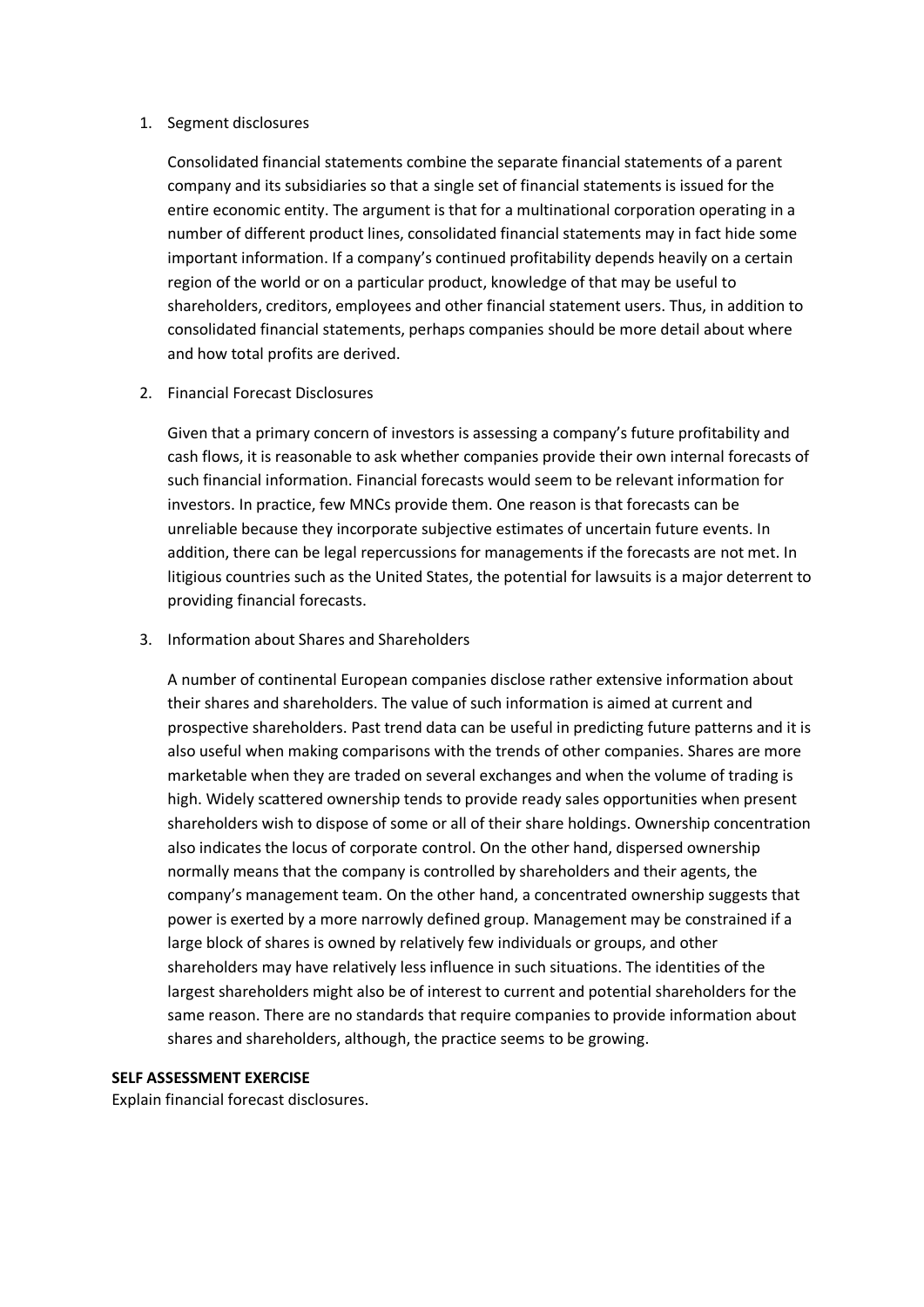#### **4.0 CONCLUSION**

Back in the 1960s and 1970s a disclosure explosion took place in most industrially developed countries, mandated by new national laws. Companies began revealing information about them that they had never revealed before. A major motivation for such laws seemed to be a low level of investor confidence. Beyond that, companies began to realize that secrecy is self-defeating. Failure to make reasonable disclosures in response to user needs can severely limit the pool of funds available to a corporation. Potential provider of capital, when kept in the dark will simply put their money elsewhere. Studies by accountants have shown that firms significantly increase disclosure levels when they seek new sources of investment funds, that differences in disclosure levels among nations are rapidly narrowing and that increased disclosure can lead to lower costs of capital for business enterprises.

#### **5.0 SUMMARY**

In this unit, you would recall that the unit is focused on global assessment of disclosure practices. Basically, the topic was discussed in three sub-units which are financial and nonfinancial disclosure, bases of distinguishing disclosure and disclosure with international perspective.

From the discussion, we explained that disclosure issues relate to the information in an annual report that supplements the financial statements. We also discussed disclosure in financial reports are often classified as either financial or nonfinancial. Further distinguishing of disclosure was discussed based on whether they are voluntary. Furthermore, disclosure was discussed considering an international perspective of disclosure using three examples such as segment disclosures, financial forecast disclosures and information forecast disclosures and information about shares and shareholders.

#### **6.0 TUTOR MARKED ASSIGNMENT**

- 1. Distinguish between financial and nonfinancial disclosure.
- 2. Explain the bases used for ensuring disclosure.
- 3. Discuss the following examples of disclosure
	- a. Segment disclosure.
	- b. Financial forecast disclosures.
	- c. Information about shares and shareholders disclosure.

#### **7.0 REFERENCES/FURTHER READING**

Craig, R., and Diga, J. (1998), "Corporate Accounting Disclosure in ASEAN". Journal of Internationl Financial Management & Accounting 9, no. 3 pp246 – 274.

Holland, J. (1997), Corporate Communications with Institutional Shareholders: Private Disclosures and Financial Reporting. Edinburgh: The Institute of Chartered Accountants of Scotland.

Meek, G. K., Robert, C. B. And Gray, S. J. (1995), "Factors influencing Voluntary Annual Report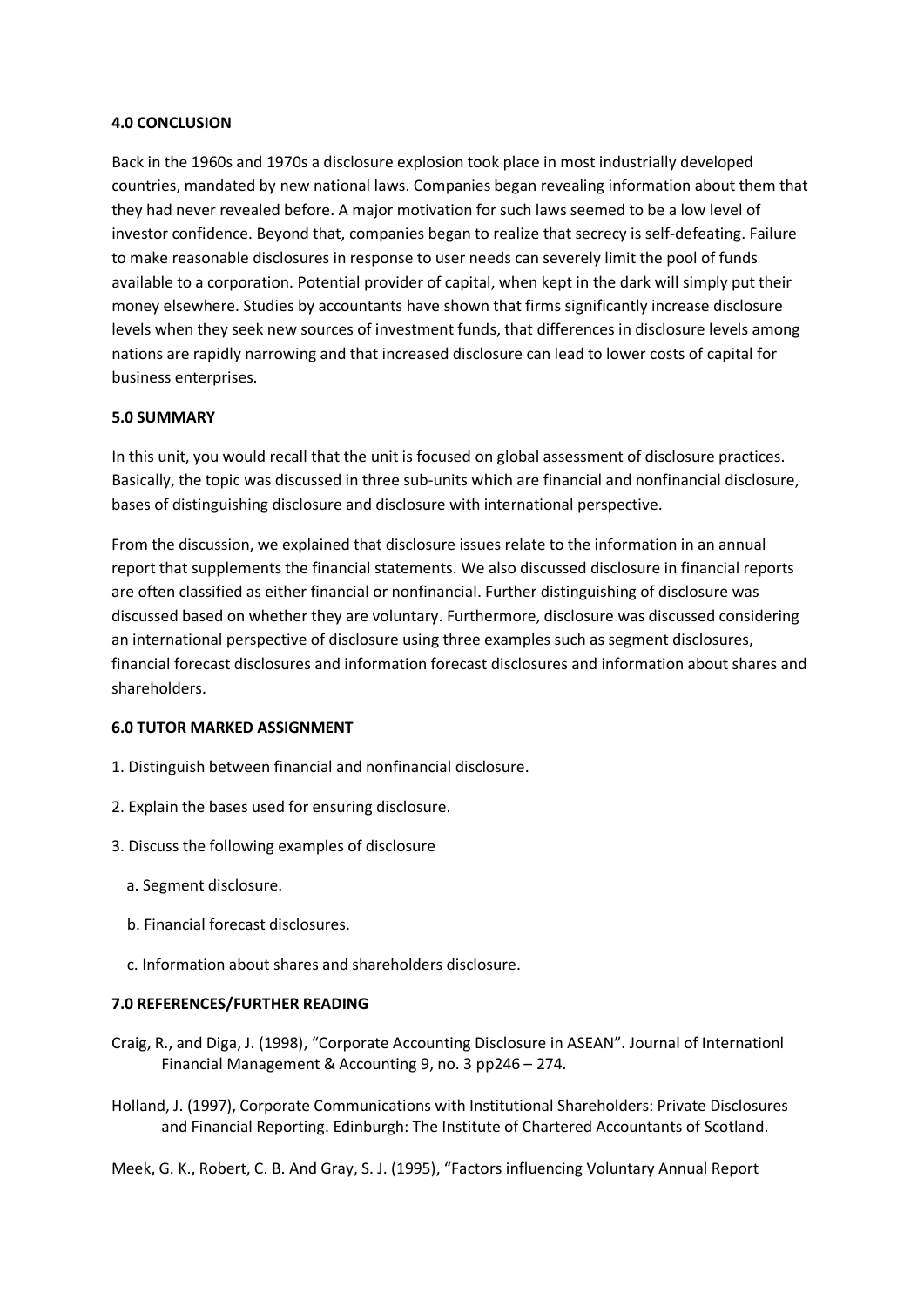Disclosures by U.S., U.K., and Continental European Multinational Corporations". Journal of International Business Studies, pp 555 – 572.

Salter, S. B. (1998), "Corporate Financial Disclosure in Emerging Markets: Does Economic Development Matter?" The International Journal of Accounting 33, no. 2, pp 221 – 234.

### **MODULE 3: ISSUES WITH MULTINATIONAL CORPORATIONS**

#### **UNIT 1: THE MULTINATIONAL CORPORATIONS**

#### **CONTENT**

- 1.0 Introduction
- 2.0 Objectives
- 3.0 Main Content
	- 3.1 What is a Multinational Corporation?
	- 3.2 Motives for Direct Foreign Investment
	- 3.3 International Perspective on Consolidated Financial Statements
- 4.0 Conclusion
- 5.0 Summary
- 6.0 Tutor Marked Assignment
- 7.0 References/Further Reading

#### **1.0 INTRODUCTION**

You must have come across the words multinational corporations being used in previous units in this study material. This is because you cannot discuss international accounting without discussing multinational corporations due to the fact that multinational corporations are major player in the phenomenon of international accounting. Therefore, it is in the light of this unit to discuss issues relating to multinational corporations.

### **2.0 OBJECTIVES**

After studying this unit, you should be able to:

- 1. Explain what a multinational corporation is and distinguish between a traditional multinational corporation and transnational corporation.
- 2. Explain the motives for direct foreign investment.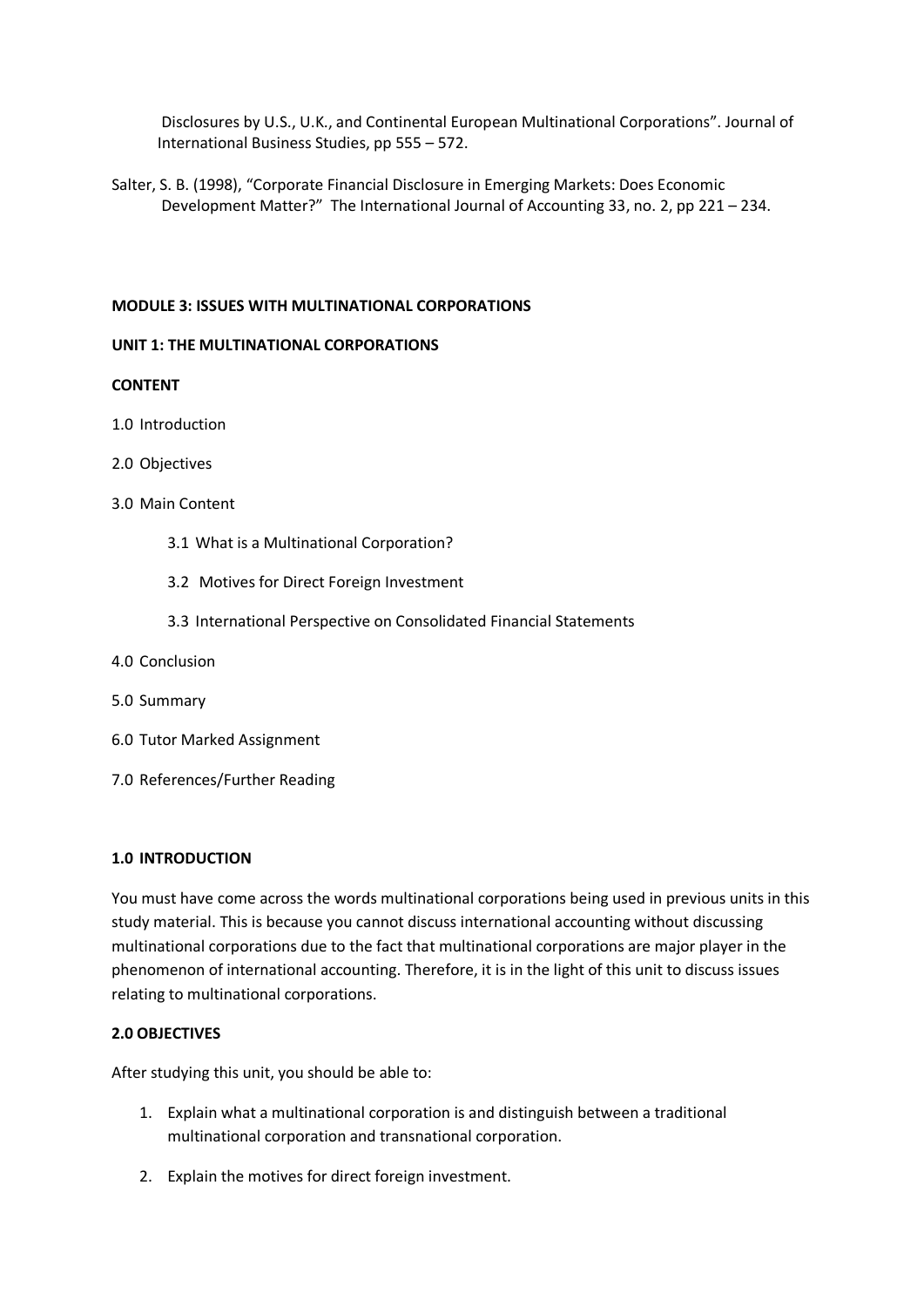3. Discuss the international perspective on consolidated financial statements.

## **3.0 MAIN CONTENT**

## **3.1 WHAT IS A MULTINATIONAL CORPORATION?**

A multinational corporation (MNCs) or multinational enterprise (MNE) is a corporation enterprise that manages production or delivers services in more than one country. It can also be referred to as an international corporation.

The International Labour Organization (ILO) has defined an MNC as a corporation that has its management headquarters in one country, known as the home country and operates in several countries known as host countries.

Some multinational corporations are very big, with budgets that exceed some nation's gross domestic products (GDPs). Multinational corporations can have a powerful influence in local economies, and even the world economy and play an important role in international relations and globalization.

It is important to distinguish a transnational corporation (TNC) from a traditional MNC. A transnational corporation differs from a traditional MNC in that it does not identify itself with one national home while traditional MNCs are national companies with foreign subsidiaries. TNCs spread out their operations in many countries sustaining high levels of local responsiveness. An example of TNC is Nestle who employ senior executive from many countries and try to make decisions from a global perspective rather than from one centralized headquarters. However, the terms TNC and MNC are often used interchangeably.

### **SELF ASSESSMENT EXERCISE**

What is the difference between multinational corporations and transnational corporation?

### **3.2 MOTIVES FOR DIRECT FOREIGN INVESTMENT**

New MNCs do not pop up randomly in foreign nations. It is the result of conscious planning by corporate managers. Investment flows from regions of low anticipated profits to those of high returns.

- 1. Growth motive- a company may have reached a plateau satisfying domestic demand, which is not growing. Therefore, proceed to looking for new markets.
- 2. Protection in the importing countries- foreign direct investment is one way to expand bypassing protective instruments in the importing country. For example, European community imposed common external tariff against outsiders. US companies circumvented these barriers by setting up subsidiaries.
- 3. Market competition- the most certain method of preventing actual or potential competition is to acquire foreign businesses.
- 4. Cost reduction- cheap foreign labour. Labour costs tend to differ among nations. MNCs can hold down costs by locating part of all their productive facilities abroad.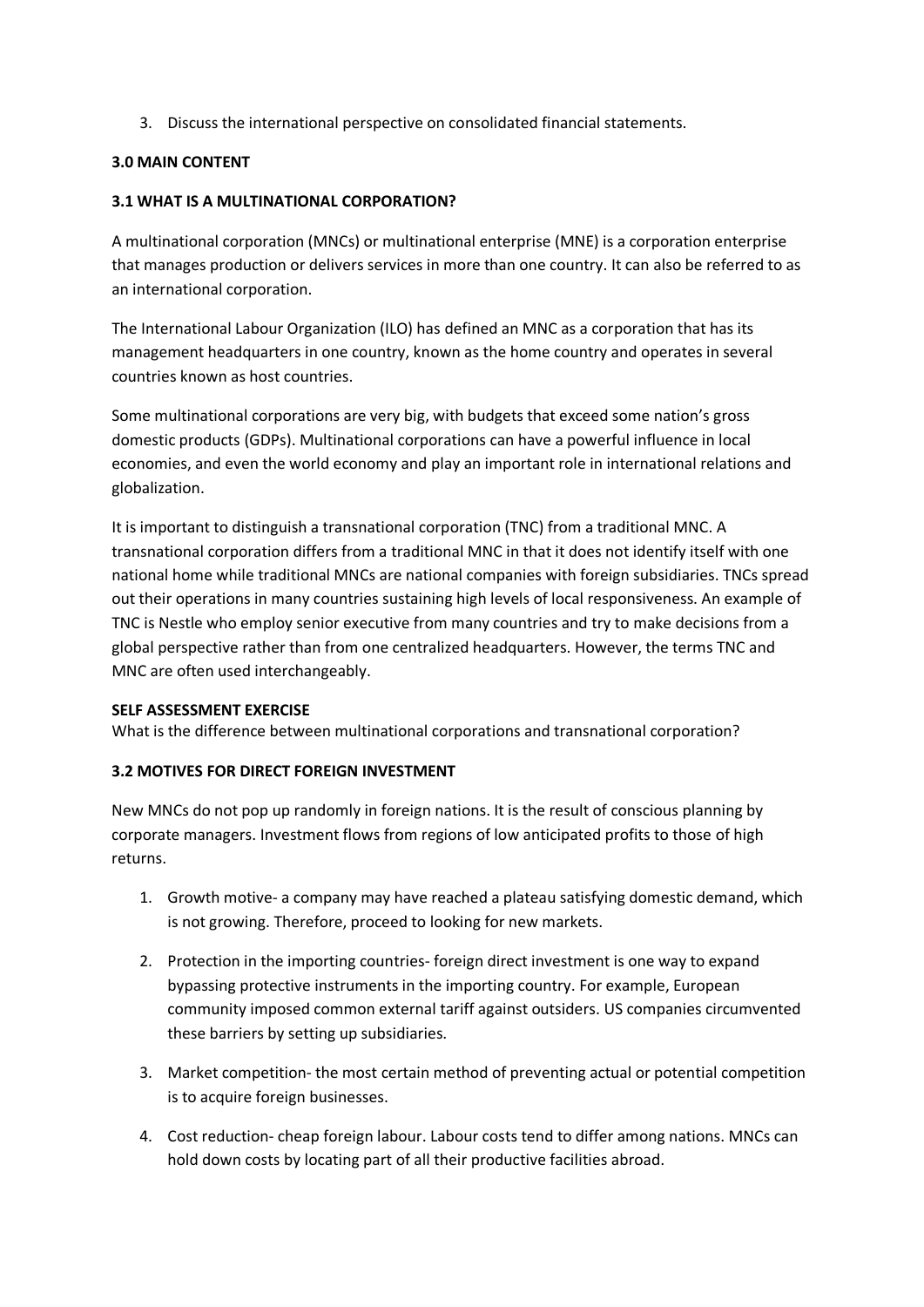### **SELF ASSESSMENT EXERCISE**

What are the motives for direct foreign investment?

## **3.3 INTERNATIONAL PERSPECTIVE ON CONSOLIDATED FINANCIAL STATEMENTS**

Like you would recall, consolidated financial statements combine the separate financial statements of two or more companies to yield a single set of financial statements as if the individual companies were really one. Multinationals are often required by the countries in which they do business to set up a separate corporation in each country. The point is that a legal entity is not necessarily the same as an economic entity. From an economic point of view, the activities of these various legal entities are centrally administered from corporate headquarters. Thus, the intent of consolidated financial statements is to provide financial accounting information about the group of companies from an overall perspective.

Consolidated financial statements first appeared around the turn of the  $20<sup>th</sup>$  century in the United States. This was a time of great economic expansion during which a number of corporations grew into economic giants. The era witnessed a wave of corporate mergers. It is said that J.P. Morgan was so proud of his US steel company (the first billion-dollar company in the world) that he insisted on preparing and disseminating consolidated financial statements since the company's inception in 1901. Since holding companies first became important in the United States, it is not surprising that US accountants were the first to experiment with consolidated financial statements. These statements are now a part of US generally accepted accounting principles.

Holding companies became important in Great Britain and Netherlands in the 1920s, so consolidated financial statements appeared there somewhat later than in the United States. Today, they are required in both countries. The practice moves much more slowly in the other European countries.

### **SELF ASSESSMENT EXERCISE**

A legal entity is not the same thing as economic entity, explain.

# **4.0 CONCLUSION**

Some argue that ownership is a key criterion. A firm becomes multinational only when the headquarters or parent company is effectively owned by nationals of two or more countries. For example, Shell and Unilever, controlled by British and Dutch interest are good example. However, by ownership test, very few multinationals are multinational. The ownership of most MNCs is uninational. Therefore, ownership does not really matter.

### **5.0 SUMMARY**

In this unit, we discussed the multinational corporations. We discussed what a multinational corporation is and what the motives that drive direct foreign investment are. We also discussed the international perspective on consolidated financial statements.

### **6.0 TUTOR MARKED ASSIGNMENT**

- 1. What is a multinational corporation?
- 2. Explain the motives for direct foreign investment.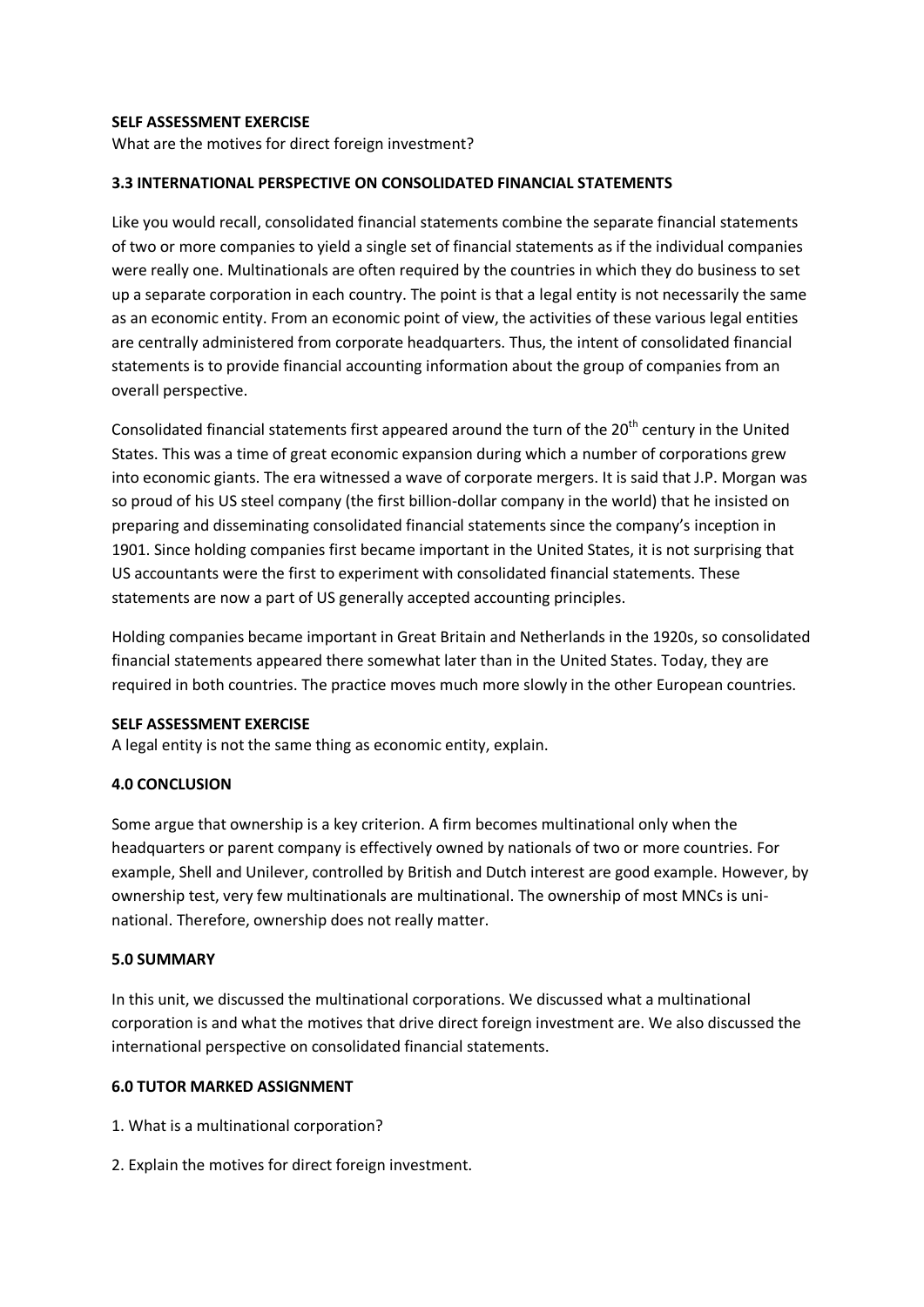3. Discuss the international perspective on consolidated financial statements

### **7.0 REFERENCES/FURTHER READING**

- Davidson, R. A., Gerlardi, A. M. G., and Li, F (1996), "Analysis of the Conceptual Framework of China's New Accounting System". Accounting Horizons, pp58 – 74.
- Gernon, H. and Meek, G. K. (2001), *Accounting, An International Perspective*, New York: McGraw-Hill Higher Education.
- Gernon, H. and Wallace, R. S. O. (1995)," International Accounting Research: A Review of Its Ecology, Contending Theories and Methodology". Journal of Accounting Literature 14, pp 54 – 106.
- Mueller, G. G., Gernon, H. and Meek, G. (1991), *Accounting, An International Perspective*, Homewood: Irwin Richard D.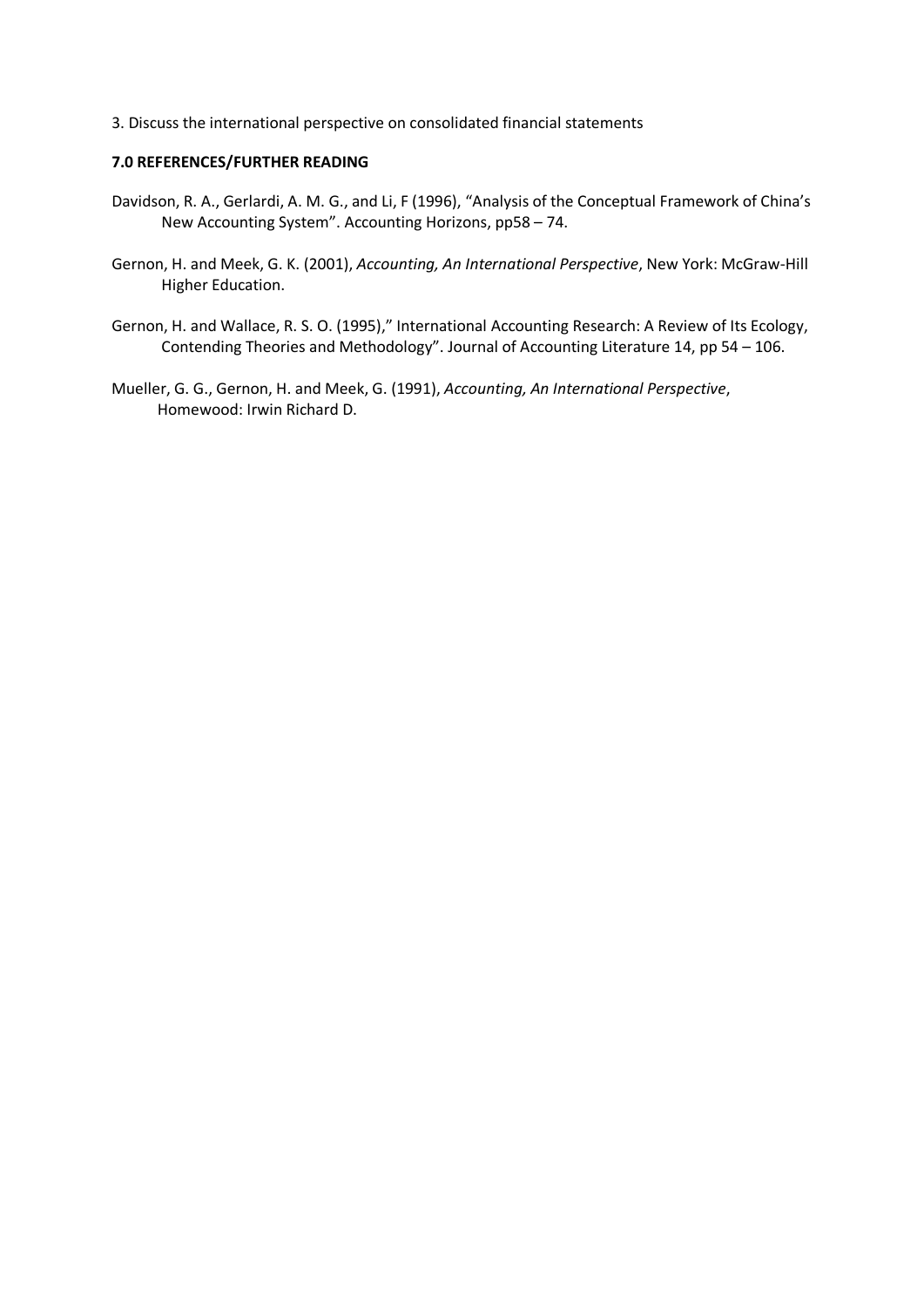#### **MODULE 3: ISSUES WITH MULTINATIONAL CORPORATIONS**

#### **UNIT 2: INTERNATIONAL FINANCIAL STATEMENT ANALYSIS**

#### **CONTENT**

- 1.0 Introduction
- 2.0 Objectives
- 3.0 Main Content
	- 3.1 Financial Accounting Reflects the Environment It Serves
	- 3.2 A Framework for Financial Statement Analysis
- 4.0 Conclusion
- 5.0 Summary
- 6.0 Tutor Marked Assignment
- 7.0 Reference/Further Reading

#### **1.0 INTRODUCTION**

Assuming you had just been recently hired as a financial analyst for a major Nigeria multinational corporation. And you are required to carry out analysis from a set of financial statements from a Japanese corporation which your company intended buying over because of its sustained growth and profitability. As the company comes so highly recommended, you assume it will be a routine exercise to generate the supporting members to back up the purchase decision.

Assuming you discovered that the Japanese company is a financial disaster. Its debt to equity ratio is nearly twice as large as that of Nigeria firms. Contributing to your worries is short-term debt nearly double that of Nigeria firms. In addition, the net income numbers are very low compared to what you expected for this growing firm. And you are wondering what could be wrong selecting such a company for acquisition. That is the essence of this unit, that a framework should be developed that uses information to analyze a foreign based corporation's financial position in the light of the environment in which it operates.

### **2.0 OBJECTIVES**

After studying this unit, you should be able to:

- 1. Explain how cultural values influences accounting system.
- 2. Discuss the following accounting values
	- a. Professionalism versus statutory control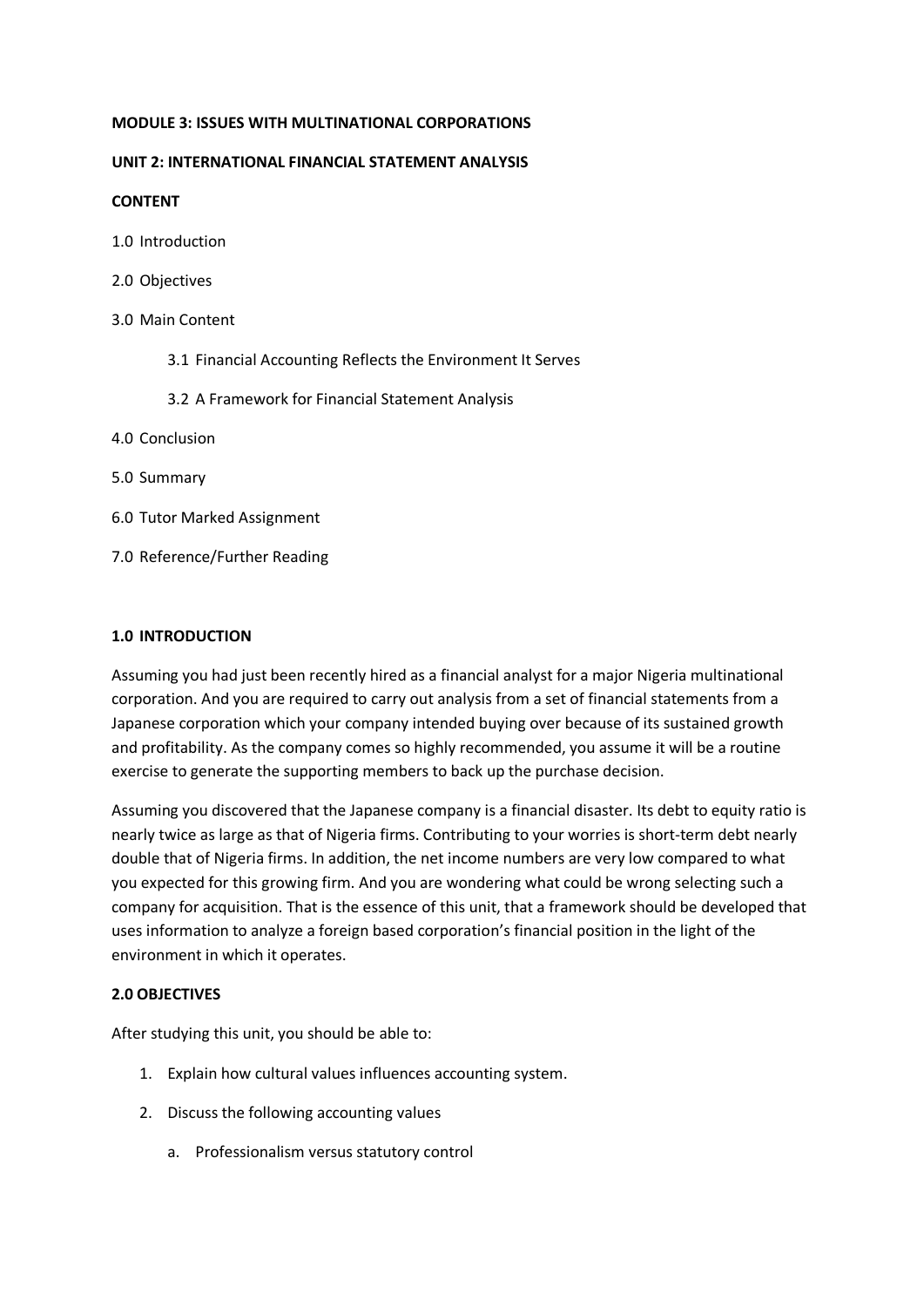- b. Uniformity versus flexibility
- c. Conservatism versus optimism
- d. Secrecy versus transparency

### **3.0 MAIN CONTENT**

### **3.1 FINANCIAL ACCOUNTING REFLECTS THE ENVIRONMENT IT SERVES**

The use of home country ratio analysis expectation for analyzing foreign financial statements is only effective if the foreign financial accounting system and the operating environment closely parallel that of the home country. Unfortunately, that is rarely the case. Each country's national financial accounting system evolved to serve the needs of its domestic environment and in particular, the needs of the users of accounting information in that country. Therefore, each country's national financial accounting and reporting requirements are different. The best way to properly analyze financial statements from another country is to understand the domestic accounting system and business practices in that country.

Becoming familiar with each country's accounting and business practices is a monumental task. However, we have the necessary tools. We need to develop an approach, that is, a framework that can be use with any country.

## **SELF ASSESSMENT EXERCISE**

Explain what you understand by financial accounting reflects the environment it serves.

# **3.2 A FRAMEWORK FOR FINANCIAL STATEMENT ANALYSIS**

This sub-unit explains the framework for analyzing financial statement, as seen in the light of the culture, accounting values and accounting systems existing in both countries of comparison, that is, the home country and host countries.

# **CULTURE VALUES**

The accounting system is also influenced by culture and the values that a society shares. Knowing something about a people's values can help us understand their accounting system. Values are defined as a tendency to prefer a certain state of affairs over another. For instance, people in the United States value the concept of individualism, whereas in Japan it is not the individual who is important but how the individual relates to the group. Japanese culture maintains a strong degree of interdependence among individuals. Group norms are far more important than a single individual's opinion or professional judgment. The Japanese society accepts that there is a natural hierarchical order in which each person has a role that is not questioned. In the United State, it is not accepted that power is distributed unequally. In fact, people having equality are demanded.

Another cultural difference between US and Japan is how a society feels about uncertainty and ambiguity. A culture that prefers less uncertainty depends on institutions to maintain conformity, and deviating from the norm or the rule is discouraged, as in Japan. Rules make people comfortable because the rule prescribes what to do in any circumstance, thus, removing the uncertainty and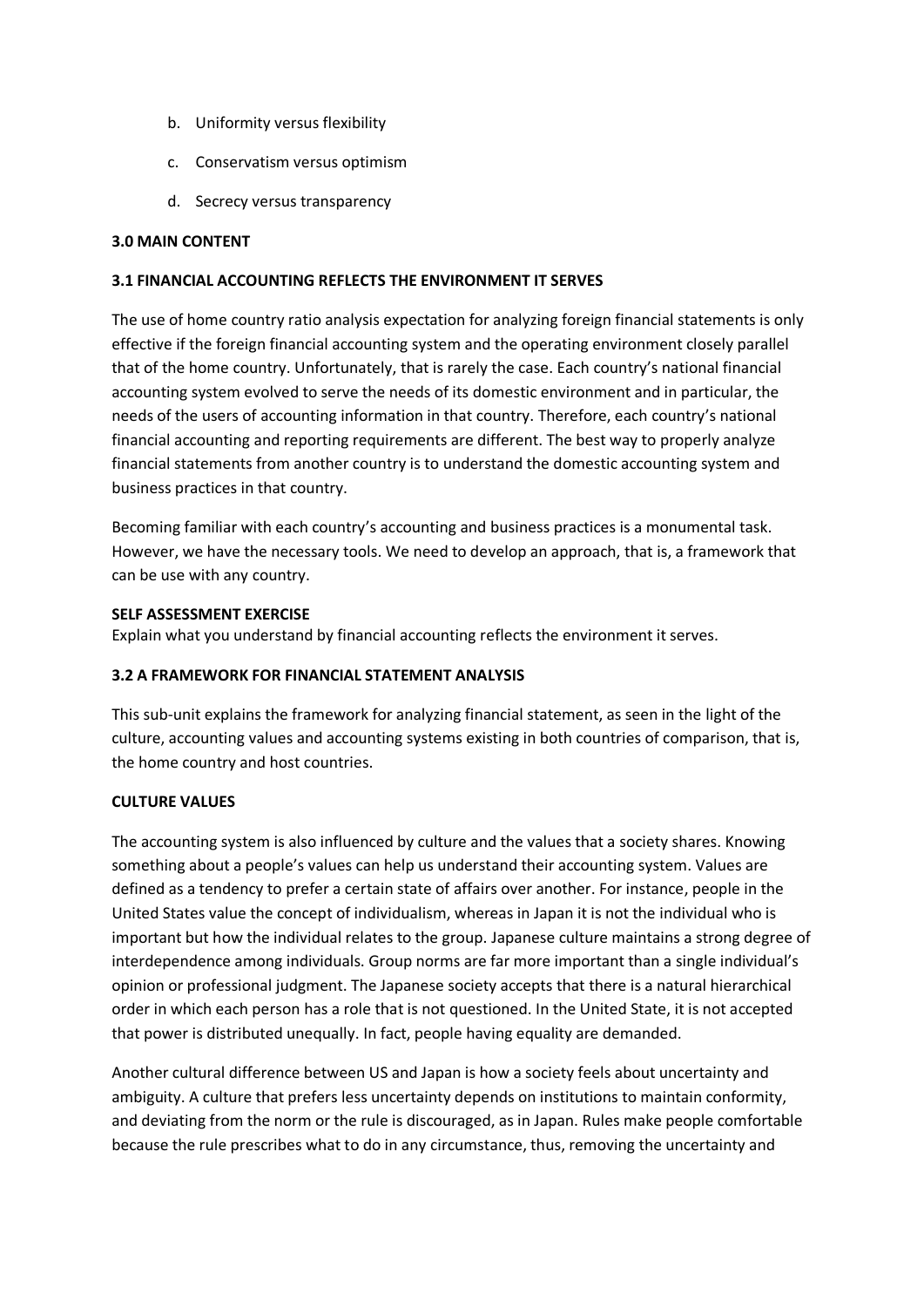need for judgment. The opposite is a society that values practice more than principles and allows for the exception to the rule, as in the United States and the United Kingdom.

## **ACCOUNTING VALUES**

The following accounting values are not meant to be exhaustive, but are offered as representative of values that influence the development of national accounting systems and measurement and disclosure practices:

- 1. Professionalism versus statutory control
- 2. Uniformity versus flexibility
- 3. Conservatism versus optimism
- 4. Secrecy versus transparency

## **PROFESSIONALISM VERSUS STATUTORY CONTROL**

Accounting values include a preference for independent professional judgment as opposed to statutory control. A preference for exercising professional judgment is consistent with a preference for individualism and subjectivity, which we find in the accounting systems of countries listed in the fair presentation/full disclosure model. The United Kingdom values the concept of presenting a 'true and fair view' of a company's financial report, and the auditor is given the right to use professional judgment to accomplish this goal. This is also the case of Nigeria. Statutory control or compliance with prescriptive legal requirements is an accounting value of both the legal compliance and inflation-adjusted models. In Japan, France and Germany, accountants follow legal rules and exercise much less judgment than in the United Kingdom.

### **UNIFORMITY VERSUS FLEXIBILITY**

A second set of accounting values that influence financial reporting systems is uniformity versus flexibility. A society that values uniformity shows a preference for the enforcement of a uniform accounting practices, whereas a society that values flexibility takes into account the circumstances of individual companies. There is a link between this accounting value and the cultural value of dealing with uncertainty that we discussed in the prior section. Uniformity is found in the accounting practices of the code law legal compliance and inflation-adjusted models. Flexibility is exhibited by the countries in the common law fair presentation/full disclosure model. Once again, we see a difference between Japan and the United States. Japan's accounting system is influenced by uniformity while flexibility prevails in the United States.

### **CONSERVATISM VERSUS OPTIMISM**

The accounting value of conservatism relates to the measurement of accounting information and manifest s itself in a preference for a cautious approach to measurement as a way to cope with the uncertainty of future events. Optimism tolerates more uncertainty in measurement practices. To illustrate, many expenditures made by a company are expected to benefit future periods. Of course, the benefit is uncertain. Should these expenditures be expensed immediately, or should they be shown as an asset and charged to expenses in future periods? Conservatism calls for the former,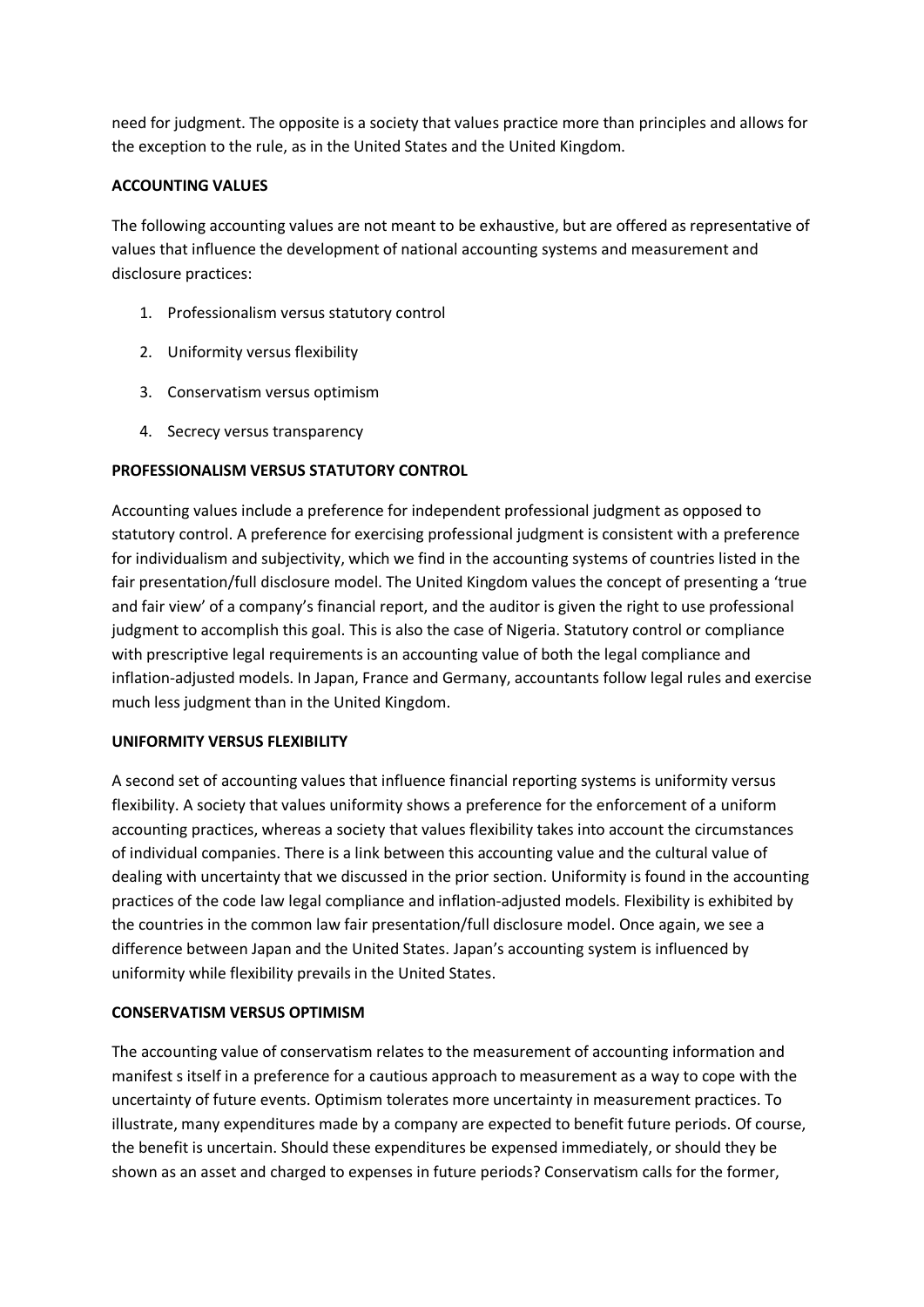while optimism would allow the latter in certain situations. Countries in the fair presentation/full disclosure model take a more optimistic approach to measurement than do those countries of the legal compliance and inflation-adjusted models. The difference in approach has been attributed to different providers of capital and the demands of different users as well as the influence of tax laws. For example, Japanese financial accounting is strongly influenced by the tax law, which leads to more conservative measurement practices in order to minimize taxes.

### **SECRECY VERSUS TRANSPARENCY**

The last set of accounting values we discuss here is secrecy versus transparency in regard to disclosure practices. The countries of the legal compliance and inflation-adjusted models show a preference for confidentiality and tend to restrict disclosure of information to management and those who provide the business financing. Secrecy and conservatism are related in that both result in a more cautious approach to reporting, as is seen in Japan. The fair presentation/full disclosure model countries disclose more information and take a more publicly accountable approach to financial reporting, which are their response to the providers of capital being private investors.

Explain the accounting value uniformity versus flexibility.

## **4.0 CONCLUSION**

Knowing something about a country's accounting values helps us to interpret and understand the financial reports of companies operating in that environment. The goal is to be able to realistically analyse the financial reports of any multinational corporation, given the national accounting and business practices that evolved from the operating environment.

### **5.0 SUMMARY**

In this unit, you would recall that the unit is focused on international financial statement analysis. The topic was discussed in two sub-units which are financial accounting reflects the environment it serves and a framework for financial statement analysis.

### **6.0 TUTOR MARKED ASSIGNMENT**

- 1. Explain how cultural values influence accounting system.
- 2. Discuss the following
	- a. Professionalism versus statutory control
	- b. Uniformity versus flexibility
	- c. Conservatism versus optimism
	- d. Secrecy versus transparency

### **7.0 REFERENCES/FURTHER READING**

Capstaff, J., Paudyal, K. And Rees, W. (1998), "Analysts' Forecasts of Germany Firms' Earnings: A Comparative Analysis." Journal of International Financial Management & Accounting 9, no. 2, pp 83 – 116.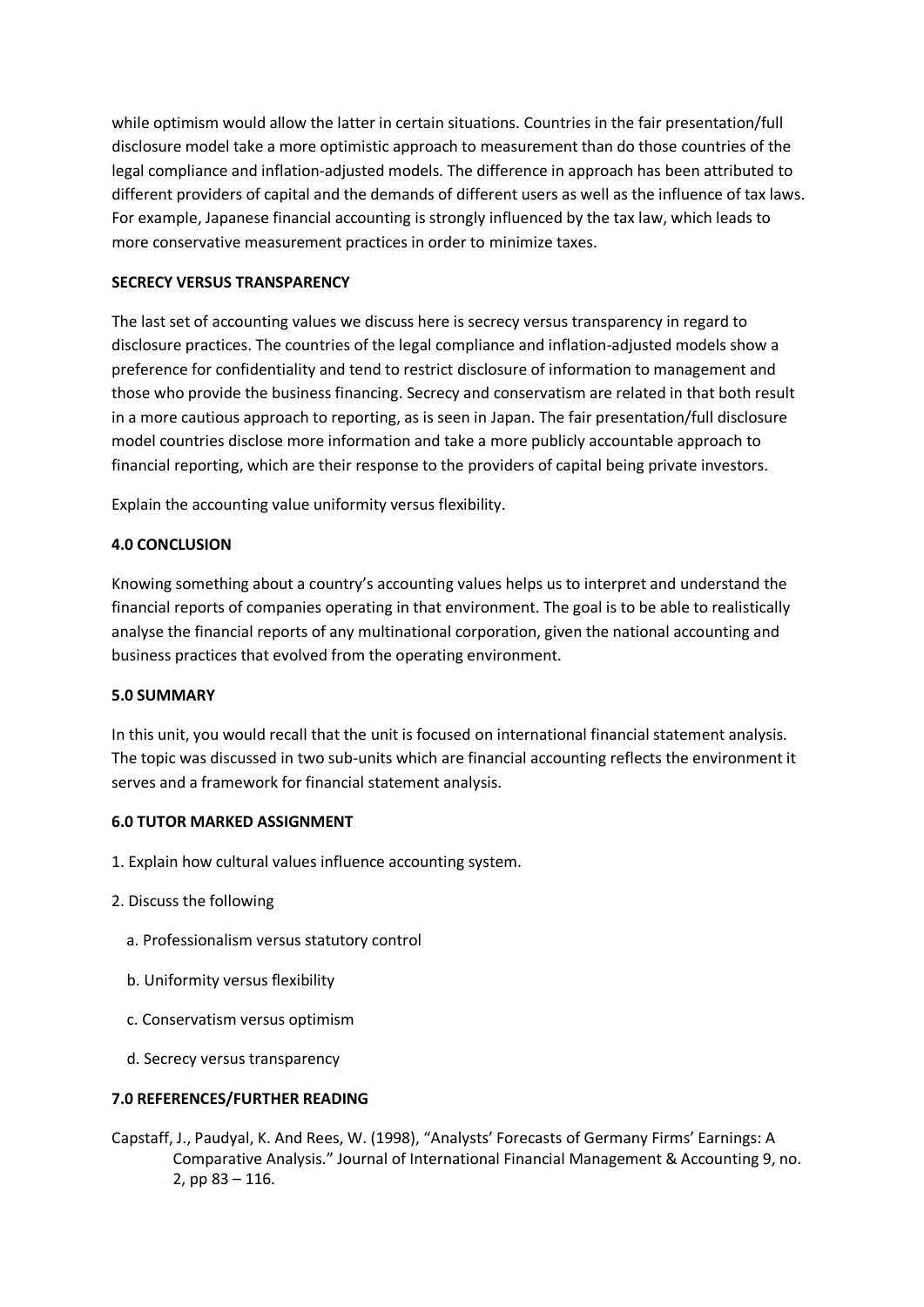- Das, S., and Saudagaran, S. (1998), "Accuracy, Bias, and Dispersion in Analysts' Earnings Forecasts: The Case of Cross-Listed Foreign Firms." Journal of International Financial Management & Accounting 9, no. 1, pp 16 – 33.
- Kim, E. Y. (1996), A Cross-Cultural Reference of Business Practices in a New Korea, Westport, Connecticut: Quorem Books.
- Meek, G. K. and Fulkerson, C. L. (1998), "Analysts' Earnings Forecasts and the Value Relevance of 20- F Reconciliations from non-U.S. GAAP." Journal of International Financial Management & Accounting 9, no 1, pp  $1 - 15$ .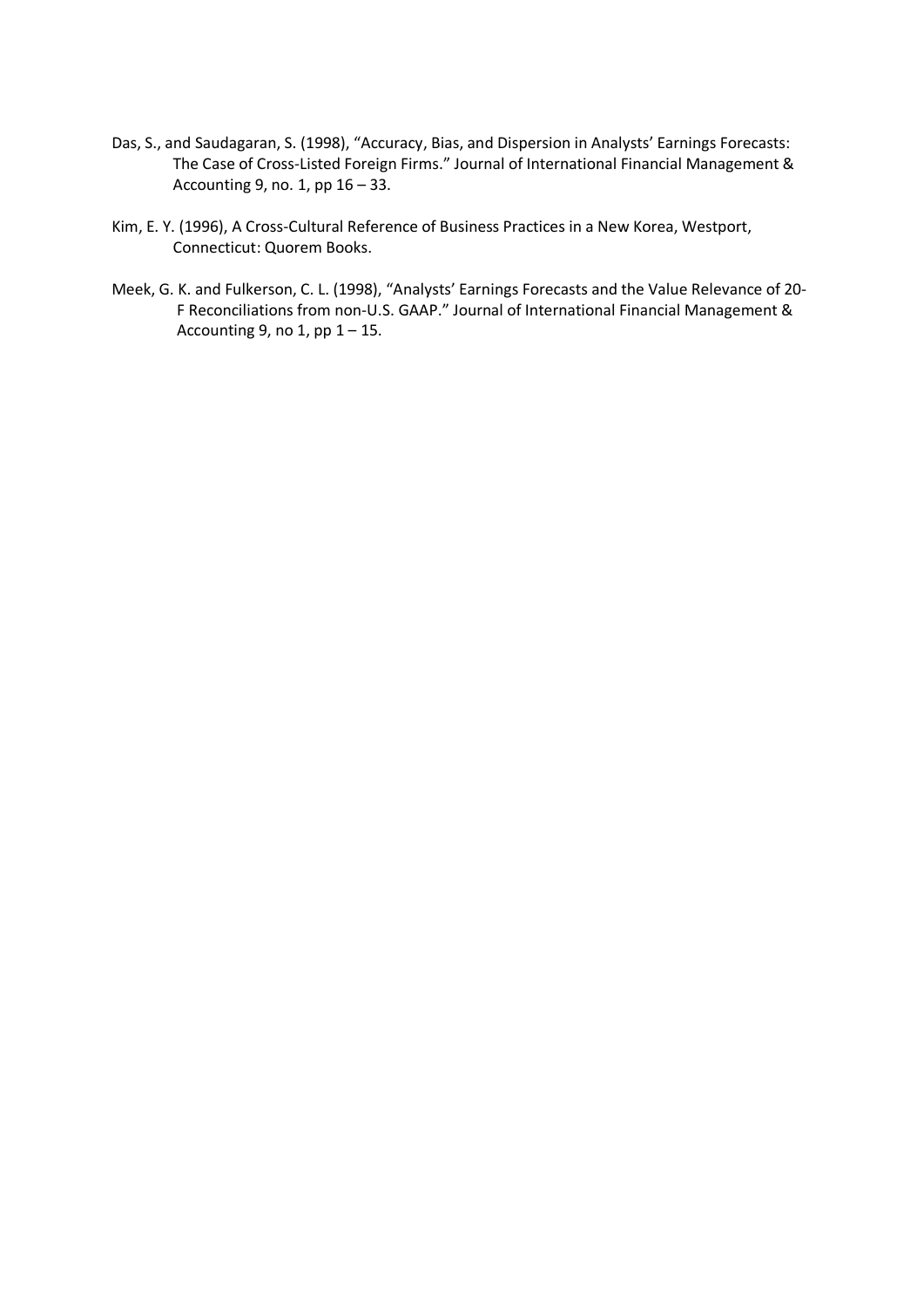#### **MODULE 3: ISSUES WITH MULTINATIONAL CORPORATIONS**

### **UNIT 3: INFORMATION SYSTEMS FOR MULTINATIONAL PLANNING AND CONTROL**

### **CONTENT**

- 1.0 Introduction
- 2.0 Objectives
- 3.0 Main Content
	- 3.1 MNC affects the Information System
	- 3.2 Communication Problems in MNCs
- 4.0 Conclusion
- 5.0 Summary
- 6.0 Tutor Marked Assignment
- 7.0 References/Further Reading

## **1.0 INTRODUCTION**

We live in the information age. The integration of the telephone, the computer and television is producing the 'information highway'. Information feeds management decision making and control. In international business operations, the information system provides the information that the multinational corporation (MNC) needs to plan, control, evaluate and coordinate all of its business activities.

Managers at all levels in the MNC need internally developed and reported information to monitor and improve their decision making. MNCs information system must incorporate and report changes in the economic and political environments, legal constraints, cultural and sociological differences in each country of operation. This information is generally provided by the subsidiary managers.

### **2.0 OBJECTIVES**

After studying this unit, you should be able to:

- 1. Gain familiarity with the nature of business information systems and the functions they perform.
- 2. Identify communication problems that challenge the effectiveness of the MNC planning and control system.

### **3.0 MAIN CONTENT**

### **3.1 MNC AFFECTS THE INFORMATION SYSTEM**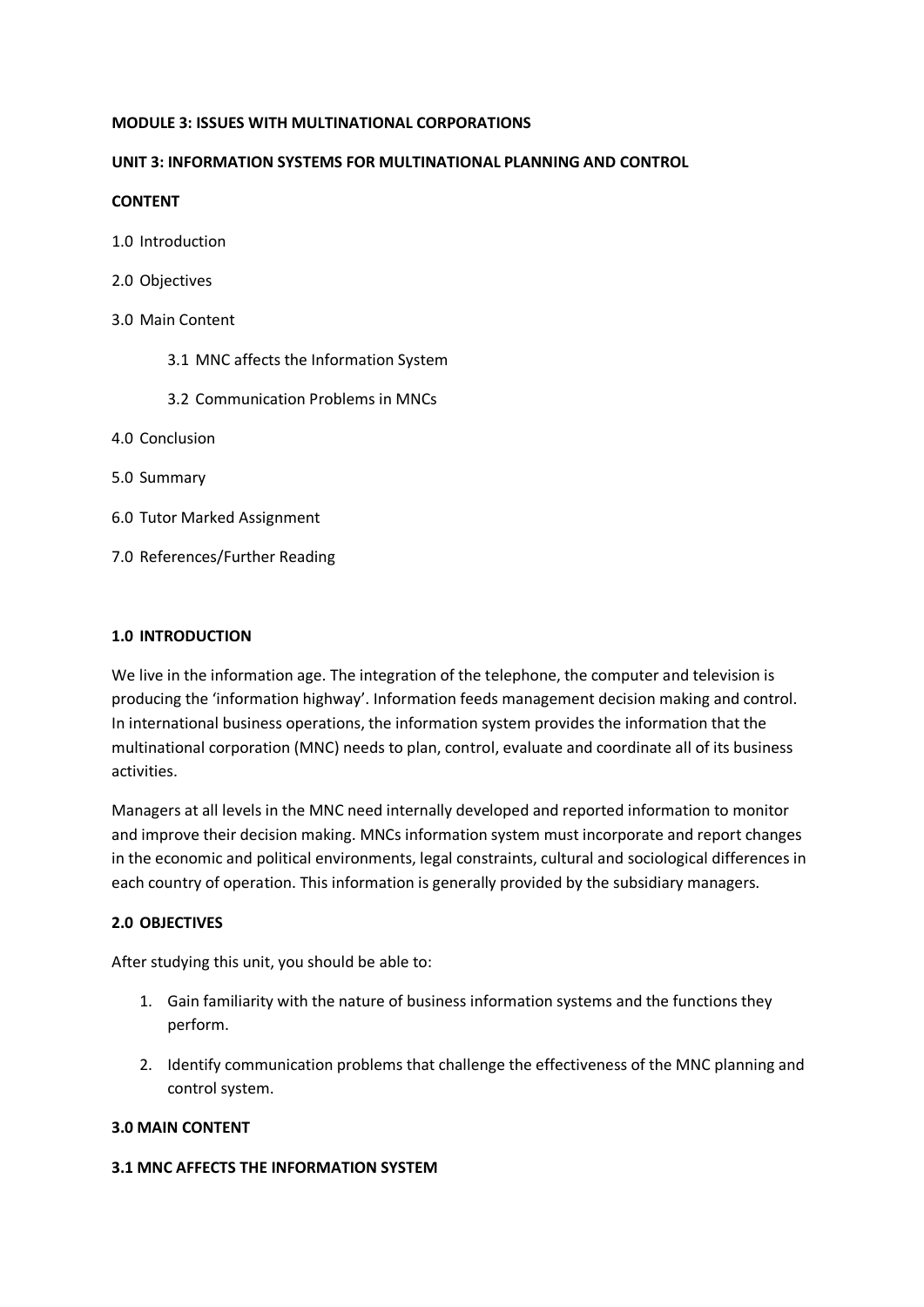An MNC has various levels of managers with varying degrees of authority and responsibility. The distribution of these management levels constitutes the MNC organizational structure and determines what information each level needs to plan and control its operations. The information needs define how the data are collected and processed within the information system. Therefore, the structure of data collecting, processing and reporting within an information system ought to parallel and complement the organizational structure of the MNC.

The classic multinational company has operated as a decentralized unit with the ability to respond to national and local differences and opportunities. The traditional global company has managed operations by tightly controlling its worldwide subsidiaries through centralization. Today's companies must be local and global, that is, transnational. The transnational company must operate efficiently and economically through global-scale operations. It must be able to respond to both national and local differences, retaining local flexibility while achieving global integration. The innovative company that can transfer knowledge quickly and efficiently by linking operations to each other will survive. Never before has the design of the information system been so critical to the success of the transnational company. Information processing and technology transfer systems between parent and subsidiary and among the subsidiaries must be flexible and shared. Companies that can develop this transnational organizational capability will have the key to long-term success.

## **SELF ASSESSMENT EXERCISE**

How does Multinational Corporation affect the information system?

# **3.2 COMMUNICATION PROBLEMS IN MNCs**

### 1. Differences in Measurement and Disclosure Practices

Accounting measurement, disclosure, and reporting practices vary a great deal across geographic boundaries. In many countries, accounting is not well developed and reporting practices are not as defined as those in the United States. However, for effective control, an MNC needs an internal reporting system with standardized, consistent and uniform accounting principles and practices. Ideally, all subsidiaries should use comparable accounting practices. Assets and liabilities should be valued and reported according to a common plan. Expense recognition should be consistent from year to year (e.g each subsidiary should use the same depreciation method from year to year). All domestic and foreign managers should understand how headquarters defines the word 'profit'. All domestic and foreign subsidiaries of US based MNCs should use US generally accepted accounting principles for reporting back to corporate headquarters. Consistency and uniformity are particularly important when the information is used to compare one subsidiary's performance to another.

### 2. Ease of Communication

Geographic proximity is also a consideration in terms of facilitating the flows of information back and forth between the subsidiaries and headquarters. For example, a US based MNC would probably find it easier to communicate to a subsidiary in Mexico than one in Chile, simply because the Mexican subsidiary is physically closer. Traditionally, MNCs have transmitted information by mailing paper documents or making phone calls. However, these are giving way to electronic forms of communication (such as e-mail). Electronic communication reduces the amount of time it takes for a parent company to communicate with a distant subsidiary (and vice versa) and in many cases makes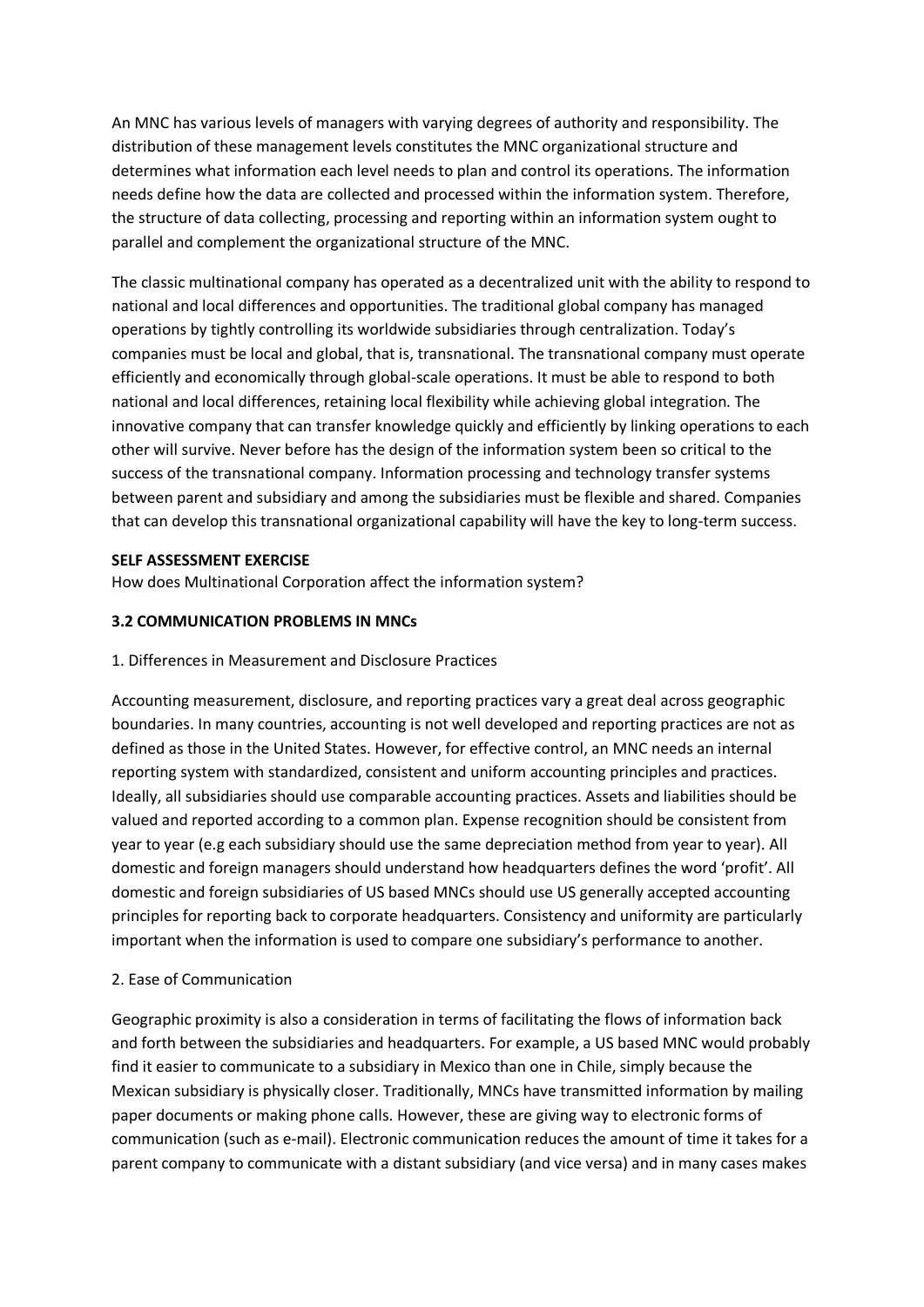it nearly instantaneously. Even so, communication across borders can still be difficult. In many MNCs, computer systems are not compatible worldwide. The sheer rate of technological change poses problems for keeping employees up-to-date in using new technology. Cultural barriers can also cause difficulties. Nevertheless, innovations in electronic communication will simplify and improve how MNCs send information around the world.

## 3. Financial and Operating Information for Internal Reporting

Many firms equate volumes of reports with good financial control. However, subsidiaries' local management may complain that the volume of required reporting hampers its ability to cope with daily operating problems. In fact, local management is responsible for reporting financial data to the parent and operating the subsidiary successfully. Therefore, the problem is to identify the relevant information that top management needs to maintain the planning and management control systems. This is difficult to achieve. In fact, several studies have shown that MNC headquarters may require a single subsidiary to submit over 200 different financial reports annually. Even with this many reports, there is no assurance that the MNC is well managed.

## 4. Goal Congruence

Most major companies in the United States use the profit centre or investment centre concept for domestic control systems. This approach works relatively well domestically because profit centre managers make the major decisions affecting their centre's performance. Good decision making ensures good performance evaluation, and good performance evaluation ensures good decision making. The goals are congruent because authority and responsibility are delegated to the same people. Managers are evaluated based on the performance that results from their decisions. Manager performance and profit centre performance are linked.

International operations do not lend themselves to management control systems based on a profit centre concept. Foreign subsidiary profits are often somewhat manipulated to facilitate paying the somewhat manipulated to facilitate paying the smallest possible amount of income taxes on a worldwide basis. Or by manipulating the prices at which goods are transferred into a country, an MNC can minimize the import duties paid. Each scenario affects a subsidiary's reported profit. Therefore, using the strict profit centre is inappropriate.

For the profit centre idea to work effectively, subsidiary managers must have the authority to make all decisions affecting their profits. Yet many MNCs maintain centralized control over subsidiaries, and many decisions are made at headquarters. Foreign managers may have responsibility for operations, but they do not have the authority to make major decisions affecting their profitability. Such a situation does not have the authority to make major decisions affecting their profitability. Such a situation does not enhance goal congruence. Regardless of the situation, some degree of responsibility and authority should be provided to subsidiary mangers so that they remain responsive to their local environment.

### **SELF ASSESSMENT EXERCISE**

Explain three communication problems in Multinational Corporations.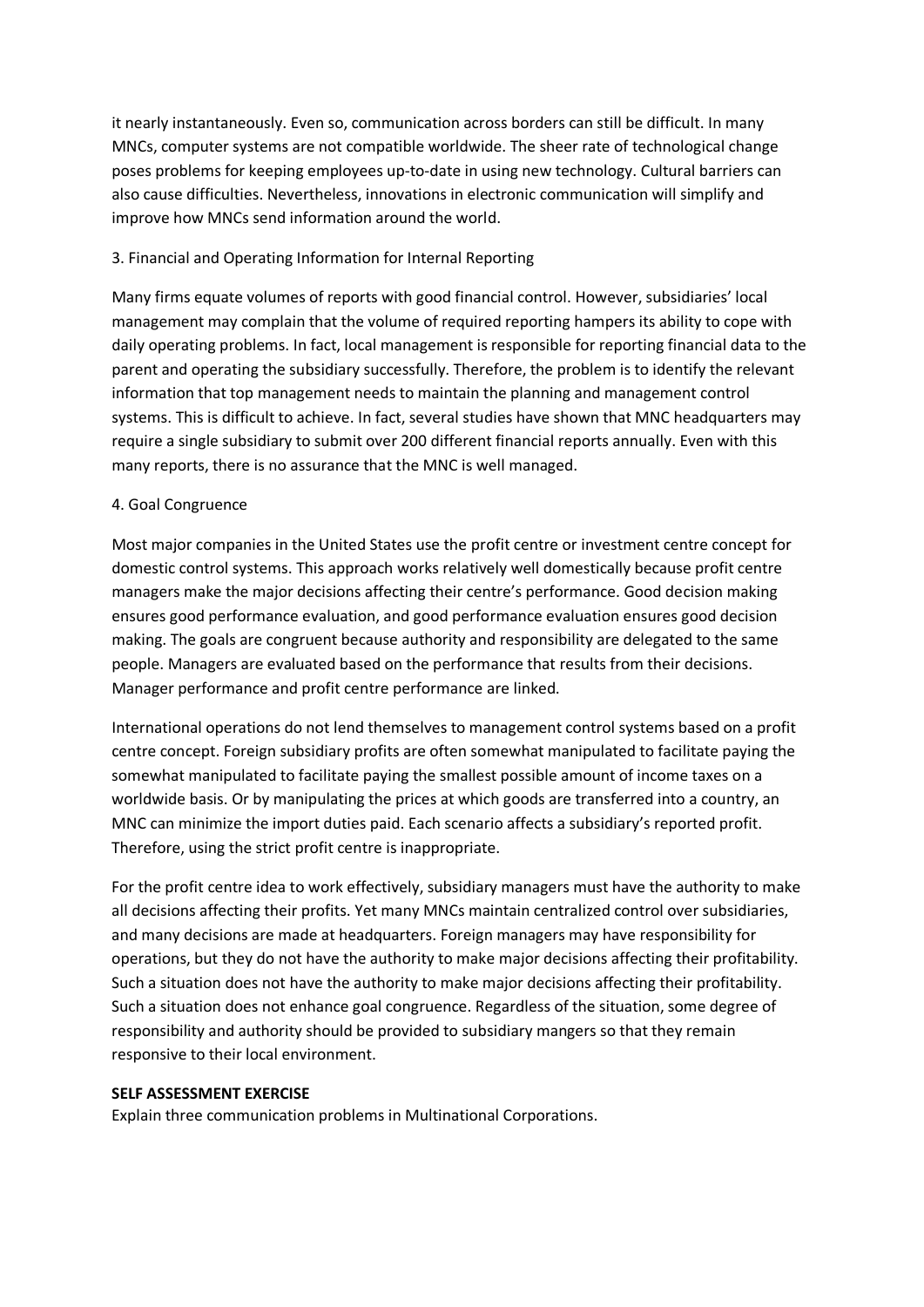### **4.0 CONCLUSION**

Planning defines a company's objectives and provides a strategy to achieve them. Such plans require a management control system as well as a performance evaluation system. The management control system should complement the plan so that the goals of the international managers are congruent with the overall goals of the MNC.

## **5.0 SUMMARY**

In this unit, we discussed information systems for multinational planning and control. The topic was discussed in the light of two sub-units which are MNC affects the information system and communication problems in MNCs.

## **6.0 Tutor Marked Assignment**

1. Explain the nature of business information systems as it relates to MNC.

2. Identify and explain the communication problems that challenge the effectiveness of the MNC planning and control system.

# **7.0 REFERENCES/FURTHER READING**

- Birkenshaw, J. M., and Morrison, A. J. (1995), "Configuration of Strategy and Structure in Subsidiaries of Multinational Corporations." Journal of International Business Studies 28, no 4, pp 729 – 753.
- Dent, J. (1996), "Global Competition: Challenges for Management Accounting and Control." Management Accounting Research 7, no. 2, pp 247 – 269.
- Emmanuel, C., Gernon, H. and Gray, S. J. (1998), "An Approach to Teaching International Management and Control: Integrating Corporate Strategy, Organizational Structure, and Culture." Journal of Accounting Education 16, no. 1, pp 65 – 84.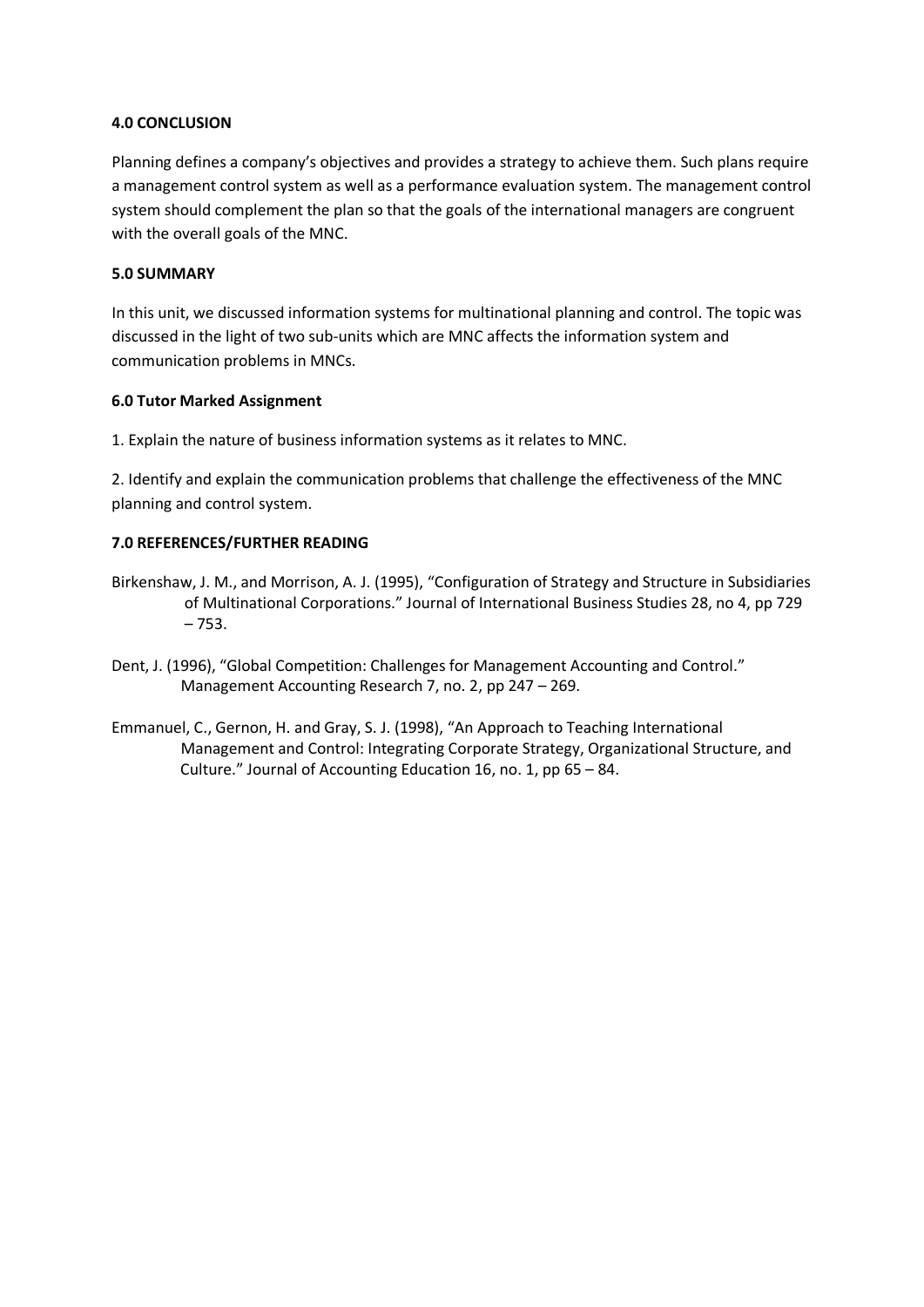#### **MODULE 3: ISSUES WITH MULTINATIONAL CORPORATIONS**

#### **UNIT 4: MULTINATIONAL BUDGETING SYSTEMS**

#### **CONTENT**

- 1.0 Introduction
- 2.0 Objectives
- 3.0 Main Content
	- 3.1 Forecasting Exchange Rates
	- 3.1 Basic Approaches to Capital Budgeting and Profit Planning
	- 3.2 Building the Capital Budget
- 4.0 Conclusion
- 5.0 Summary
- 6.0 Tutor Marked Assignment
- 7.0 References/Further Reading

#### **1.0 INTRODUCTION**

The budgeting process for a multinational company is basically not different from that for domestic operations, except that it must recognize diverse environments as well as the addition of the impact of currencies. The currency factor is perhaps the most visible difference between domestic and multinational budgeting. It requires the forecasting of exchange rates for, first establishing capital budgets and profit plans and second, controlling them later on.

In the light of that we shall be discussing forecasting exchange rates, basic approaches to capital budgeting and planning, and building the capital budget.

### **2.0 OBJECTIVES**

After studying this unit, you should be able to

- 1. Explain the fundamental and technical approaches.
- 2. Explain what are the basic approaches to capital budgeting and profit planning.
- 3. Discuss the steps involved in building the capital budget.

### **3.0 MAIN CONTENT**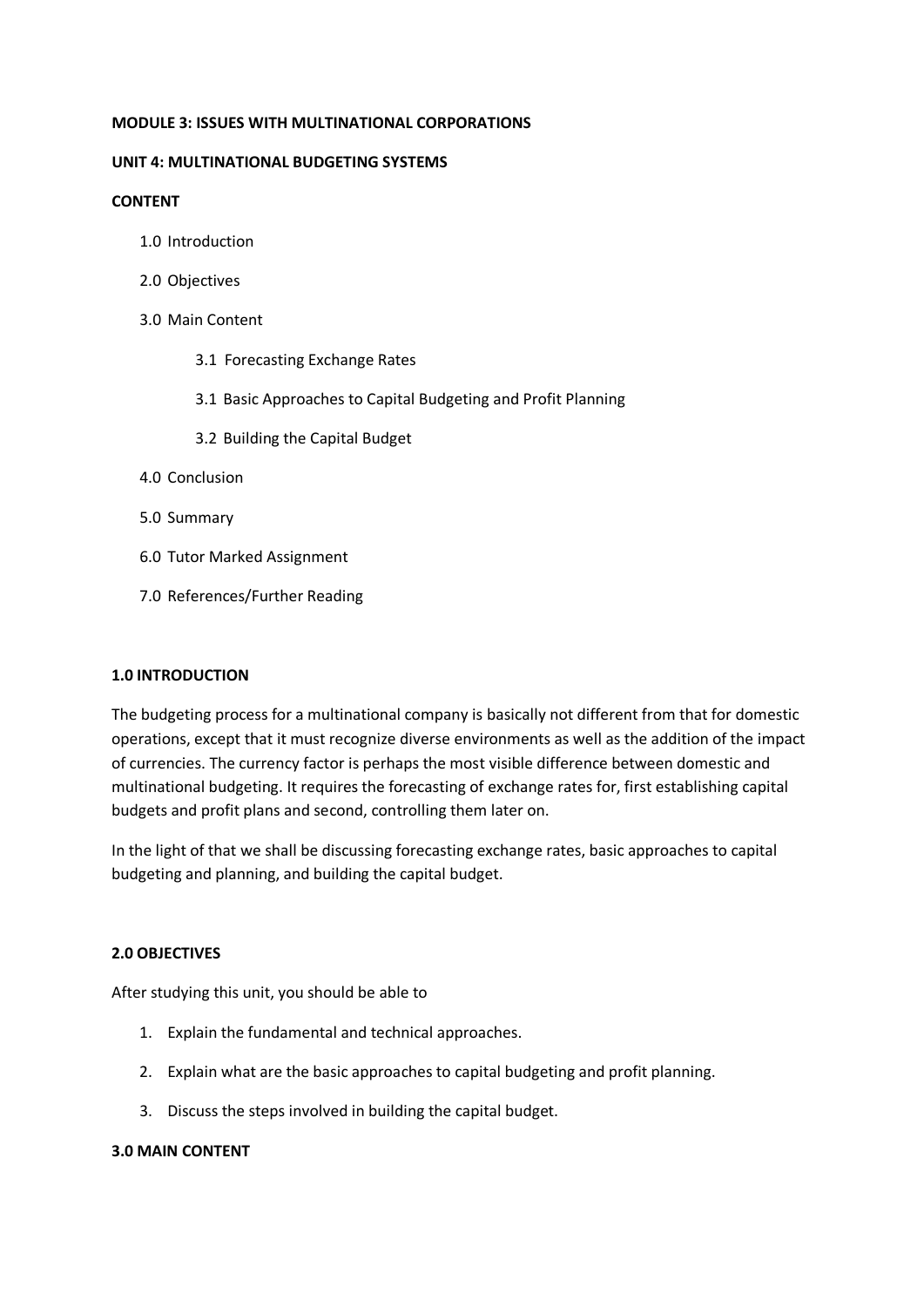### **3.1 FORECASTING EXCHANGE RATES**

Briefly stated, forecasting technique follow either the traditional, fundamental approach or the more recent technical approach.

1. Fundamental Approach- The fundamental approach has evolved from classical economics. In applying this technique, management (usually the treasurer) assesses certain economic and socio political variables of a nation to predict the economy's performance and how such performance will affect the supply of, and demand for and demand for that nation's currency.

Economic variables include domestic monetary and fiscal policy, inflation rates, unemployment, development of natural resources, international trade competitiveness, and capital flows, socio-political variables include the general attitude of government and population towards the private business sector, the system of government, its involvement in the commercial sector, labour relations, and the degree of political stability. The forecaster must also be aware of the sensitivity of each variable and its relative importance with respect to the time horizon projected. Relevant variables should be forecast for the times of interest to management in the budgeting process, for example one, three or five years.

2. Technical Approach- Technical analysis has developed from the study of international money market behaviour in an attempt to predict cyclical trends in the demand and supply of individual currencies. This forecasting technique concentrates more on predicting the timing of exchange rate movements than on the underlying fundamentals per se. By forecasting when a shift in currency values is expected the user of technical analysis expects to be in a position to hedge accordingly. Technical analysts often postulate that the market adjusts too swiftly to changes in fundamental variables to make a forecast based on fundamentals meaningful. They argue that it is best to observe the signals which mark a change in market mentality and to climb on board before the market leaves them behind. Fundamentalists have often argued that this game plan is little better than the "school of fish" theory, which states that a fish is best protected if it swims with the main stream and in the centre of the school out of a predator's reach.

From a practical point of view, management must decide whether it wants to forecast exchange rates on the basis of one of the aforementioned theories or whether it concludes that exchange rates cannot be forecast and that, the current exchange rates (at the time of initiating a particular budget cycle) should be used for the forward period.

### **SELF ASSESSMENT EXERCISE**

Explain the fundamental and technical approaches.

### **3.2 BASIC APPROACHES TO CAPITAL BUDGETING AND PROFIT PLANNING**

When examining the methods and procedures used for capital budgeting and profit planning, we find two approaches: top-down and bottom-up.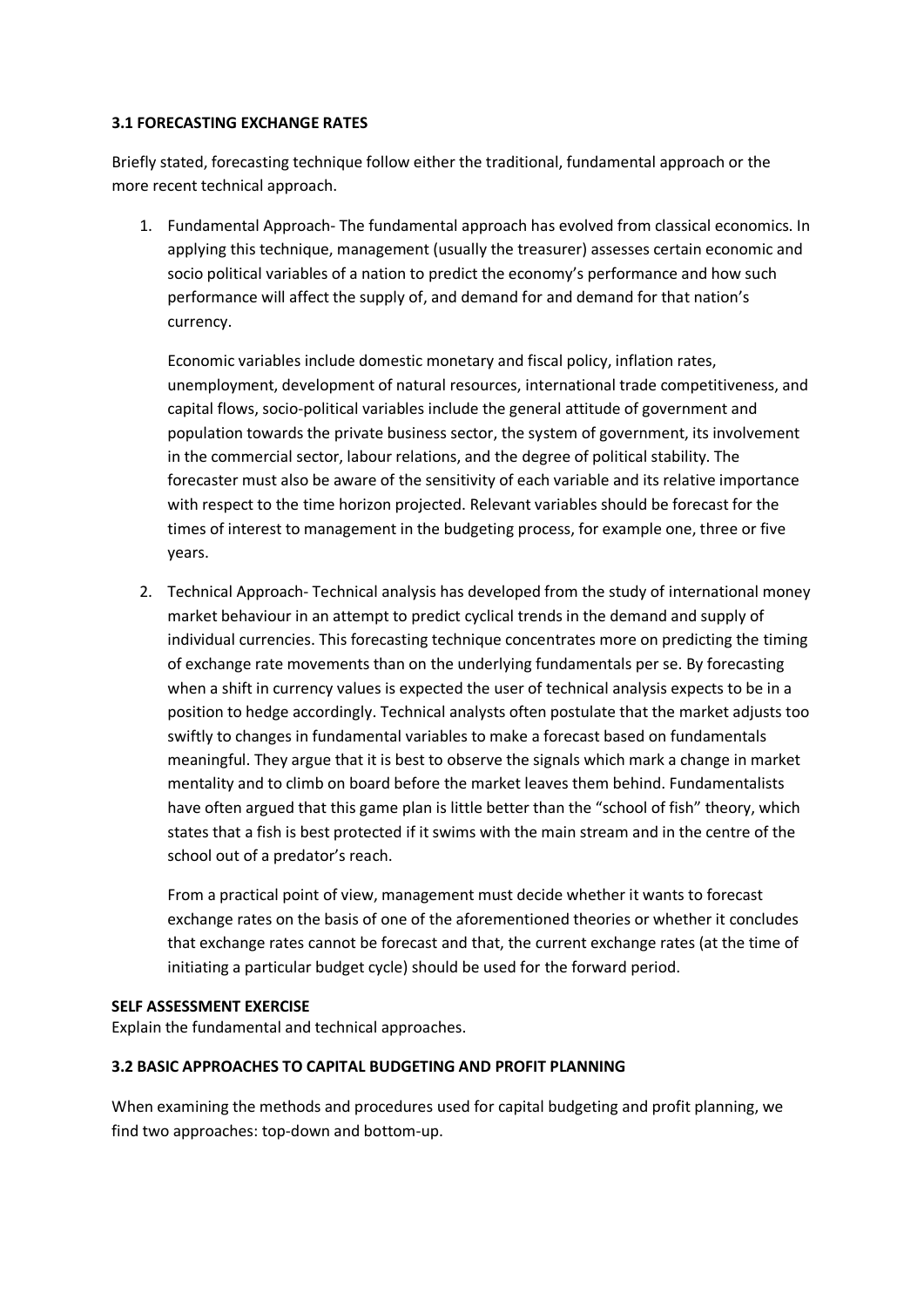If the corporate level determines the perimeter of the capital budget, the total amount of dollars to be spent and then apportions to division, regions and affiliates, this constitutes a top-down approach. If, conversely, the corporate level asks the affiliates to determine their capital requirements and proposed net income and the regions and divisions merely aggregate the affiliates' proposal, we refer to this process as a bottom-up approach.

In practice, these two approaches are frequently combined. At the corporate level, the overall perimeters will be determined.

# **3.3 BUILDING THE CAPITAL BUDGET**

a. Objectives- Prior to the establishment of a capital budget, it is important that the company determine its long-range objectives and prepare a strategic plan that specifies timing horizons and overall capital requirements. In a multinational company, objectives and capital needs are then suggested for each country and each major affiliate or function within the countries.

b. Annual and Total Requirements- Frequently, a negotiating period is needed during which the corporate level negotiates with the division, the division with the region, and, finally, the region with the affiliates what capital projects will eventually yield the desired objectives. To enable the affiliates to do the necessary preparatory work, two dimensions of all proposed capital projects are considered. The total cost of the project and the timing of cash expenditures to complete the projects. For purposes of capital budgeting, the total cost, which may stretch out over several years is included; for purposes of cash budgeting, the annual funds required are essential to determine the annual overall financing aspects.

c. Interface between Objectives and Capital Budget- It is desirable, but not absolutely necessary, to prepare objectives for a three or five year period in sufficient detail, that is, stating requirements for each major program or projects, so that the first forward year's data can- and frequently do- from the capital budget for that year. The remaining years of the objectives will then represent preliminary indications, which will be fleshed out in subsequent cycles.

d. Determination of Exchange Rates- The reason for making year 1 of the objectives the capital budget for the year is the complexity caused by the need to set the exchange rates for each country's use in the objectives and capital budgeting process. It is recommended that the exchange rates be fixed at the beginning of that process; otherwise, a lot of time will be consumed in arguments between a region and affiliate as to which rate is to be used for what purpose.

### **SELF ASSESSMENT EXERCISE**

State and explain the steps in building capital budget.

### **4.0 CONCLUSION**

Capital budgeting and profit planning in a multinational environment are not fundamentally different from those for domestic operations. The two factors: nationalistic and currency aspects matters do not apply to purely domestic operations. The nationalistic factors mean the legal and behaviour elements that are present in dealing with operations in other countries.

#### **5.0 SUMMARY**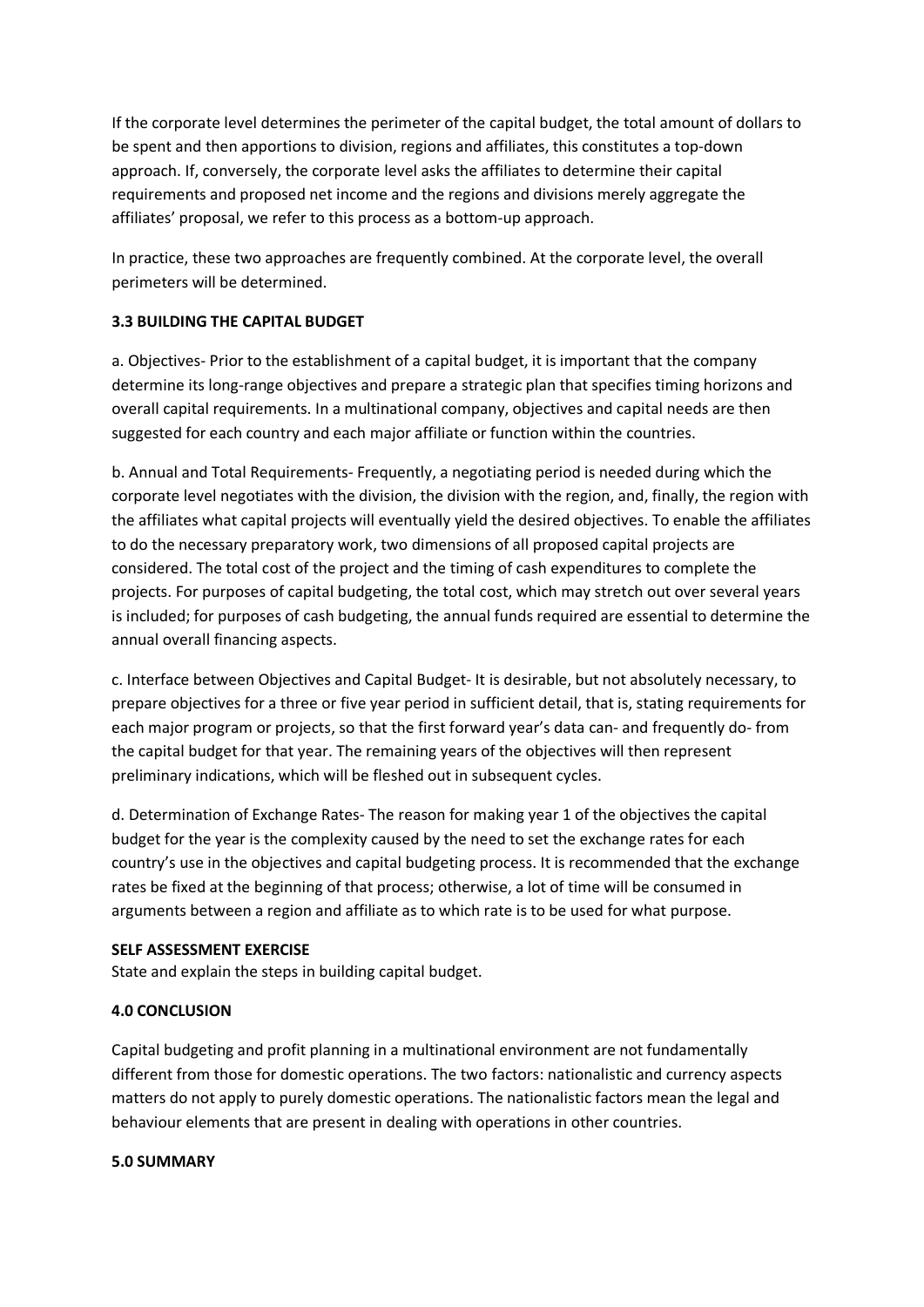In this unit, we discussed multinational budgeting systems considering forecasting exchange rates, basic approaches to capital budgeting and profit planning and building the capital budget.

# **6.0 TUTOR MARKED ASSIGNMENT**

- 1. Explain the fundamental and technical approaches.
- 2. What are the basic approaches to capital budgeting and profit planning.
- 3. Discuss the steps in building the capital budget.

## **7.0 REFERENCES/FURTHER READING**

- Choi, F. D. S and Lewis, G. F. (2003)," Multinational Budgeting and Control Systems." In International Finance and Accounting Handbook, New York: John Wiley & Sons.
- Lau, C. M. and Tan, J. J. (1998), "The Impact of Budget Emphasis, Participation, and Task Different on Managerial Performance: A Cross-Cultural Study of the Financial Services Sector." Management Accounting Research 9, no 2, pp 163 – 183.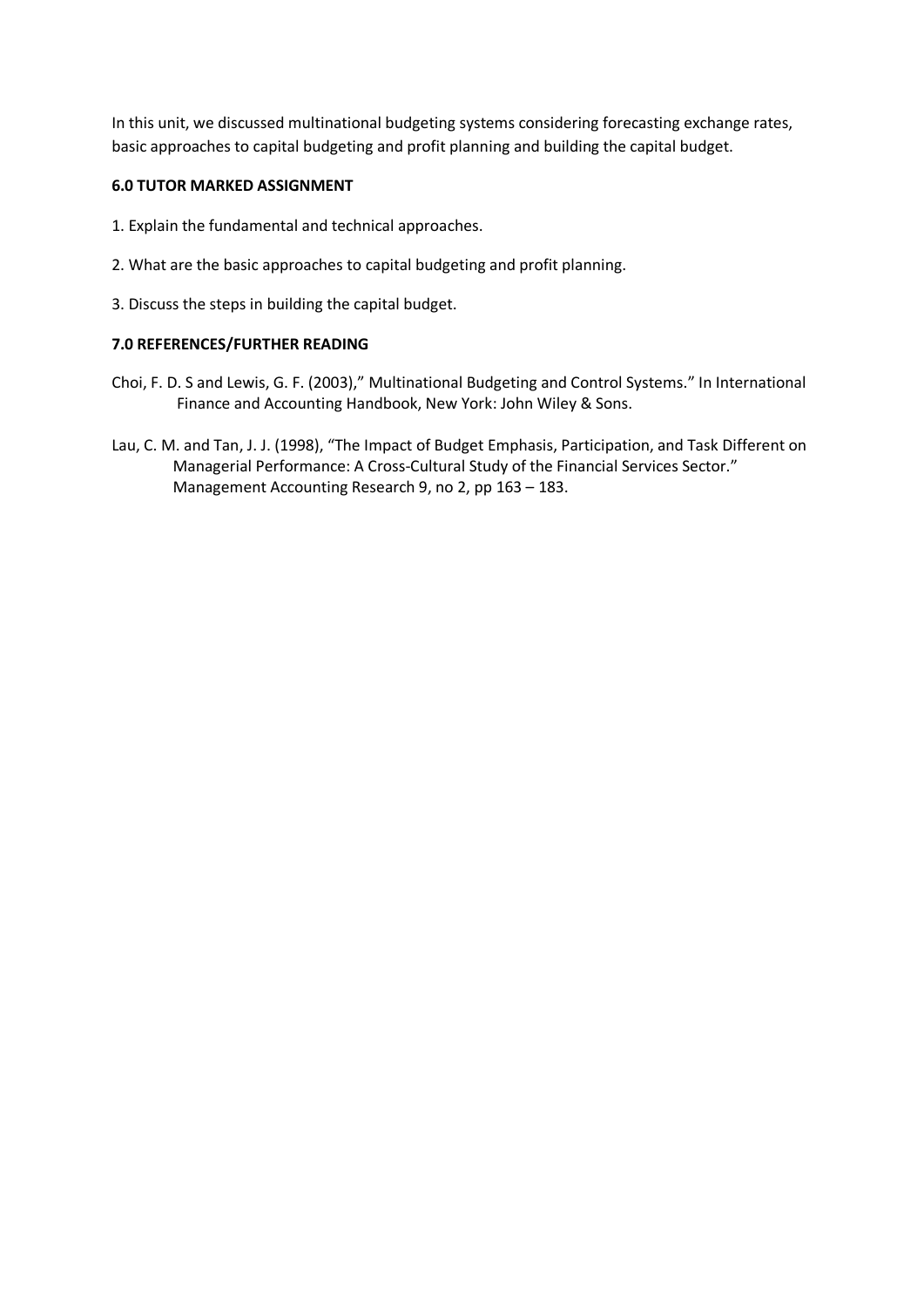#### **MODULE 4: EVALUATION AND TRANSLATION**

## **UNIT 1: PERFORMANCE EVALUATION IN MULTINATIONAL CORPORATIONS**

### **CONTENT**

- 1.0 Introduction
- 2.0 Objectives
- 3.0 Main Content
	- 3.1 Performance Evaluation Defined
	- 3.2 Financial Measures Used by MNCs to Evaluate Domestic and Foreign Subsidiaries
- 4.0 Conclusion
- 5.0 Summary
- 6.0 Tutor Marked Assignment
- 7.0 References/Further Reading

## **1.0 INTRODUCTION**

Performance evaluation is a critical issue in international accounting. The development of the multinational corporation requires an accounting system that records and reports the results of worldwide operations. Headquarters relies on information to evaluate the performance of subsidiaries and managers from all over the world.

This unit begins with a definition of performance evaluation. We then take a look at various financial measures used by multinationals to evaluate their operations.

### **2.0 OBJECTIVES**

After studying this unit, you should be able to:

- 1. Define performance evaluation.
- 2. Explain the following
	- a. Profitability measures
	- b. Sales growth and cost reduction
	- c. Budgets as a success indicator

### **3.0 MAIN CONTENT**

## **3.1 PERFORMANCE EVALUATION DEFINED**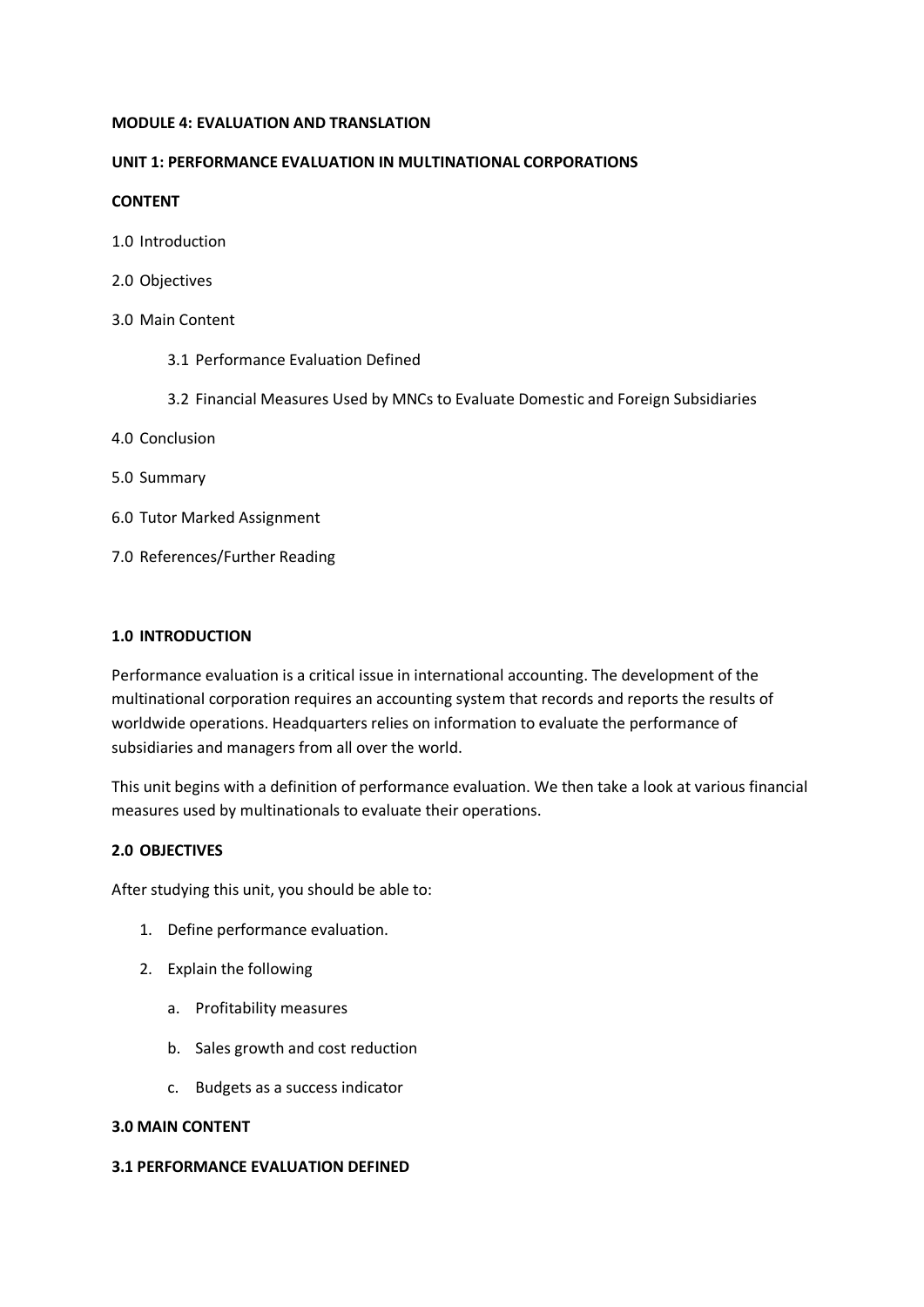Performance evaluation is the periodic review of operations to ensure that the objectives of the enterprise are being accomplished. In other words, it is a report on the success or failure of an operation. A corporation's performance evaluation is part of its financial control system. One reason for performance evaluation is to reward managers for achieving the organization's goals. Corrective actions can also be taken when achievement falls short of the goals. Performance evaluation guides resource allocation decisions within the multinational organization.

### **SELF ASSESSMENT EXERCISE**

Define performance evaluation.

# **3.2 FINANCIAL MEASURES USED BY MNCs TO EVALUATE DOMESTIC AND FOREIGN SUBSIDIARIES**

MNCs use the various measures to evaluate the results of their operations at home and abroad. Let us discuss some of the measures.

1. Profitability Measures

A fundamental measure of operating success is profitability. This can be expressed as gross profit, net income, or return on investment (ROI). Gross profit (or operating margin) is the difference between revenues and the cost of products sold or services provided. Net income is the "bottom line" profit figure of an operation. Expressed as a rate of return, ROI relates profitability to invested capital. It is said that since shareholders are profit oriented, manager should be as well. Profitability measures imply a level of decentralization that does not always exist in multinational operations.

2. Sales Growth and Cost Reduction

The ability to reach customers is vital to company's long-run success. Customer acceptance of a company's products or services translates directly into the sales (or revenue) figure. Sales growth may also indicate increased market share.

Cost reduction intensified in the 1990s in response to increased competition brought on by the globalization of product and services markets. Most MNCs re-engineered their businesses to improve efficiencies and many spun off peripheral activities in order to focus on their so-called "core competencies". Outsourcing such functions as accounting and information technology were other cost reduction moves. Sales growth and cost reductions should also improve profitability.

3. Budgets as a Success Indicator

Sometime, budgeting has been accepted as a management tool for controlling operations and forecasting future operations of domestic companies. One purpose of the budget is to clearly set out the objectives of the entity. A budget generally provides a forecast and a means of comparing the actual results, of operations to the budget. This comparison produces variances that can be analyzed to evaluate performance and improve the efficiency of future operations.

When a budget is used for a foreign subsidiary, the budget should be developed be that subsidiary. The experience of the local manager is extremely important, in that, it produces a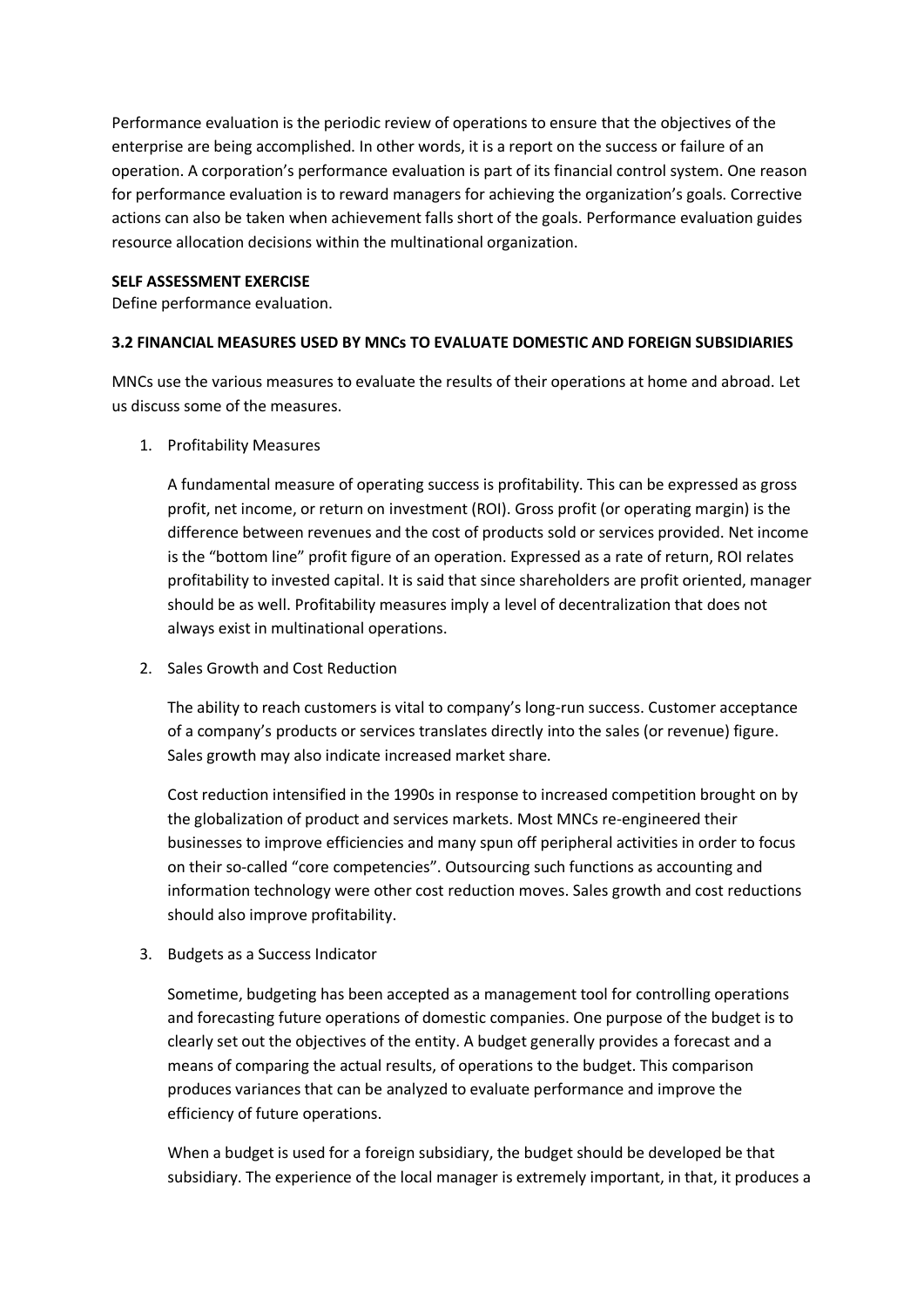deep knowledge of the specific business situation. Thus, the subsidiary manager should fully participate in establishing the subsidiary's goals and in developing its budget. A budget developed on this level will help control the operations and make achievement of goals possible. This budget can be used by the local manager on a daily basis.

Budgeting gives local managers the opportunity to set their own performance standards. In international operations, top management is not as familiar with what the standards should be. Headquarters must rely to a greater extent on good local or regional budgets, which help facilitate the strategic planning process.

The subsidiaries' budgets are approved at the parent-company level and often require the endorsement of the president and/or the board of directors. Presumably, headquarters uses the budget to consider the circumstances peculiar to each subsidiary. All of this should ensure a two-way flow of communication between the subsidiary and headquarters, which in turn, will improve the overall budgeting process.

#### **SELF ASSESSMENT EXERCISE**

What are the various measures used by MNCs to evaluate the results of their operations at home and abroad?

### **4.0 CONCLUSION**

Multinational corporations need flexible performance evaluation models capable of incorporating factors peculiar to an MNC for the separate evaluation of subsidiary and managers. Because performance evaluation systems used by MNCs have international economic impact, these systems should be under constant examination, and improvements should be made continuously.

### **5.0 SUMMARY**

In this unit, we discussed performance evaluation in multinational corporations. We were able to define performance evaluation and discussed financial measures used by MNCs to evaluate domestic and foreign subsidiaries.

### **6.0 TUTOR MARKED ASSIGNMENT**

- 1. Define performance evaluation
- 2. Explain the following financial measures
	- a. Profitability measures
	- b. Sales growth and cost reduction
	- c. Budgets as a success indicator

### **7.0 REFERENCES/FURTHER READING**

Borkowsi, S. C. (1999), "International Management Performance Evaluation: A Five Country Comparison." Journal of International Business Studies 30, no. 3, pp 533 – 555.

Indjejkian, R. I. (1999), "Performance Evaluation and Compensation Research: An Agency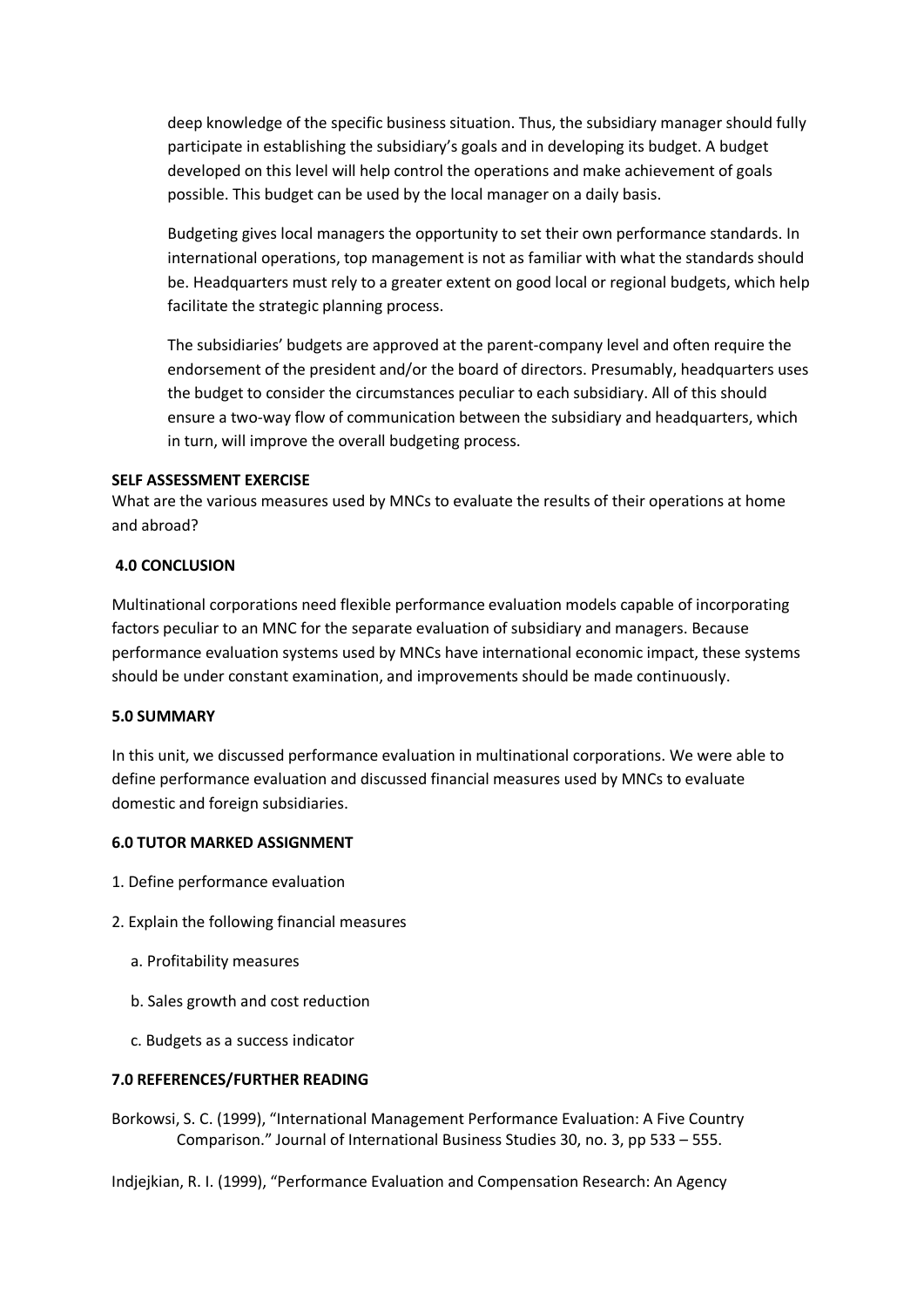Perspective." Accounting Horizons 13, no. 2, pp 147 – 157.

Lau, C. M. and Tan, J. J. (1998), "The Impact of Budget Emphasis, Participation, and Task Different on Managerial Performance: A Cross-Cultural Study of the Financial Services Sector." Management Accounting Research 9, no 2, pp 163 – 183.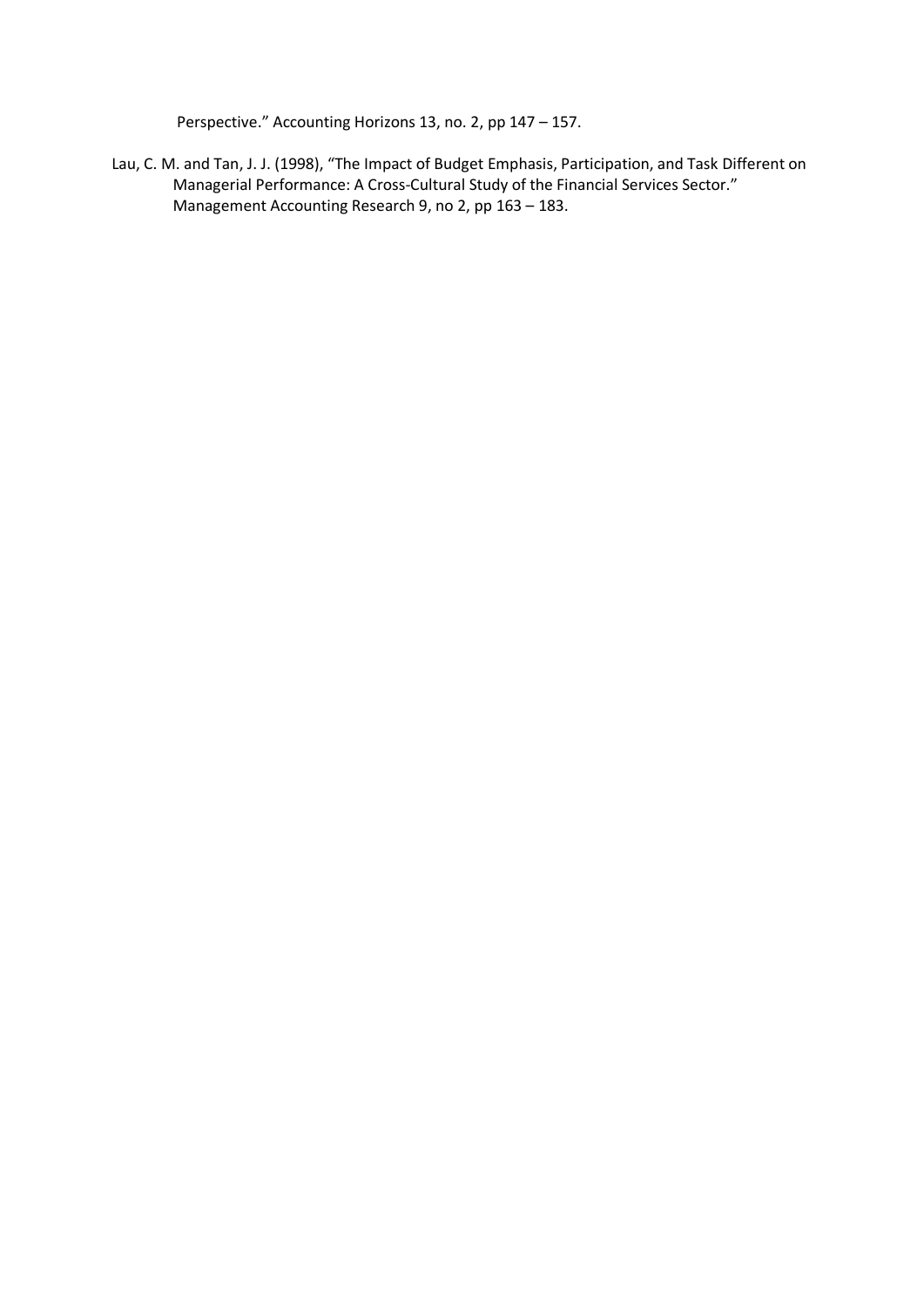#### **MODULE 4: EVALUATION AND TRANSLATION**

## **UNIT 2: ISSUES TO CONSIDER WHEN DEVELOPING MNC EVALUATION SYSTEMS**

### **CONTENT**

- 1.0 Introduction
- 2.0 Objectives
- 3.0 Main Content
	- 3.1 Separating Manager Performance from Subsidiary Performance
	- 3.2 Treating Foreign Subsidiaries as Profit Centres
	- 3.3 Currency choice
- 4.0 Conclusion
- 5.0 Summary
- 6.0 Tutor Marked Assignment
- 7.0 Reference/Further Reading

### **1.0 INTRODUCTION**

In the previous unit, we discussed performance evaluation in multinational corporations. We are taking a step further in this unit to discuss several issues that must be considered when evaluating domestic and foreign operating environments, subsidiaries and managers.

# **2.0 OBJECTIVES**

After studying this unit, you should be to:

- 1. Discuss separating manager performance from subsidiaries performance.
- 2. Discuss treating foreign subsidiaries as profit centres
- 3. Discuss currency choice

# **3.0 MAIN CONTENT**

# **3.1 SEPARATING MANAGER'S PERFORMANCE FROM SUBSIDIARY'S PERFORMANCE**

Many managerial accountants advocate making a distinction between the performance of the subsidiary manager and that of the subsidiary itself. In practices, MNCs report that they do not make a distinction between the evaluation of the manager and the subsidiary. Surveys continue to show that MNCs use the same measures to evaluate the same performance of the manager as that of the foreign subsidiary.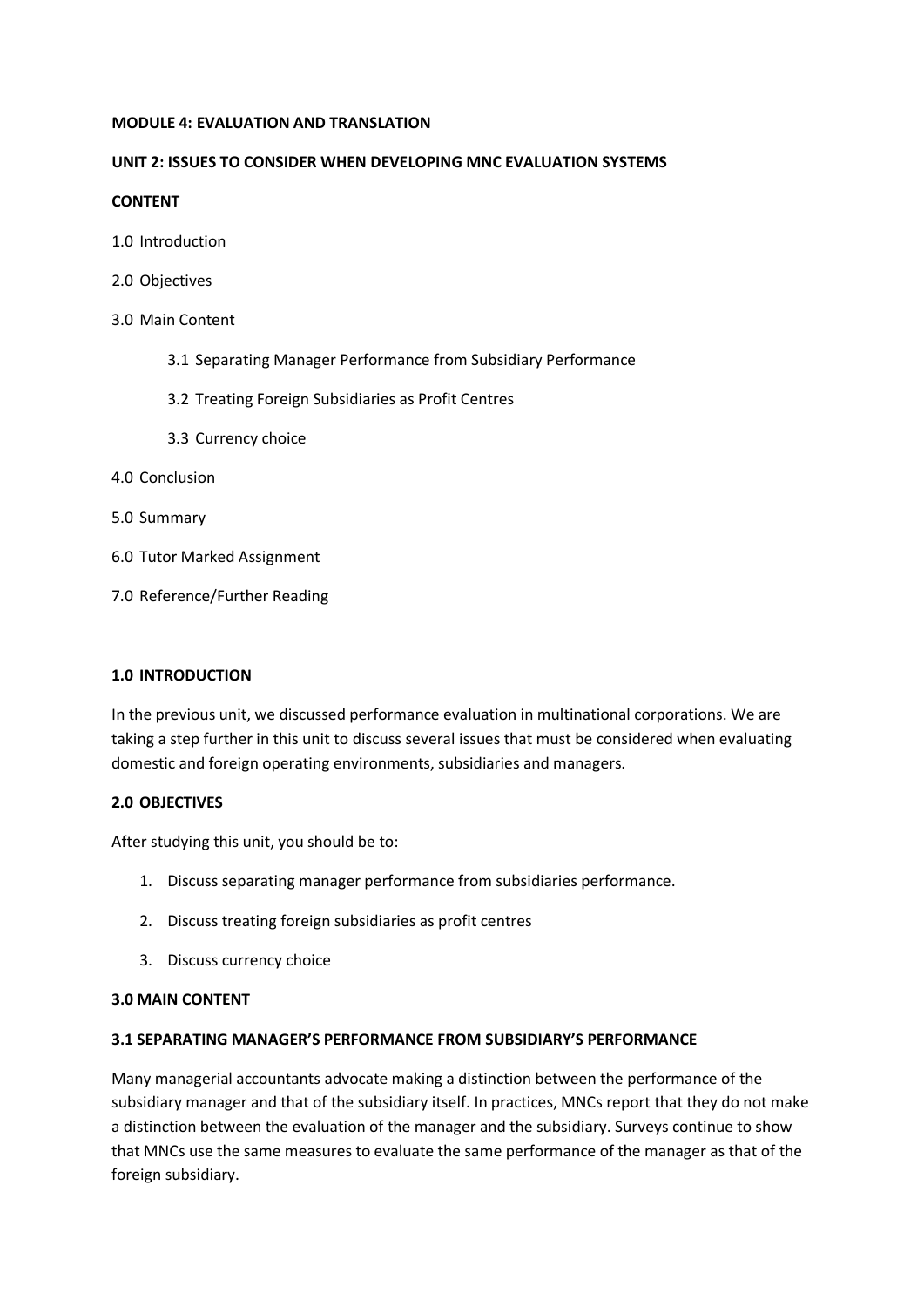Responsibility reporting as an accounting system traces costs, revenue, assets and liabilities to the individual manager who is responsible for them. It follows that a manager who has the ability to control the results of operations should be evaluated on the basis of the results over which she or he has control. This system has been widely implemented in US domestic operations and has proven to be generally effective as an evaluation tool. However, the very nature of international operations does not lend itself to effectively implementing a responsibility reporting system in MNCs.

MNC headquarters manages from a worldwide perspective and allocates costs and sets transfer prices to optimize companywide profits and to facilitate worldwide cash flows. Therefore, it is naive to evaluate the operating performance of foreign subsidiary managers without first considering all the possible uncontrollable cost that could be allocated to their operations. For these reasons, evaluating a manager's performance should be separate from judging the subsidiary as an investment. The manager's evaluation should involve a degree of subjectivity that considers the uniqueness of the subsidiary, environmental peculiarities, actions of the host government, and specific goals of the manager being evaluated. If managers are delegated responsibility for results that are beyond their control, it may lead to behaviour that is not in line with headquarters' goals.

## **SELF ASSESSMENT EXERCISE**

Should the performance of managers be separated from the performance of the subsidiaries?

## **3.2 TREATING FOREIGN SUBSIDIARIES AS PROFIT CENTRES**

Profit centres located international do not operate in a uniform environment. They operate in environment with different inflation rates and different economic, political, cultural and technological conditions. Top management is not likely to understand all the peculiarities of each environment; therefore, it will have trouble evaluating the manager's performance. For these reasons, the profit centre concept is less useful when applied to foreign subsidiaries than when applied to domestic subsidiaries. Therefore, it is less successful as a performance indicator. Local managers and subsidiaries of MNCs are often evaluated like profit centres. Yet central coordination of the MNC makes it difficult to evaluate the local managers' performance. These managers do not make many of the important decisions affecting their operations. It is also difficult to evaluate how effectively a subsidiary is using its resources. The responsibility reporting concept implies that the manager and the local entity should be evaluated separately. Separating the two; enables each to be judged according to its contribution to global optimization.

### **SELF ASSESSMENT EXERCISE**

Profit centres located international do not operate in a uniform environment. Explain.

# **3.3 CURRENCY CHOICE**

The accounting records and financial statements of a foreign subsidiary are generally maintained in the subsidiary's local currency. Therefore, an issue arises as to which currency should be used to evaluate the performance of the subsidiary and its manager. Two logical candidates are the subsidiary's local currency or the parent's home currency.

It was recommended to use local currency information. This is because, it would results in far more meaningful and valid comparisons of past, present and future operations of a subsidiary. Using the local currency is consistent with isolating and weighing the environmental peculiarities of each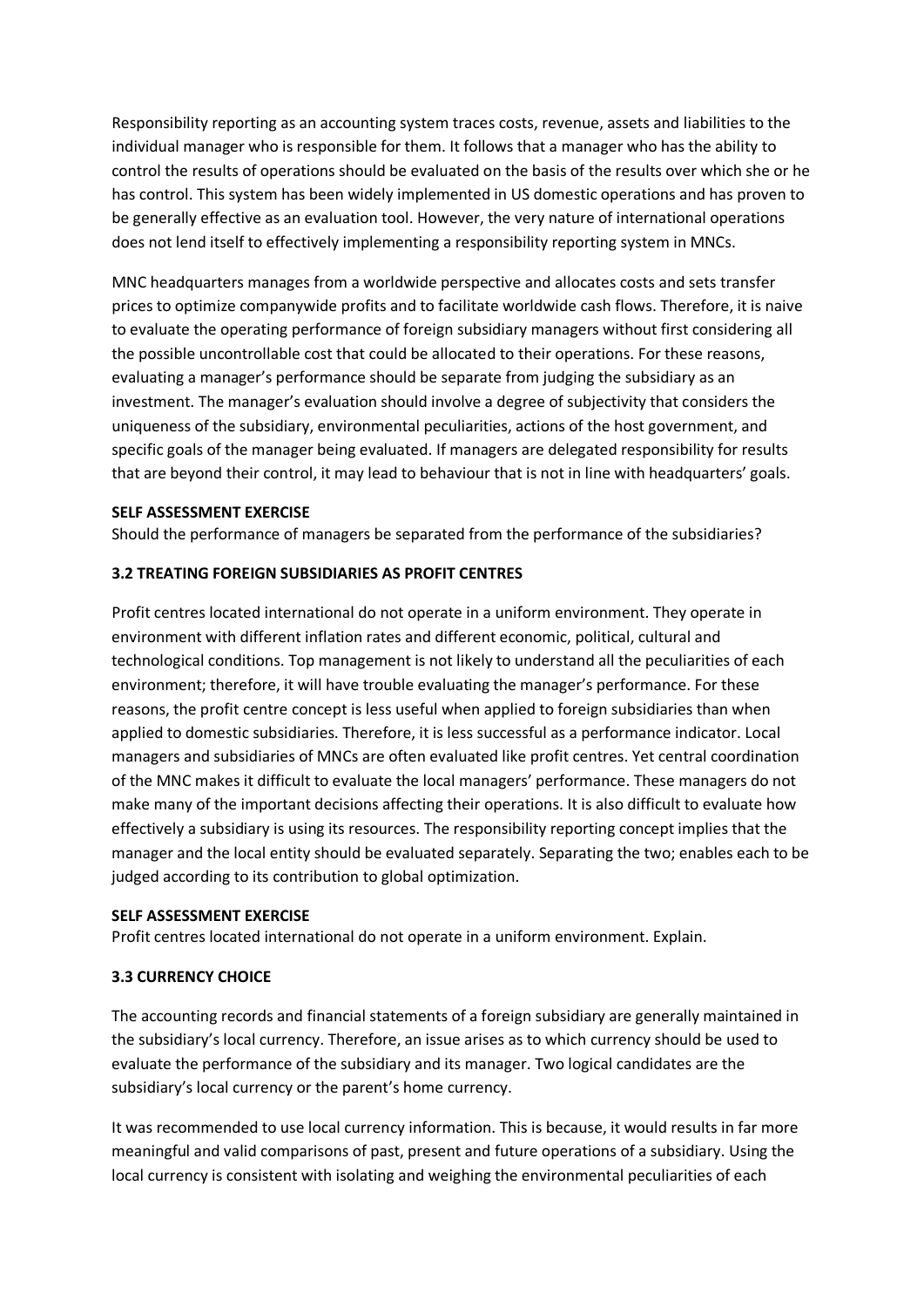operating environment. Such information relates to local conditions and it avoids the distortions that result from fluctuating exchange rates. A local currency perspective also applies to evaluating the foreign manager. Managers should be evaluated as meeting primary goals in the local currency (e.g annual profits and sales forecasts, meeting projected production levels, managing the effects of inflation and managing employees).

## **SELF ASSESSMENT EXERCISE**

Why was it recommended to use local currency information?

## **4.0 CONCLUSION**

If the parent's home currency is used for performance evaluation, then foreign currency translation methods must be employed. Studies have shown that most US MNCs use the same method to translate for internal reporting purposes (managerial accounting) that they use for external reporting purposes.

### **5.0 SUMMARY**

In this unit, we discussed those issues to consider when developing MNC evaluation systems. This was discussed under various sub-units such as separating manager's performance from subsidiary's performance, treating foreign subsidiaries as profit centres and currency choice.

## **6.0 TUTOR MARKED ASSIGNMENT**

- 1. Discuss separating manager's performance from subsidiary's performance.
- 2. Discuss treating foreign subsidiaries as a profit centre.
- 3. Discuss currency choice

# **7.0 REFERENCES/FURTHER READING**

- Borkowsi, S. C. (1999), "International Management Performance Evaluation: A Five Country Comparison." Journal of International Business Studies 30, no. 3, pp 533 – 555.
- Indjejkian, R. I. (1999), "Performance Evaluation and Compensation Research: An Agency Perspective." Accounting Horizons 13, no. 2, pp 147 – 157.
- Lau, C. M. and Tan, J. J. (1998), "The Impact of Budget Emphasis, Participation, and Task Different on Managerial Performance: A Cross-Cultural Study of the Financial Services Sector." Management Accounting Research 9, no 2, pp 163 – 183.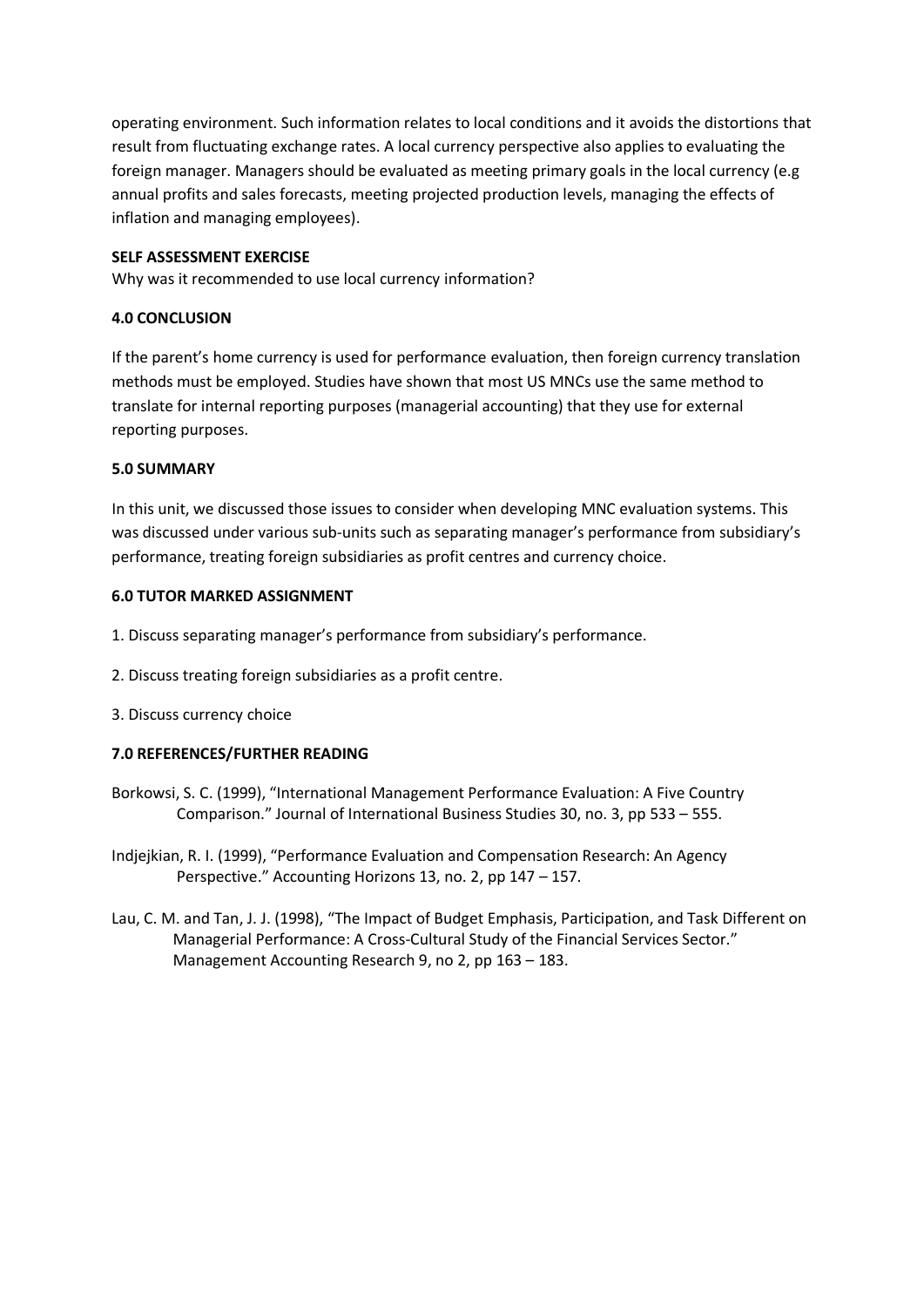#### **MODULE 4: EVALUATION AND TRANSLATION**

### **UNIT 3: FOREIGN CURRENCY TRANSLATION**

### **CONTENT**

- 1.0 Introduction
- 2.0 Objectives
- 3.0 Main Content
	- 3.1 Exchange Rates
	- 3.2 Translation
	- 3.3 Determining Exchange Rates

### 4.0 Conclusion

- 5.0 Summary
- 6.0 Tutor Marked Assignment
- 7.0 References/Further Reading

### **1.0 INTRODUCTION**

The foreign subsidiaries of multinational corporations normally keep their accounting records and prepare their financial statements in the currency of the country in which they are located. They do this because it would be too inconvenient to transact business in anything other than the local currency and too impractical to record these transactions in accounting records using another country's currency. As a result, the individual financial statements of a multinational's foreign subsidiaries are expressed in many different currencies. Yet in order for worldwide consolidated financial statement to be prepared, the subsidiaries' financial statements must all be expressed in a single currency. Therefore, whenever multinational corporations prepare their consolidated financial statements, the financial statements from individual foreign subsidiaries must be translated from the currency of the foreign country into the currency of the country where the multinational is headquartered. Foreign currency translation is accomplished using exchange rates.

# **2.0 OBJECTIVES**

After studying this unit, you should be able to:

- 1. List and explain the reasons for exchange rates changes.
- 2. State the steps taken in the translation of financial statements as contained in Financial Accounting Standard 52.
- 3. Familiarize yourself with the impact of foreign exchange rates changes.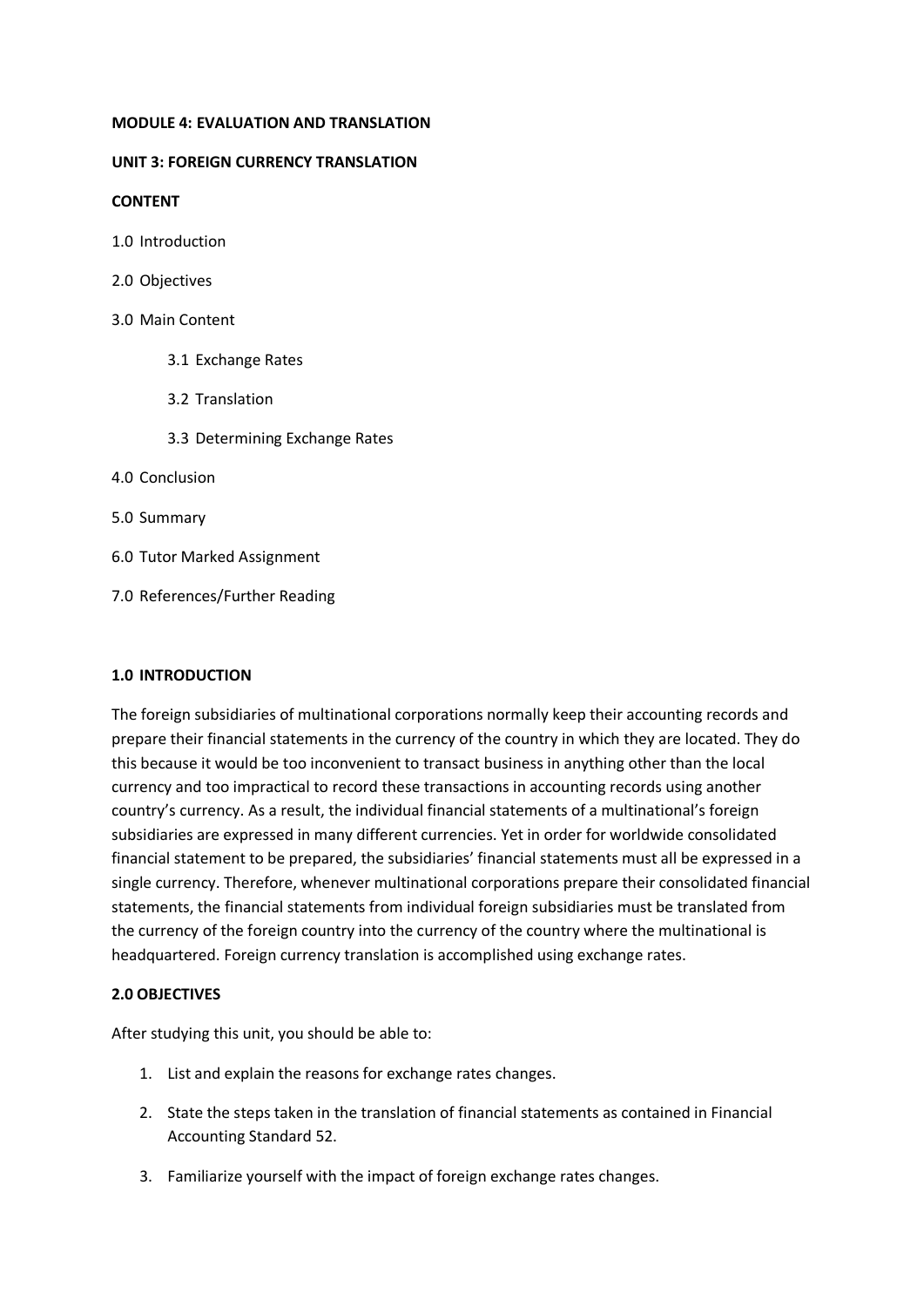#### **3.0 MAIN CONTENT**

### **3.1 EXCHANGE RATES**

The major currencies of the world are traded in many places and in many ways. An exchange rate is the price of one currency relative to another. That is, how much of one currency it takes to buy so much of another currency. Exchange rates are not stable over time; they fluctuate just like the price of nearly everything else does. Exchange rates change for the following reasons:

- 1. Trade balance of payments surpluses or deficits. When a country exports more than it imports, it is said to run a trade balance of payments surplus. Surpluses cause the nation's currency to appreciate in value. The opposite condition-trade deficits, - causes a currency to command less of other nations' currencies.
- 2. Relative rates of inflation- currencies of countries with higher rates of inflation depreciate relative to the currencies of countries with lower levels of inflation. Generally speaking, inflation means that one is able to buy less and less of everything (including another country's currency) for a fixed amount of one's own currency.
- 3. Relative interest rates- whenever one nation has higher interest rates relative to other nations, its currency appreciates in value.
- 4. Political factors and government intervention. For international transactions, the currencies of countries considered politically stable tend to be favoured over the currencies of unstable countries. Governments also buy and sell currencies when they want to change exchange rates.

### **SELF ASSESSMENT EXERCISE**

State the reasons for the changing of exchange rates.

### **3.2 Translation**

The entire task of foreign currency translation can be understood as determining the correct exchange rate to be used in converting each financial statement like item from the foreign currency to the headquarters country's currency. The translation adjustment is an inherent result of this process, in which balance sheet and income statement items are translated at different rates. Financial Accounting Standards (FAS 52) establishes these steps:

- 1. Determine the functional currency. The functional currency is defined as the currency of the primary economic environment in which the entity operates. Normally, that is the currency in which the majority of the subsidiary's business activities are transacted. The functional currency is not necessarily the home currency or the currency in which the subsidiary keeps its books.
- 2. Determine whether the functional currency of the subsidiary is also its home currency.
- 3. If the functional currency is the home currency, the current method is used. The current method translates all assets and liabilities at the current spot rate at the date of translation. Equity items, other than retained earnings are translated at the spot rates in effect on each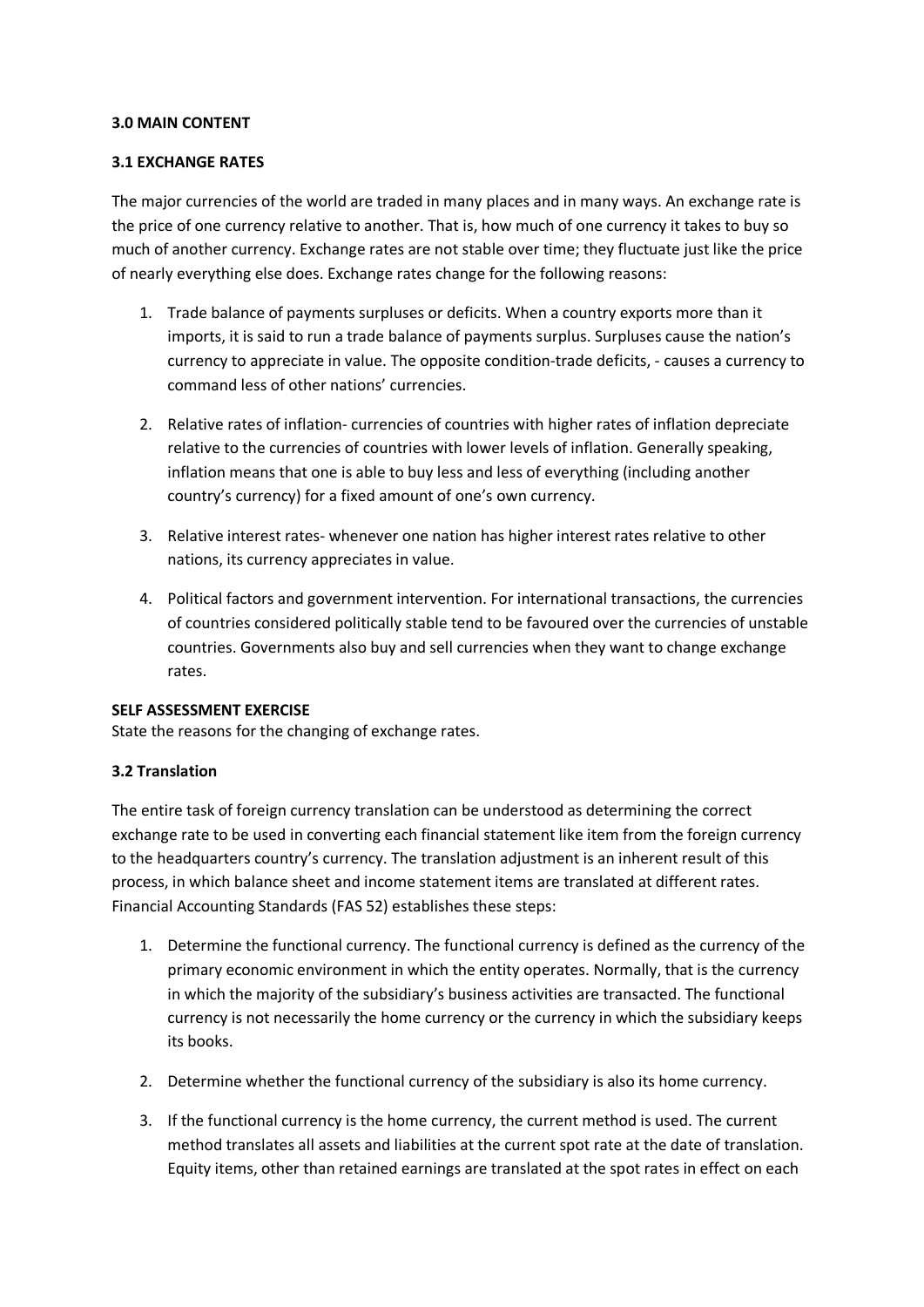related transaction date (specific identification). Retained earnings are translated at the weighted- average rate for the relevant year, with the exception of any components that are identifiable with specific dates, in which case the spot rates for those dates are used. Income statement items are translated at the average rate for the period, except where specific identification is practicable.

- 4. If the functional currency of the subsidiary is not its home currency, the temporal (historical) method is used. Under this method, nonmonetary balance sheet accounts and related income statement accounts are re-measured using historical exchange rates.
- 5. Under FAS 52, the temporal method is also used when the subsidiary operates in a highly inflationary environment. Companies reporting under International Financial Reporting Standards (IFRS) treat this differently by re-measuring the financial statements at the current balance sheet rate in order to present current purchasing power. GAAP, on the other hand, does not generally permit inflation- adjusted financial statements. Instead, it requires the use of a more stable currency as the functional currency.

## **SELF ASSESSMENT EXERCISE**

Outline the steps in translation of currency.

## **3.3 DETERMINING EXCHANGE RATE(S)**

A question may arise as to which exchange rate should be used to translate the financial statements of a foreign subsidiary given that exchange rate changes. One possibility is the exchange rate at the balance sheet date. Accountants often refer to this as the current or year-end exchange rate. However, translating all financial statement items at the rate existing at the balance sheet date is incompatible with historical cost.

Suppose a US parent company invest \$30,000 in a foreign subsidiary and the subsidiary converts the money to its local currency when the exchange rate is 1LC (local currency) =  $$1.25$ . The foreign subsidiary takes its LC24,000 (i.e \$30,000/1.25) and buys land. On a historical cost basis, the land has a value of LC24,000 or \$30,000. If by year end the exchange rate changes to 1LC=\$1.50 and is used to translate the LC24,000 piece of land, it will appear on the consolidated US dollar financial statements at \$36,000 (i.e LC24,000 X \$1.50). The piece of land appears to have magically increased in value.

The \$1.25 equal to 1LC which was the exchange rate when the transaction was first recorded is what is referred to, by the accountants as the historical exchange rate. This way, the land would always appear on the consolidated balance sheet at \$30,000.

Unfortunately, another problem arises when historical exchange rates are used. Since the various assets are acquired at different times, different exchange rates have to be used to translate them. When this happens, the translated balance sheet no longer balances. What to do with the difference between debits and credits is a highly controversial subject among accounts. The amount of the imbalance arises mechanically as a result of the translation process and does not fit the definition of asset, liability or owners' equity. Yet, it has to go somewhere to preserve the accounting equation.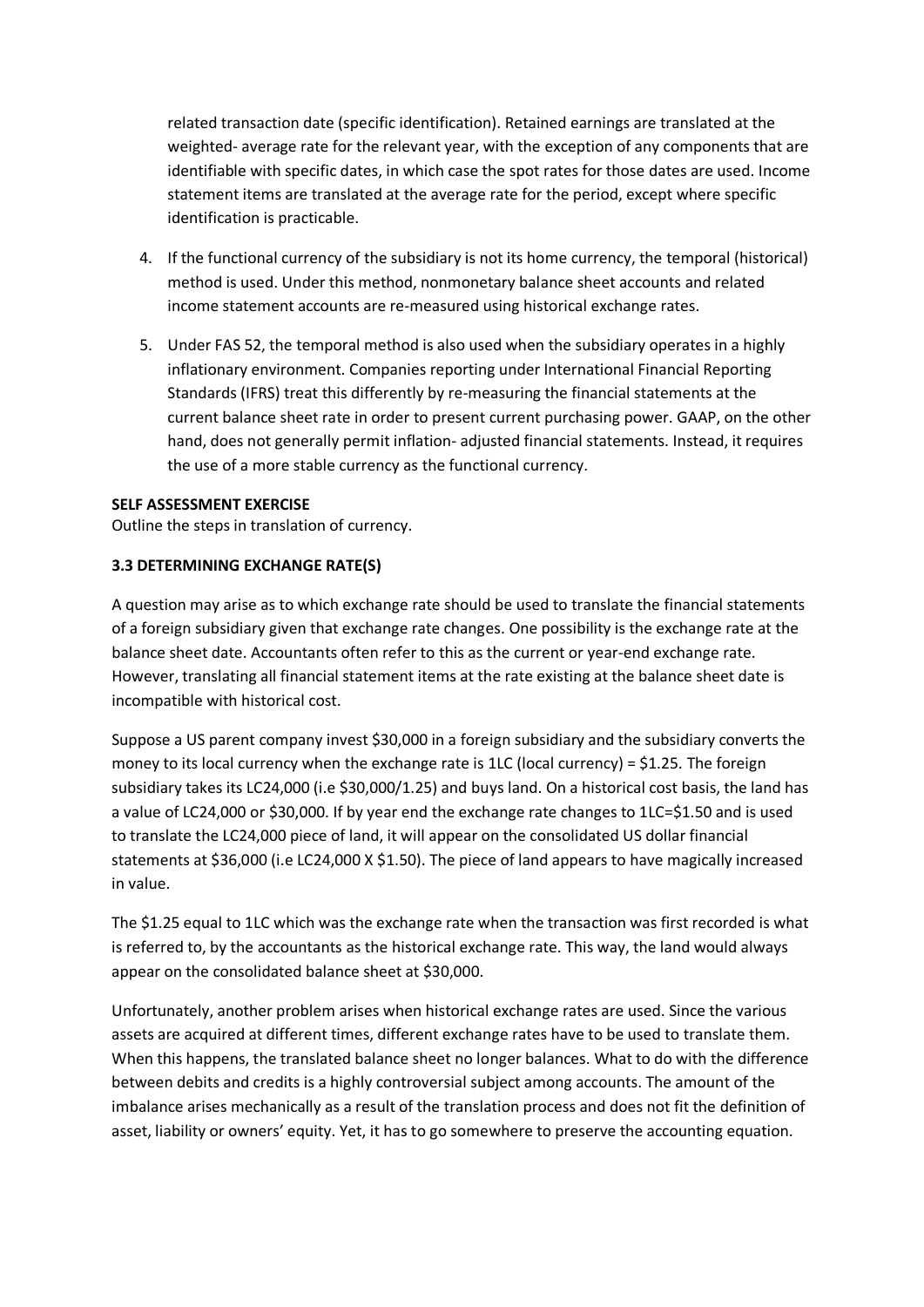The following example illustrates the point. Assume that on January 1, US multinational forms a foreign subsidiary and converts \$100,000 into the subsidiary's local currency (let say naira) at a time when the exchange rate is N1=\$1.25. The initial investment, therefore, is N80,000. The subsidiary opening balance sheet would be

Subsidiary

Balance sheet as at  $1<sup>st</sup>$  January, 2011

Cash N80,000 X (N1=\$1.25) = \$100,000

Financed by:

Owners' equity N80,000 X (N1=\$1.25) = \$100,000

Now assume that on February 1, when the exchange rate is N1= \$1.30, foreign subsidiary buys N40,000 worth of inventory. On February 28, when the exchange rate is N1=\$1.40, subsidiary buys a fixed asset for N40,000. The March 1 balance sheet will look like this.

Subsidiary

Balance sheet as at 1<sup>st</sup> March, 2011

| Inventory    | $N40,000$ X ( $N1 = $1.30$ ) = \$52,000          |           |  |
|--------------|--------------------------------------------------|-----------|--|
| Fixed asset  | $N40,000$ X $(N1=\$1.40) = \$56,000$             |           |  |
|              | N80,000                                          | \$108,000 |  |
| Financed by: |                                                  |           |  |
|              | Owners' equity N80,000 X (N1=\$1.25) = \$100,000 |           |  |

N80,000 \$100,000

While the balance sheet before translation (in local currency) balances, it does not balance after translation into US dollars. In the translated balance sheet, debits exceed credit by \$8,000. What to do with the nonexistent credit is a good question, and accountants disagree on the answer.

## **SELF ASSESSMENT EXERCISE**

Translating all financial statement items at the rate existing at the balance sheet date is incompatible with  $\qquad$ 

## **4.0 CONCLUSION**

Preserving the historical cost basis of accounting by translating foreign financial statements at different historical exchange rates introduces a dangling debit or credit whose nature is difficult to define. That problem can be solved by translating financial statements using a single exchange rate, but the procedure is inconsistent with the historical cost basis of accounting. Either choice involves some undesirable side effects.

## **5.0 SUMMARY**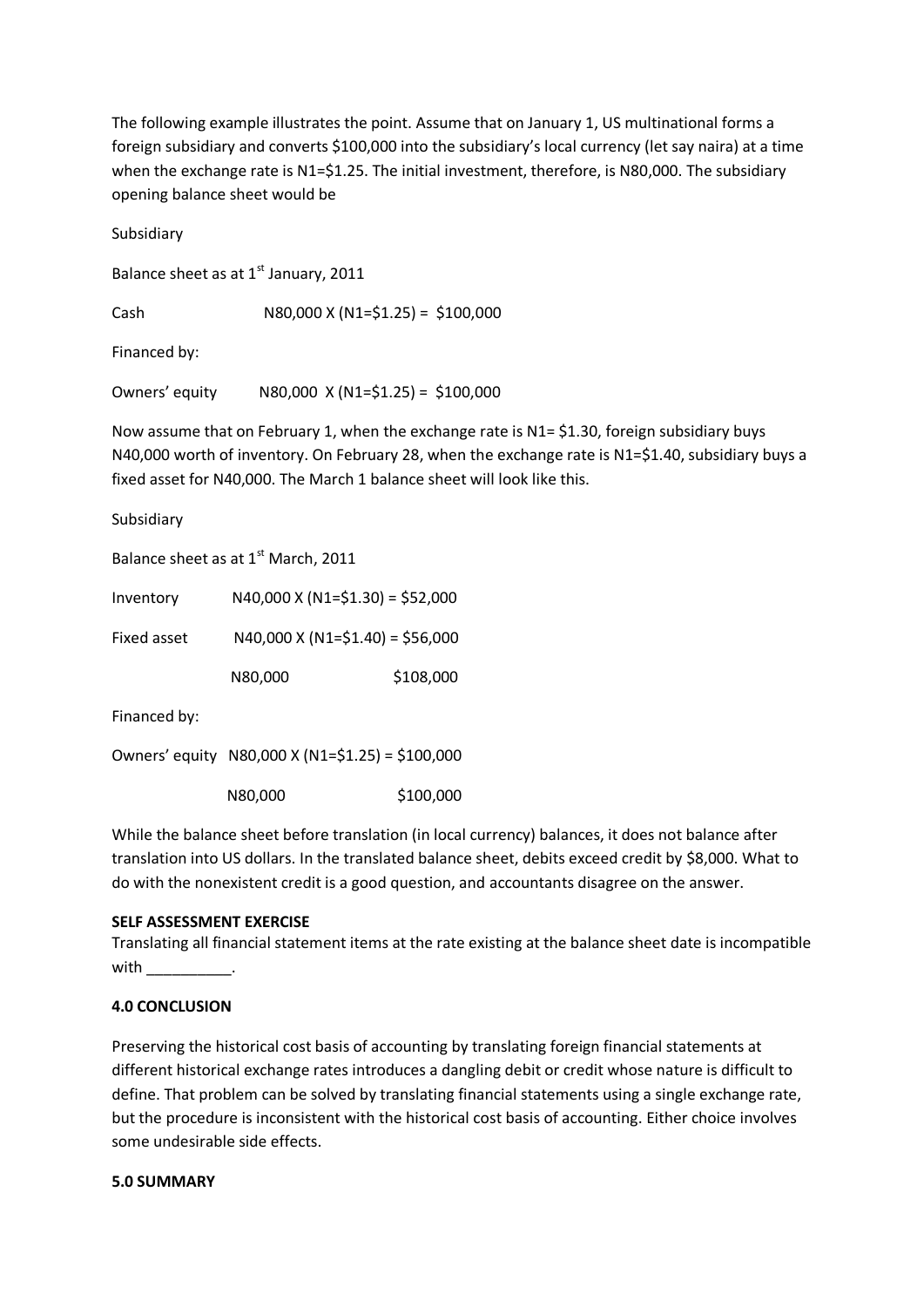In this unit, we discussed foreign currency translation. Basically, we defined exchange rate and state the reasons why exchange rates changes. We also looked at the steps taken in carrying out translation as contained in financial accounting standards 52. And finally, we tried discussing which exchange rate should be used to translate the financial statements of a foreign subsidiary.

## **6.0 TUTOR MARKED ASSIGNMENT**

- 1. List and explain the reasons for exchange rates changes.
- 2. State the steps taken in the translation of financial statements as contained in FAS 52.

## **7.0 REFERENCES/FURTHER READING**

- Benjamin, J. J., Grossman, S. And Wiggins, C. (1996), "The Impact of Foreign Currency Translation on Reporting during the Phase-in of SFAS No. 52". Journal of Accounting, Auditing, and Finance 1, no. 3, pp 174 – 184.
- Choi, F. D. S., Frost, C. A. And Meek, G. K. (1999), "Foreign Currency Translation." In International Accounting , Upper Saddle River: Prentice Hall.
- Harris, T. S. (1997), "Foreign Currency Transactions and Translation." In International and Finance Handbook, New York: John Wiley & Sons.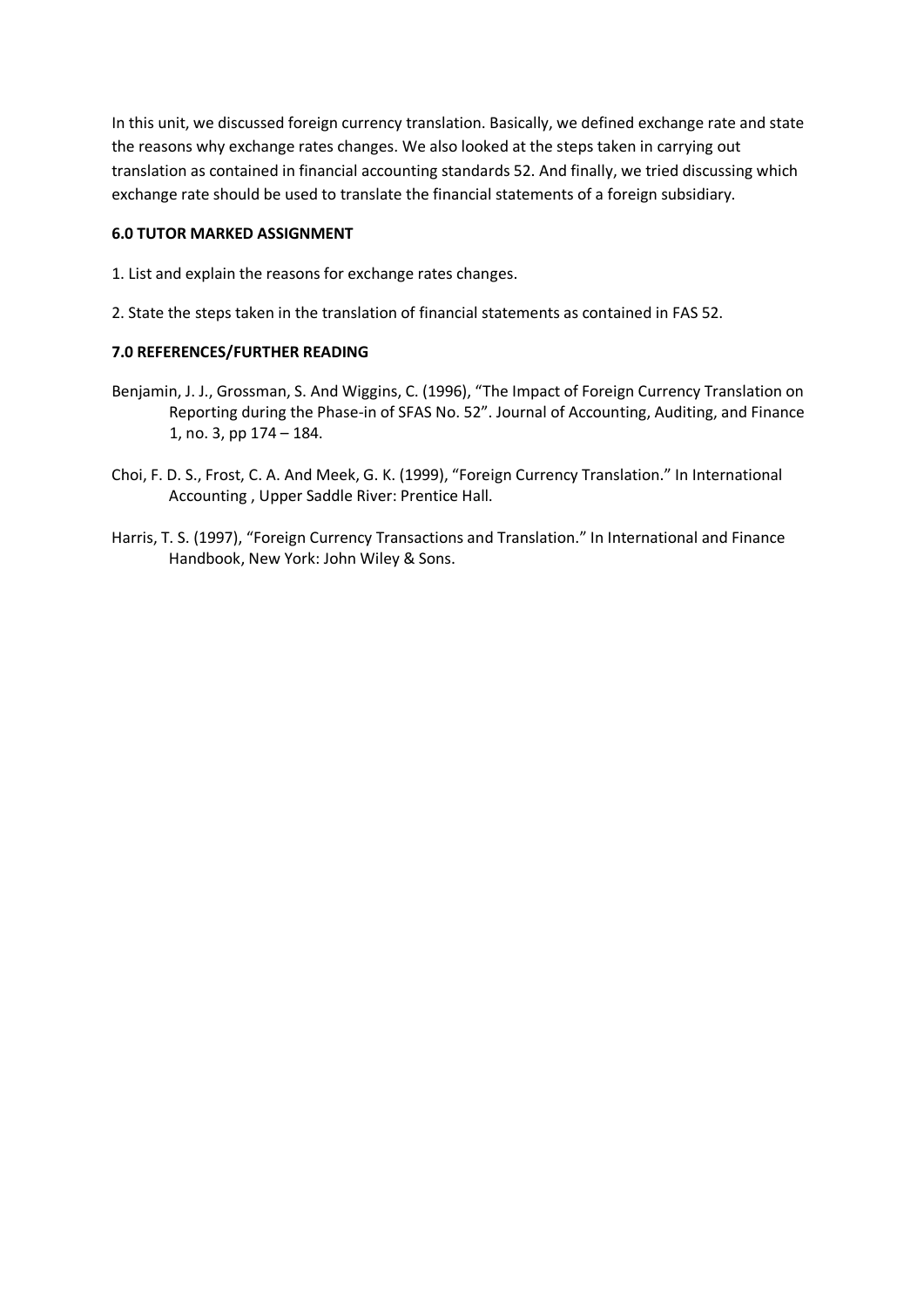### **MODULE 4: EVALUATION AND TRANSLATION**

## **UNIT 4: TRANSLATION METHODS**

### **CONTENT**

- 1.0 Introduction
- 2.0 Objectives
- 3.0 Main Content
	- 3.1 Temporal Method
	- 3.2 Current Rate Method
- 4.0 Conclusion
- 5.0 Summary
- 6.0 Tutor Marked Assignment
- 7.0 References/Further Reading

### **1.0 INTRODUCTION**

This unit is an extension of the previous unit on foreign currency translation. Having discussed the relevant issues as contained in unit 13, it becomes imperative here that we should step further in discussing the translation method and modified current rate method.

## **2.0 OBJECTIVES**

After studying this unit, you should be able to

- 1. Discuss what it means to translate a financial statement item at the historical exchange rate.
- 2. Discuss what it means to translate items in the financial statement at the current exchange rate.

#### **3.0 MAIN CONTENT**

#### **3.1 TEMPORAL METHOD**

Before statement 52 of FAS on foreign currency translation issued by the Financial Accounting Standards Board (FASB) IN 1981, US multinational corporations translated the financial statements of their foreign subsidiaries under the terms of statement 8 issued by the FASB in 1975. Statement 8 required the use of what is called temporal method of foreign currency translation. A mixture of different historical exchange rates and the current exchange rate are used to translate the items on the subsidiary's balance sheet and income statement. The resulting "dangling debit or credit" is treated as a loss or gain on the consolidated income statement. During the years that statement 8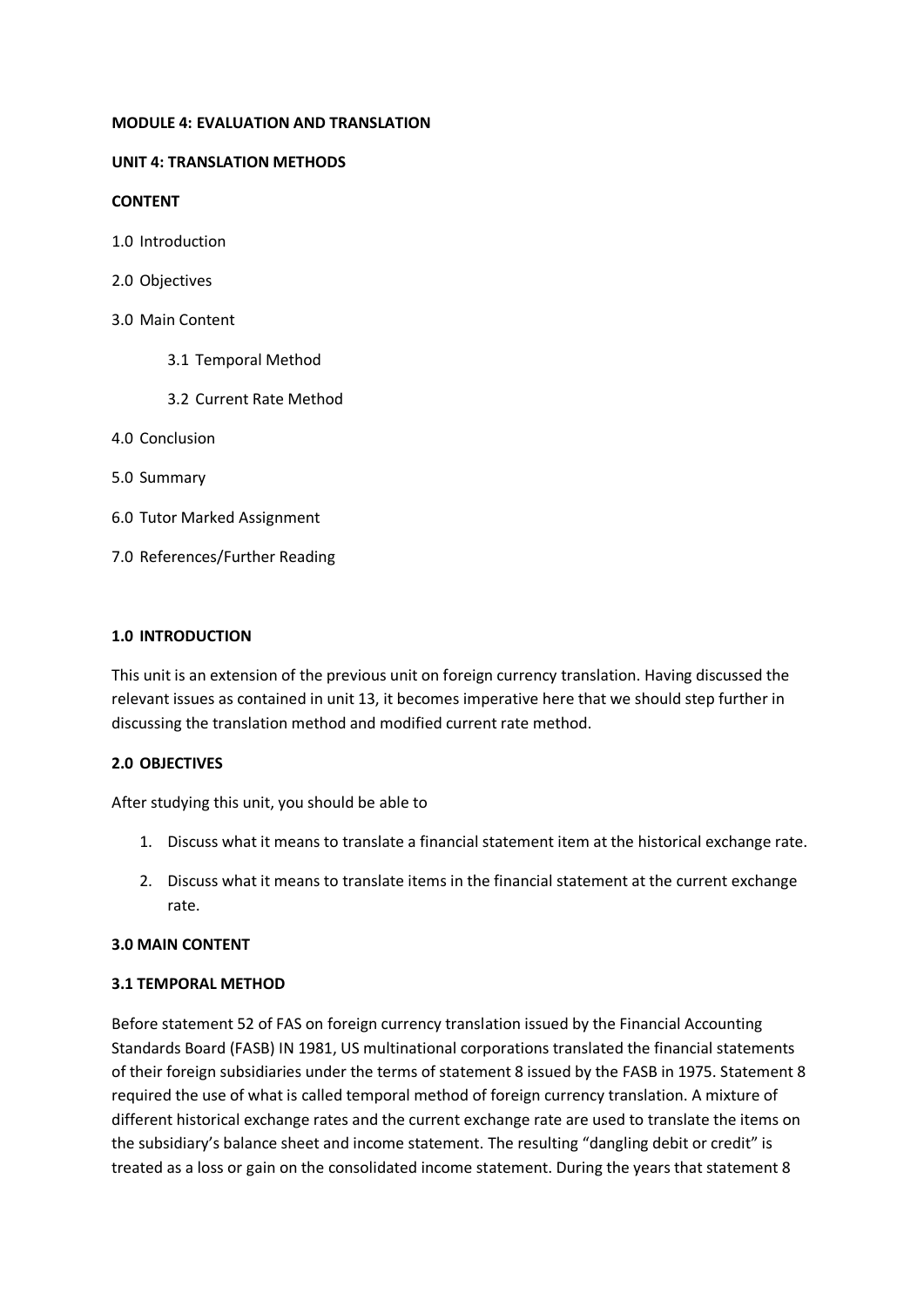was in effect, exchange rates were highly volatile, and because the translation imbalance was required to increase or decrease reported income or loss, corporations experienced more volatility in their reported earnings than management desired. A volatile earnings pattern normally indicates riskiness, yet management alleged that translation gains and losses were on paper only- that they had little or no direct effect on actual cash flows. A large number of accountants cried 'foul' and it is fair to say that statement 8 was probably the most unpopular statement ever issued by the FASB. For this reason statement 8 was replaced by statement 52.

# Illustration of Temporal Method

Assume that the following trial balance, expressed in local currency (Naira), is received from a foreign subsidiary. The year-end exchange rate is N1=\$1.40 and the average exchange rate for the year is N1=\$1.20. Under the temporal method, the trial balance is translated as follows:

- 1. Inventory and cost of goods sold, at the exchange rate when the inventory was purchased. Assume this is N1=\$1.25.
- 2. Fixed assets and depreciation expense, at the exchange rate when the fixed assets were purchased. Assume this is N1=\$0.90.
- 3. Other balance sheet items, the year-end exchange rate (i.e N1=\$1.40).
- 4. Revenues and expenses that are incurred evenly throughout the year (sales and other expenses) at the average exchange rate (N1=\$1.20).
- 5. Beginning owners' equity in dollars equals last year's ending owners' equity (translated) in dollars. Assume this is \$81,000.
- 6. A "translation" gain or loss is created to balance the dollar dominated trial balance.

Thus, the temporal method translation would be

|                            | Naira  |         | Exchange rate  |         | <b>Dollars</b> |  |
|----------------------------|--------|---------|----------------|---------|----------------|--|
|                            | Debit  | Credit  |                | Debit   | Credit         |  |
| Cash                       | 15,000 |         | $(N1 = $1.40)$ | 21,000  |                |  |
| Inventory                  | 70,000 |         | $(N1 = $1.25)$ | 87,500  |                |  |
| Fixed assets               | 35,000 |         | $(N1 = $0.90)$ | 31,500  |                |  |
| Payables                   |        | 30,000  | $(N1 = $1.40)$ |         | 42,000         |  |
| Owners' equity (beginning) |        | 70,000  |                |         | 81,000         |  |
| Sales                      |        | 200,000 | $(N1 = $1.20)$ |         | 240,000        |  |
| Cost of goods sold 120,000 |        |         | $(N1 = $1.25)$ | 150,000 |                |  |
| Depreciation exp.          | 5,000  |         | $(N1 = $0.90)$ | 4,500   |                |  |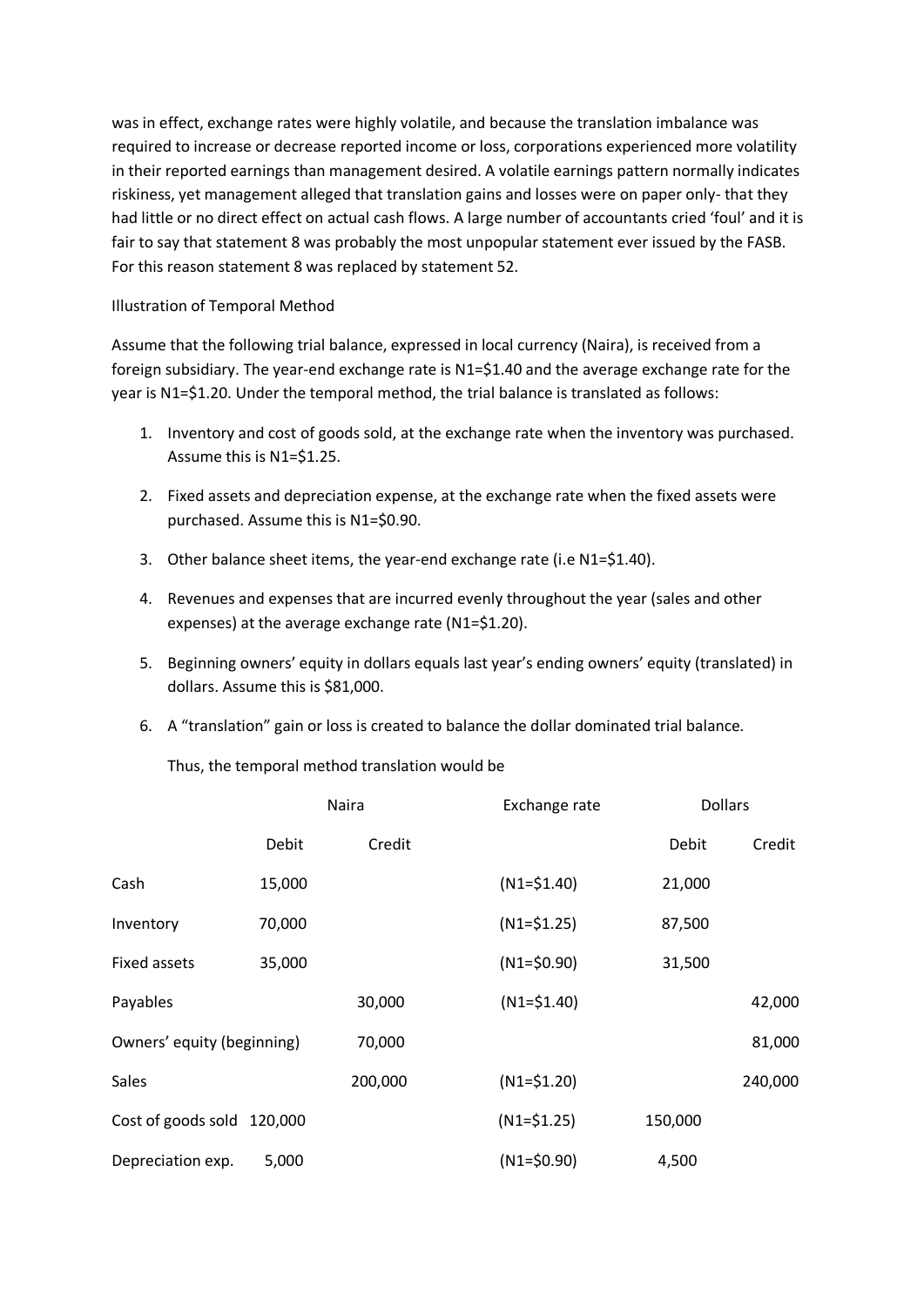|                         | 300,000 | 300,000 |                | 363,000 | 363,000 |
|-------------------------|---------|---------|----------------|---------|---------|
| <b>Translation loss</b> |         |         |                | 2,500   |         |
| Other expenses          | 55,000  |         | $(N1 = $1.20)$ | 66,000  |         |

## **SELF ASSESSMENT EXERCISE**

Solve the question in the illustration without looking at the solution and compare your answer to the solution in the illustration.

# **3.2 MODIFIED CURRENT RATE METHOD**

Under the provisions of statement 52, a foreign subsidiary is classified as either

- 1. Self-sustaining and autonomous or
- 2. Integral to the activities of the parent company.

A self-sustaining, autonomous subsidiary is one that operates relatively independently from the parent company. Revenues and expenses respond mostly to local conditions, few of the subsidiary's cash flows impact the parent company cash flows, and there are few intra company transactions with the parent. The local (foreign) currency is said to be its 'functional' currency. The balance sheet for a self-sustaining subsidiary is translated at the year-end exchange rate and the income statement at the average for the year exchange rate. There is no effect on reported consolidated earnings from translating the financial statements of autonomous foreign subsidiaries. This is called modified current rate method which preserves the balance sheet and income statement financial ratios in the US dollars as in the local currency.

|                            | Naira  |         | Exchange rate  |         | <b>Dollars</b> |  |
|----------------------------|--------|---------|----------------|---------|----------------|--|
|                            | Debit  | Credit  |                | Debit   | Credit         |  |
| Cash                       | 15,000 |         | $(N1 = $1.40)$ | 21,000  |                |  |
| Inventory                  | 70,000 |         | $(N1 = $1.40)$ | 98,000  |                |  |
| Fixed assets               | 35,000 |         | $(N1 = $1.40)$ | 49,000  |                |  |
| Payables                   |        | 30,000  | $(N1 = $1.40)$ |         | 42,000         |  |
| Owners' equity             |        | 70,000  | to balance     |         | 102,000        |  |
| Sales                      |        | 200,000 | $(N1 = $1.20)$ |         | 240,000        |  |
| Cost of goods sold 120,000 |        |         | $(N1 = $1.20)$ | 144,000 |                |  |
| Depreciation exp.          | 5,000  |         | $(N1=N1.20)$   | 6,000   |                |  |
| Other expenses             | 55,000 |         | $(N1 = $1.20)$ | 66,000  |                |  |

Illustration of Modified Current Rate Method